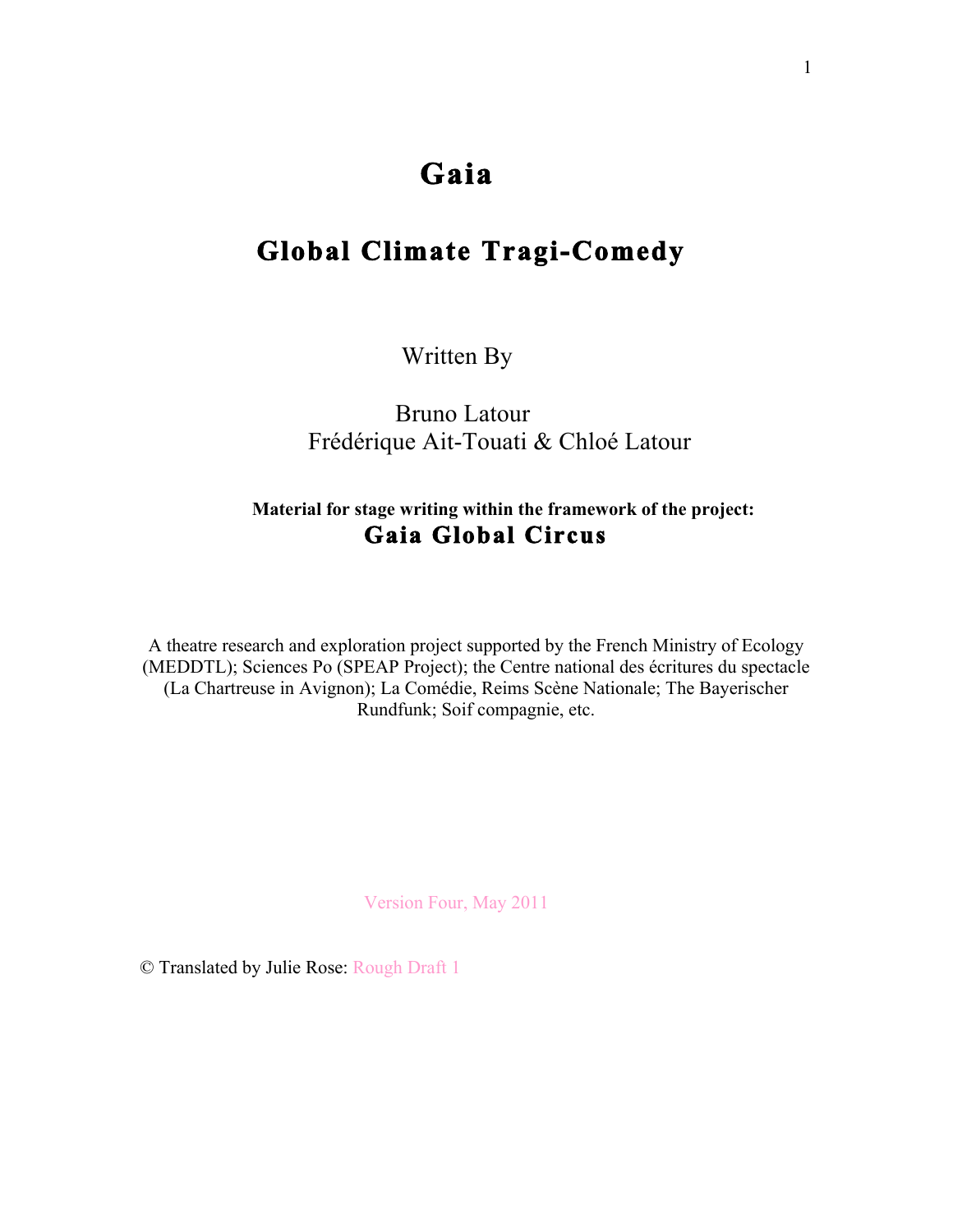| Sequence 1: the night of sundry heavens            |  |
|----------------------------------------------------|--|
| Sequence 2: three appeals to the almighty gods     |  |
| Sequence 3: the Ark and the great threats          |  |
| Sequence 4: Luntz and Lovelock                     |  |
| Sequence 5: PP and the wreck of the Ark            |  |
| Sequence 6: Viktor and Mary                        |  |
| $\alpha$ $\sigma$ $\pi$ $\alpha$ $\alpha$ $\alpha$ |  |

Sequence 7: Theatrum Mundi Sequence 8: Atlas, Atlas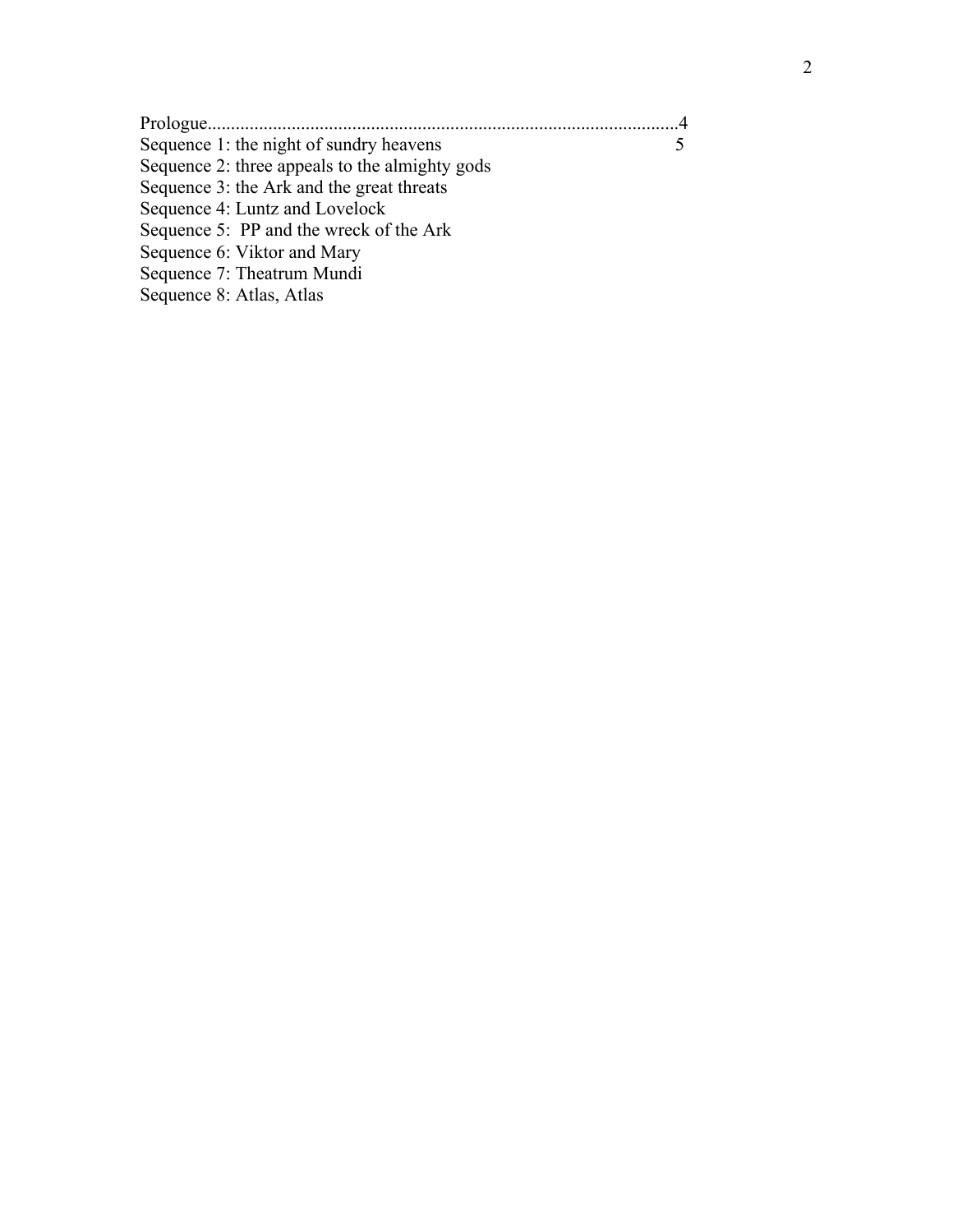*The play takes place in a sort of circus tent. The audience occupy one part of the arena on stepped rows of seats. The actors perform either in the sandy arena or in the tiers of seats, which form a circular belt that runs, partly, behind the spectators.*

*Both actors and spectators find themselves under a sort of canopy that has to be able to be lit up in various ways and on which different atmospheres have to be able to be projected – a bit like in a geode or planetarium. In a way, this canopy screen is the lead actor in the play, the centre of all the references and all the screenings. So, you need to anticipate being able to perform in either a hi-tech or a low-tech situation according to whatever spaces or budgets are available.*

*When they find themselves in the arena – and thereby on a level with the spectators, who occupy the other half of the circle – the actors play* The Chorus*; when they move to the bleachers, the actors play whatever the chorus see, dream or think.*

*For the entire show, the seats are divided into three different atmospheres and the chorus takes on the colours of these three zones successively according to the role they are playing in them.*

*Each scene needs to be performed in a different spirit, without worrying about continuity since there is no established genre and there are no shared feelings about the matters raised.*

[diagrams of the zones and of the canopy]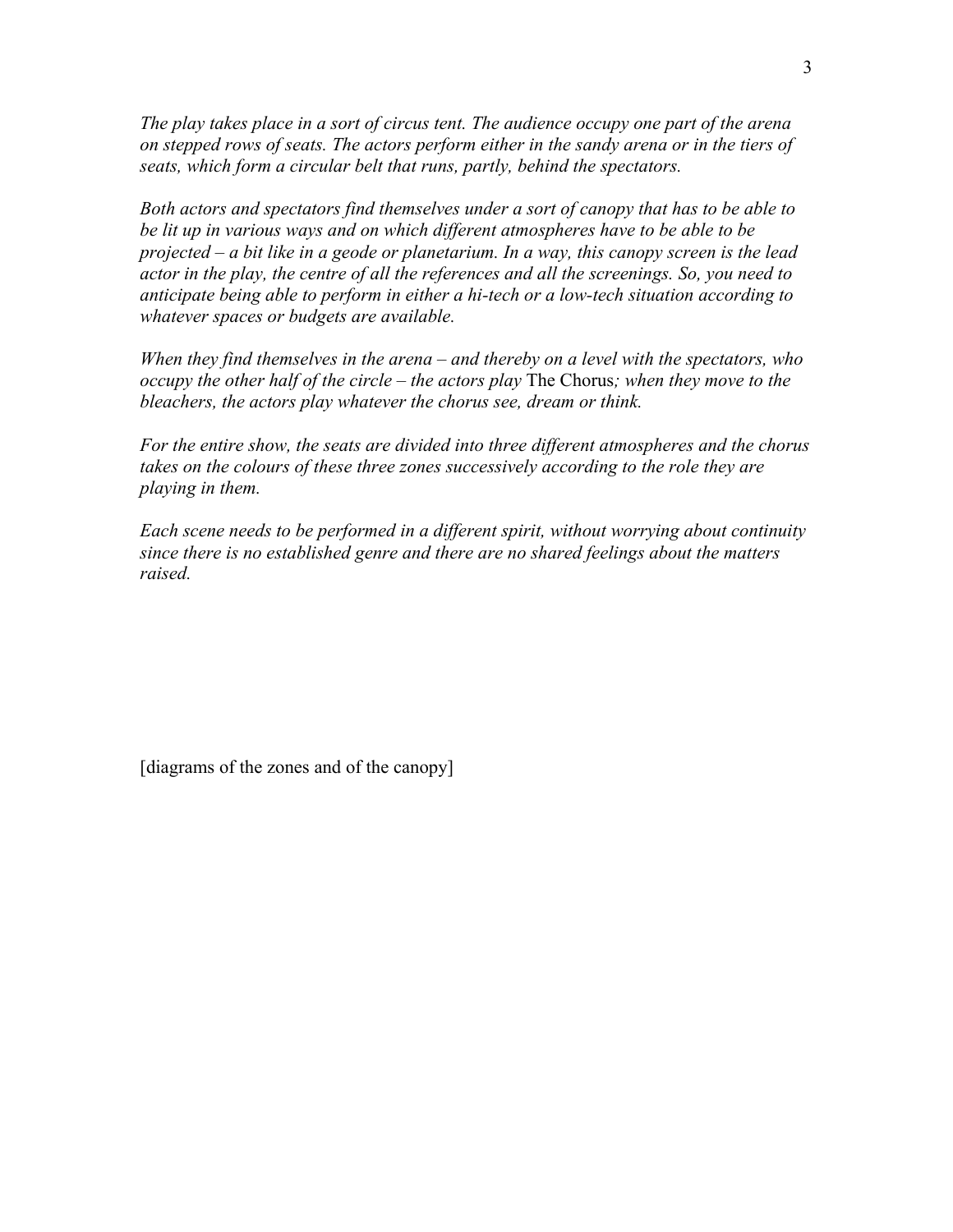# **Prologue**

#### *Darkness*

*A sort of street entertainer burst onto the arena.*

#### **Voice of the Prologue**

 You who keep lamenting The end of humanism And the decline of the humanities Will be reassured to learn That a conference on geology The thirty-fourth of its kind In Brisbane, Australia Is gearing up to bestow The age we're all embarked on With the fine name of the *anthropocene.* Will you be glad to learn That at the very moment that the poets Have abandoned all hope, even, Of giving form to the human, It's up to the learned societies To hug this giant to their hearts A giant so outsized He's now putting his stamp On geology itself? You mightn't find him especially life-like This tectonic Atlas A grimacing monster bending beneath the yoke Of all the havoc he wreaks Merging his deformed features With the indiscernable features of Gaia. Unless what we see In those two faces, now one, Is the true icon, Truly unforeseen Of a Holy Face: *Ecce Homo Redux*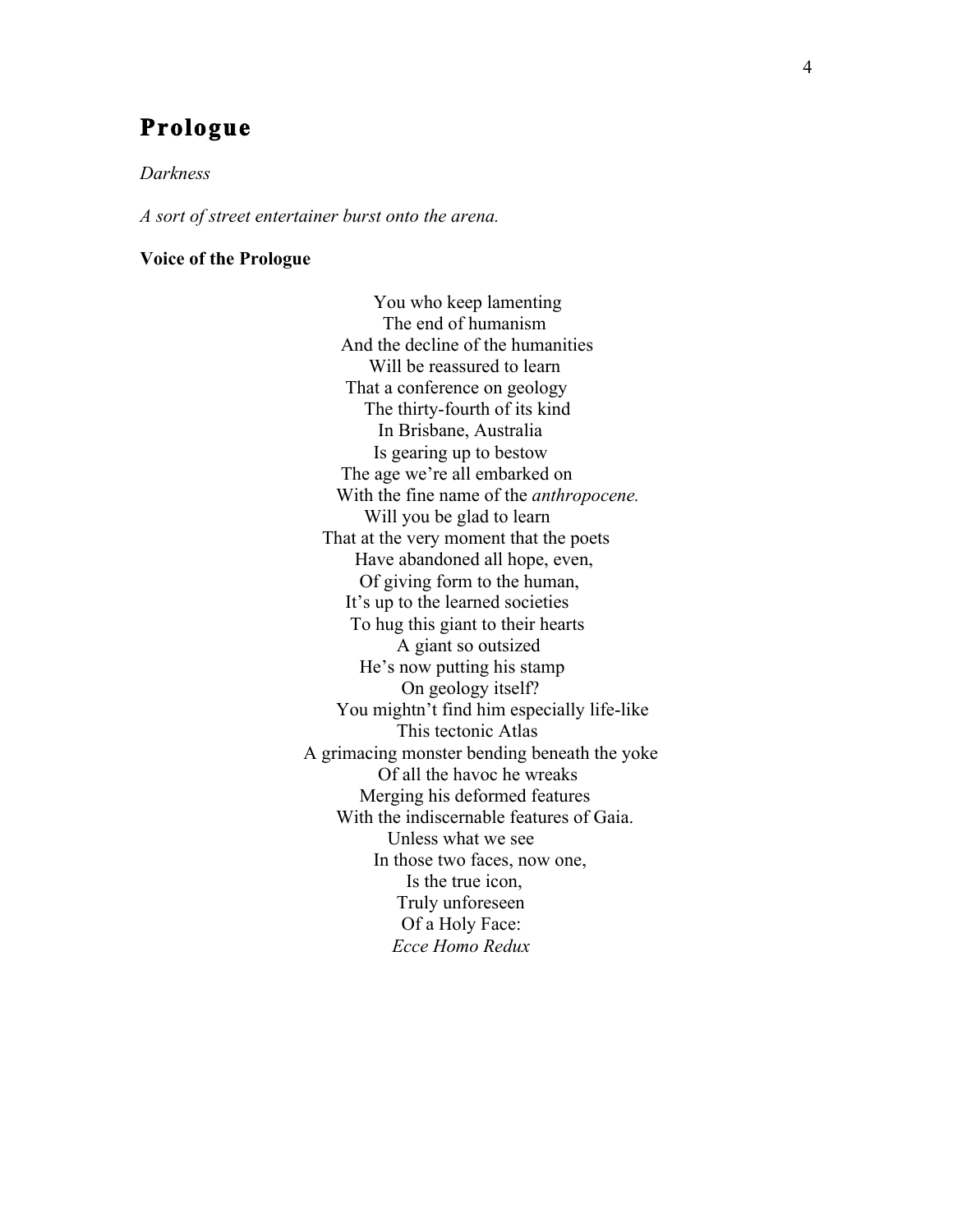#### **Sequence 1: the night of multiple heavens**

#### *Darkness*

*The spectators find the chorus dozing in the arena in a dreamy atmosphere like on a summer's night after a day of work in some camp. Some are dressed in the uniform Japanese Tepco workers wear; others in blue workers' overalls; still others in white lab coats.*

*The chorus is chatting more or less disconnectedly as you do when you're gazing at the stars. The voices aren't yet clearly personalised, they will become more recognizable as the play progresses according to the colours produced by what the actors see or do in the three zones.*

*Voices are of men and women indiscriminately, sometimes overlapping. After each point, the sentence may be taken up by another actor.*

#### **Sounds of Voice 1**

That white dot, over there, that's Venus rising; I do wonder what it'll bring me? Love, success in love, that's what I hope for you. Venus, yes, but behind it, lying in ambush, I can see Mars, the red planet. Uh-oh, looks like someone's wife is cheating on him; what are you getting yourself mixed-up in, now? Tomorrow, at the crack of dawn, I must check my horoscope. What're the stars saying about me, I can't quite work it out. Do you believe in all that, you lot, in the stars?

#### **Sounds of Voice 2**

Click, click, click, that's not a planet, it's a satellite, it's twinkling; can you see it? When I was a little girl, it knocked our socks off, our hearts would beat faster, you remember, you oldies? Cosmonauts, we all wanted to be cosmonauts. Outer space, infinite space, making a break for it, leaving this tiny planet behind at last; getting away from it all, sailing into the wide blue yonder; there was the Moon to conquer, then Mars, then way beyond that. '20001, A Space Odyssey' – it all seems so old-hat now, that whole future. Even the space shuttles, you know they've stopped them, too, now, all that's left is the Space Station. Maybe that's it, up there, flashing its warning light at us: *Houston we have a problem*. Don't talk about accidents, these things are so fragile; a few of them have blown up in flight, you know. Well, at least they died close to the Good Lord.

#### **Sounds of Voice 3**

You remember: 'Our Father, who art in heaven, hallowed be thy name'? 'Our father who *is* in heaven, you don't arse about, you don't 'art' God, all the same. 'Who is in Heaven' – isn't there more than one heaven? Yes, there are lots of heavens, probably, or skies if you like. You believe in all that, do you? More than in the stars, anyway. Do you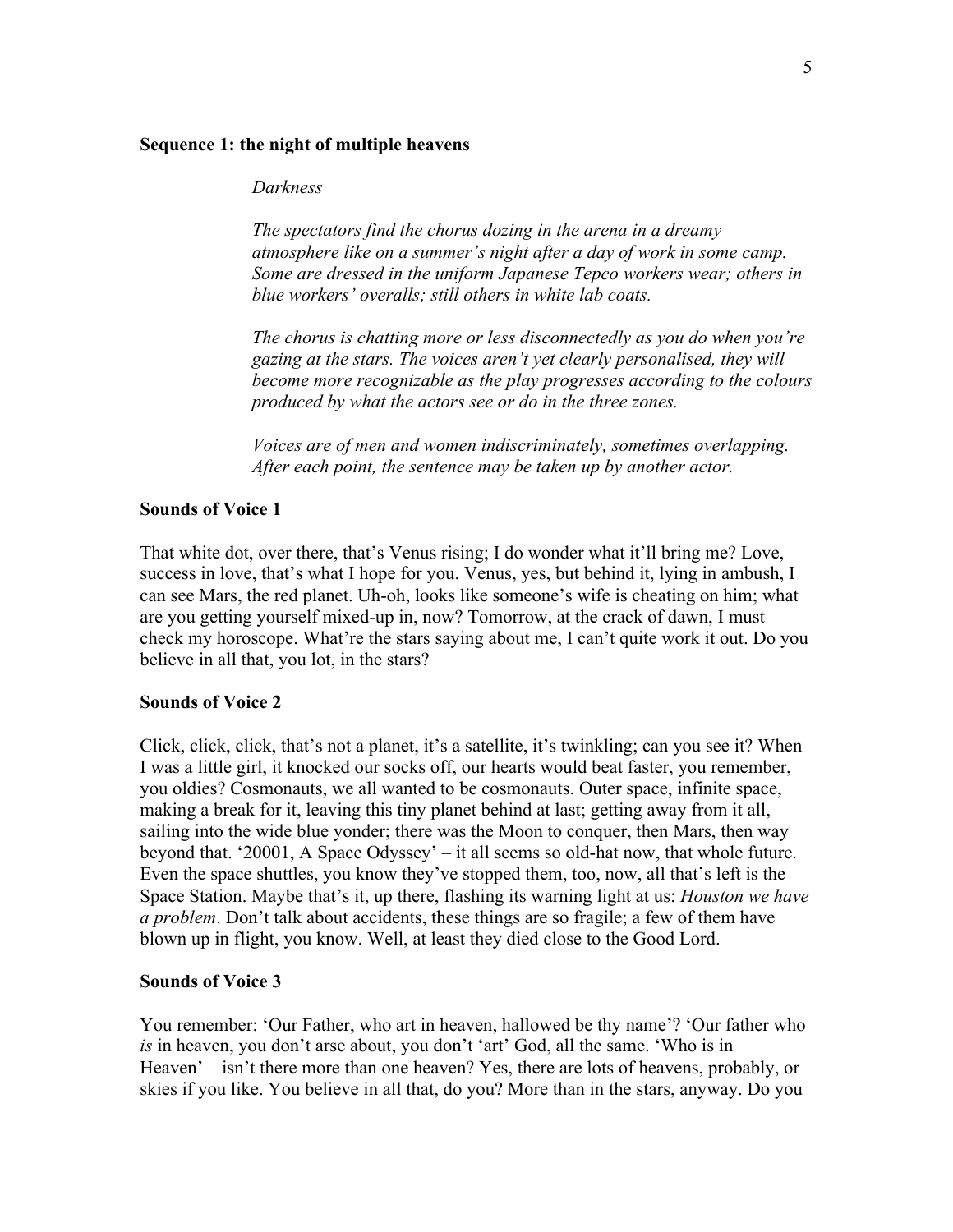remember Gargarin, Gargarin, what sort of name is that, anyway, good name for a clown; he said that, up in heaven, the Russian one, you know, *space*, he didn't see God. As if God would be in the same heaven as him! 'Thy kingdom come' – *that* was a beautiful prayer, anyway; that he should appear in the heavens, there, in front of us, that he should set the heavens ablaze all of a sudden; now, that would really be something – imagine the special effects. 'Deliver us from evil. Amen.' Yes, more than anything; deliver us from evil; good idea! *Houston, we have a problem*. And you think God'll answer: *Station God, Station God on the line, what's up folks?*

#### **Sounds of Voice 4**

None of that tells us what the weather'll do tomorrow, that's our problem; if it rains on site again, we'll never finish the ark in time. Did anyone hear the weather report? They always get it wrong anyway. Like horoscopes. Like prayers that are never answered. It always rains too much or not enough, they're never happy. You have to have confidence in predictions all the same. But they can't forecast anything, more than three days ahead they don't know anything precise. Yes they do, they've got confidence indicators. Forecasts, not predictions.

#### **Sounds of Voice 5**

In the long run, it's going from bad to worse, no one can deny that. Tornados, cyclones, rising sea levels, glaciers shrinking and melting. Everything's out of time, the heat, the cold, the rain, the snow. Look, you can't even see the Milky Way anymore with all the dust, the pollution. It's cold for the season, don't you find? There *is* no season anymore; everything's out of whack. Our ancestors the Gauls were afraid of nothing, except the sky falling on their heads, and *voilà*, it's falling on our heads in earnest now. I couldn't care less, I'm not a Gaul. I am, a Gaul, but I'm not scared, either. After all, it's not our fault if it rains. They can't forecast anything, anyway; they don't know. Yes, they do, they've got confidence indicators. Like with horoscopes? No! Like with prayers? No! No indicators, there. So, do you really think it's our fault, then, our most grievous fault?

*They go back to sleep.*

*Darkness.*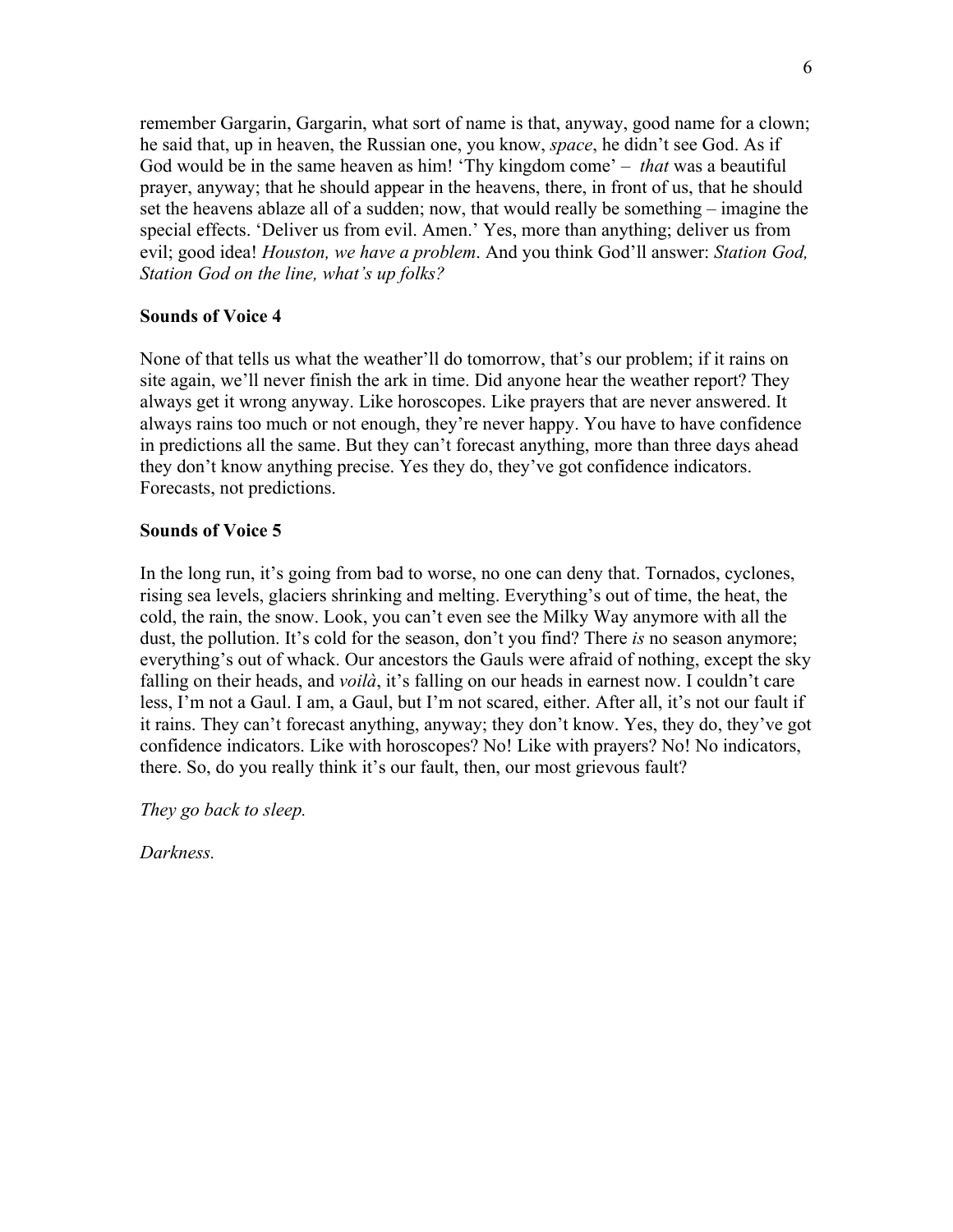#### **Sequence 2: three appeals to the almighty gods**

*A member of the chorus gets up and goes towards Zone 2 where a sketch of a vast worksite in the form of a hull is revealed. The canopy of heaven is replaced by storm clouds, lightning and the distant sounds of torrential rain.*

#### **Mr. Noah**

They're sleeping, poor buggers. They don't realize how little time they have left, how their time's running out. They'll have to work day and night. But you've got to feel sorry for them. They're doing their best, I'm well aware. But we'll never finish in time. And it will never be big enough to hold them all.

O thou the Unutterable, thou the Creator, I turn to thee, why have you turned your back on your Creation? What have they done, then, all these poor bastards, to so defile the Earth you gave them? And why entrust to me, poor sinner that I am, the task of saving this little remnant, this little seed, so that everything can begin again afresh, only better? Look at them, will you. Listen to them breathing. Why abandon them all? I don't have the courage to choose the ones who'll be saved. And all these doomed beasts that you fashioned from your breath.

### *Howling of abandoned animals.*

*Racket of the coming rain.*

The Flood. They must be protected from the Flood. The Flood must be pushed back.

*Takes up a long list which he unfurls between his hands*.

Do it all again, we have to do it all again, start over. But first, get away from here, before everything is destroyed. A promise, O what a promise. A covenant, O what a covenant.

*Darkness. The actor resumes his place in the chorus and falls asleep.*

*Another actor gets up and heads towards Zone 1. What you see there is a sketch of a vast smoking heap of high tech scrap iron, something like the Fukushima nuclear plant. The actor is wearing a Tepco helmet and number on the back of his bodysuit and is talking into a mobile phone.*

# **Mr Jolly**

I know, Director-General, sir, they should be at work day and night, but they do have to sleep, after all, the poor bastards. They're working flat out. They haven't even turned on their radiation monitors. They're absorbing incredible doses. I know very well that it's for the good of all. They know that too. They're heroes. It's for progress, of course, oh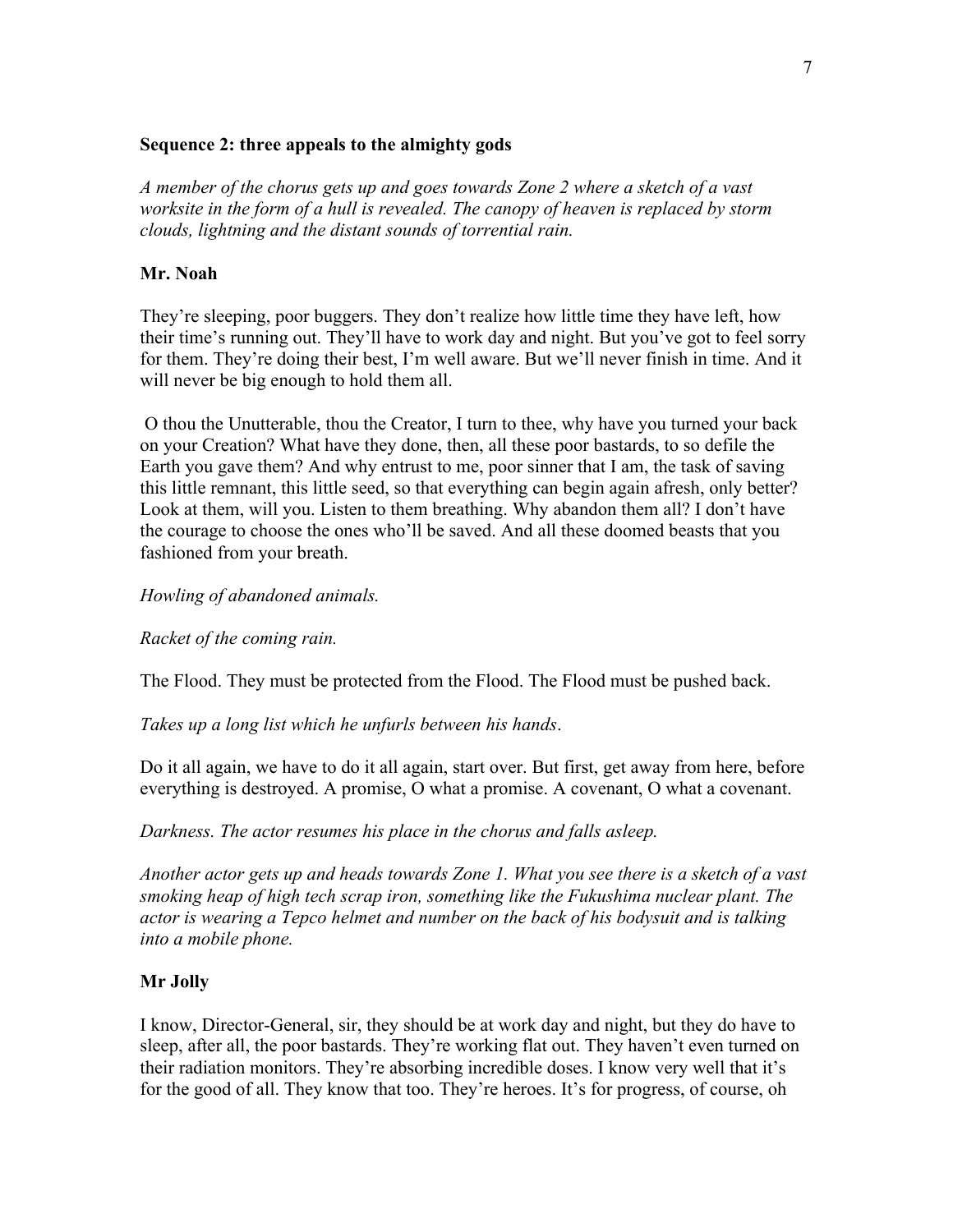yes, brave victims, voluntary soldiers in the great battle for progress. No, no, rest assured, their morale is excellent. No doubt about it. We'll get there. It's a bit hard at the moment. But the situation is under control. We're absolutely on top of everything. Almost everything. Yes, yes. No, no reason to jeopardize the servicing program. It's just an incident. What? Oh, yes, you can't make an omelette without... Yes, you're right. We're the ones who built it, so we're on top of everything, of course, down to the last detail. Sorry? Verrat? To each his own? *Verum factum*? Oh, it's the Latin! We're not going to drown everything, no of course not. Abandon everything, no. A tsunami isn't the Flood after all, it's not the end of the world. We'll keep on keeping on. See you tomorrow, Director-General, sir. Absolutely, we're learning and we'll incorporate the lessons in the next design. See you tomorrow, without fail.

#### *He hangs up.*

### *We hear hissing and cracking noises, we see jets of smoke shoot out of the heap of scrap iron.*

Since we built it ourselves, we're on top of everything. Of course, there are a few little details we didn't quite foresee, all the same. We'll see tomorrow, tomorrow's another day. They're sleeping, that's great, they don't know everything, it's better that way, the director's right, we'll do the design better next time. Design. Design. That's what it's all about. Let's take, let's take matters in hand again. 'If at first you don't succeed', etcetera.

#### *He returns to the arena and takes his place among the sleepers.*

#### *Darkness.*

*An actor gets up and heads for zone 3, which is set back slightly so that the spectators always have to twist around a bit to see what's happening there. He is in a white lab coat and heads to a large-scale screen that coincides with the doem of the ceiling on which what they talk about is shown as extended and enlarged powerpoints.*

*He speaks as if he's addressing an invisible audience.*

#### **Dr Lovelock**

But there's absolutely no point in bothering to go to Mars to see whether there's life there or not, you'll be wasting your money, all you have to do is look at the results produced by my detector, everything's in thermal equilibrium there, on the red planet. Life, here, on Earth, is like walking a tightrope, it oscillates wildly, far from equilibrium. A Martian doing the same analysis on this blue planet of ours would immediately detect the presence of life, no need to come and see on the spot: far from eqilibrium, you can see that the way the atmosphere regulates itself, it's as plain as the nose on your face, it ought to be minus 18° on average on this Earth, and you can see for yourself that if the temperature oscillates, it oscillates within limits, neither too high or too low, it's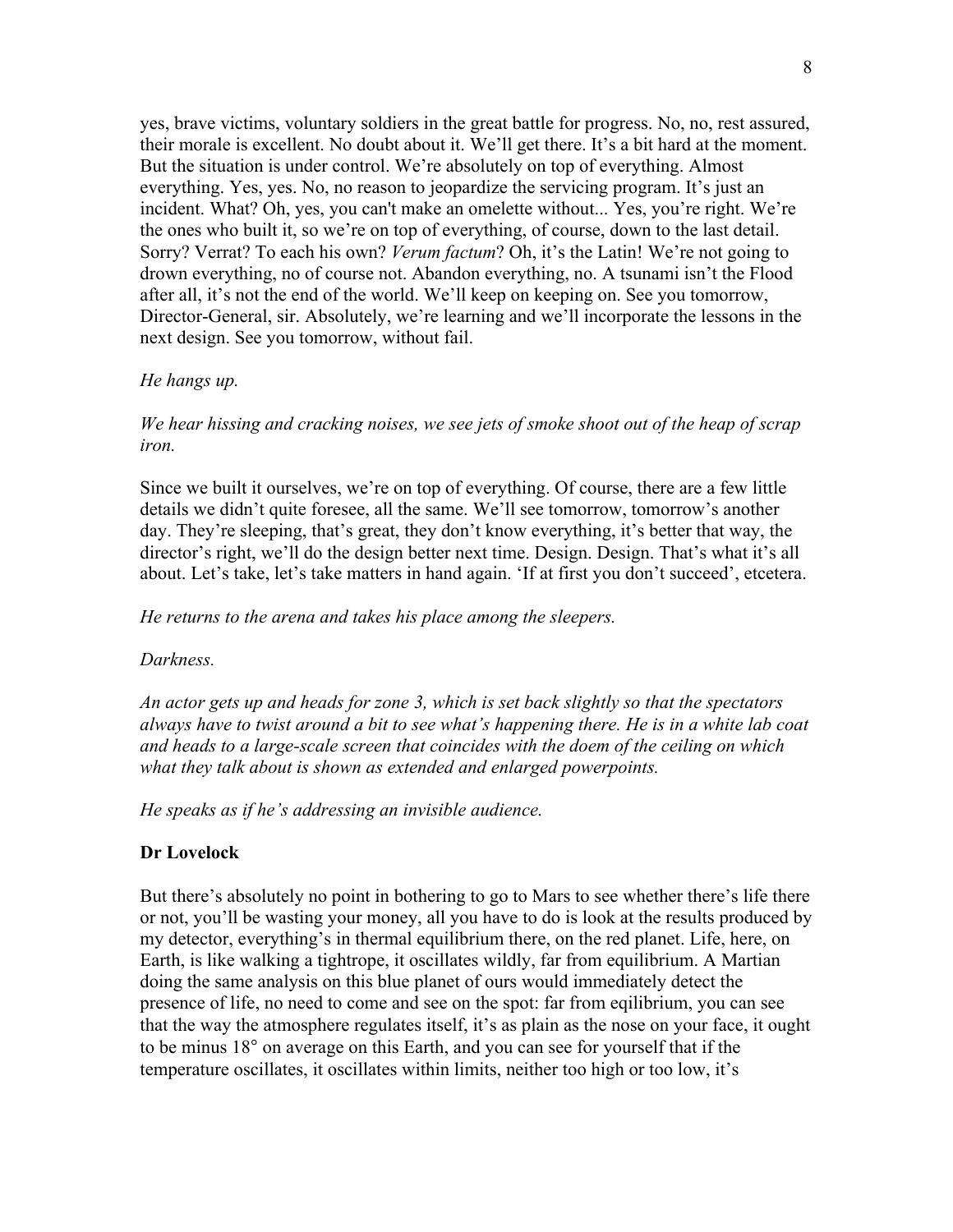disequilibrium endlessly compensated for, like when you're riding a bicycle. A system, if you like.

Yes, almost as if there were an intention. But there is no intention whatsoever, I assure you, just a stroke of luck that life has taken advantage of to put the odds on its side thereafter, to load the dice. Yes, a winning formula that Mars didn't come up with. A bit of tinkering, you see. Why did I call it Gaia if there was no intention? So it would stick in people's minds. But it's not a person, no, not a character, either. Just feedback loops that I've grouped together. I've done a bit of tinkering too. You have to dramatize, as you know very well.

Them, down below? Humph, what do you want me to say? They're sleeping, that's already something; the less they do, the better off we are. There're too many of them, that's the problem, they're too reckless, they push the system too far from its limits, as a result the thermostat has stopped working properly, which is inevitable. But you really mustn't fret, when they really go too far, Gaia will get rid of them, don't you worry about her. The planet won't die in a hurry. Them? Yes of course, but, oh well, they don't know a thing luckily, see how they're sleeping. And the animals? Hmmn, the big ones don't have much chance of surviving, either, but anything less than a kilo ought to pull through, rats, insects, worms, plants – they'll pull through, the rest...

*Howling of animals. Pattering? Sounds of the sea. Cracking of glaciers. A few volcano sounds.*

*A ring of fire that starts stage left and runs anti-clockwise, meets another ring running in the opposite direction. Oscillation of both. This double-ring must be able to surround the entire set.*

Look at them, they're sleeping the sleep of the blessed in the bosom of Gaia. And when she's had enough of them, pfft, she'll shake them off like fleas on an eiderdown. Is Gaia a friend? an enemy? They don't even know that. What recklessness, all the same. They don't have the faintest idea about the place where they happen to be. Lost, completely lost. Who do they think they are, really? Where do they think they are?

*The actor resumes his place and falls asleep. No more noise.*

*Darkness.*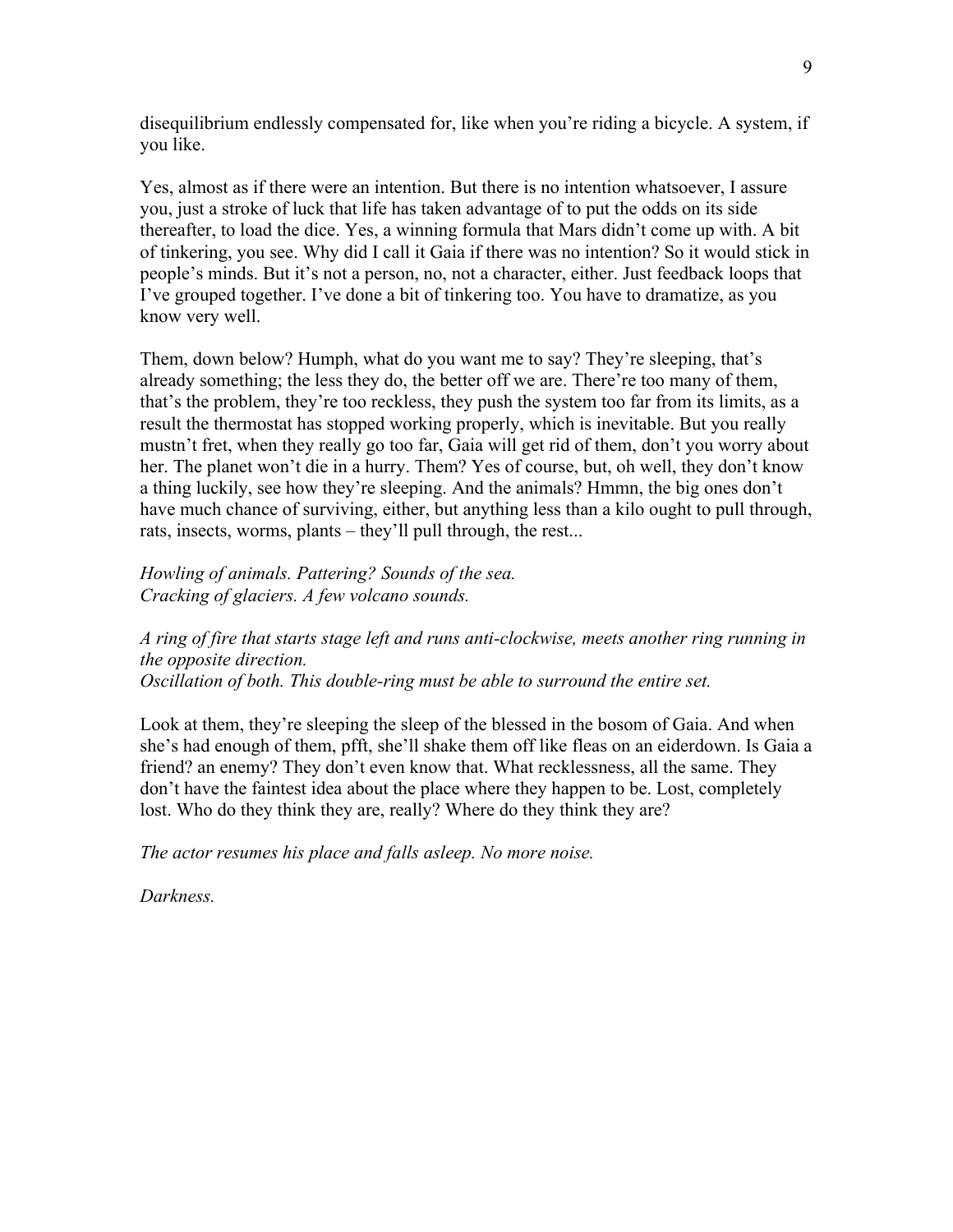#### **Sequence 3: the Ark and the great threats**

*Bright light. It's daytime. The chorus shake themselves and slowly get up, still trying to drag themselves out of various dreams.*

#### **Voice noises**

Where are we? I'm completely numb. On planet Earth, in the sun under the sky. We have to get cracking, the worksite's waiting for us, we can't drag our feet. It was good to get some sleep, we really needed it. Oh, yes, the site? We'd forgotten all about it. Right, well, where do we start?

*The chorus gets up and embarks on a sort of choreography that sometimes takes it towards zone 2, sometimes towards zone 1, sometimes towards zone 3, as though they were gearing up for three different jobs. Each time they are led by one or other of the actors who performed scene 2, so the spectator sees either blue overalls – zone 2 – or Tepco uniforms –zone 1 – or white lab coats, running the show.*

*After circling round for a while, the chorus remain hesitant.*

*The actor who played Noah climbs up into the bleachers and calls them to work.*

*Throughout the play, the polarities of zones 1, 2 and 3 are maintained and if anyone violates them, it should have a precise meaning*.

# **Mr Noah**

Well, then, what are you waiting for? Get to work, get to work, can't you hear the great clamour of the coming Flood. Didn't you hear the promise made to your fathers? Hurry up, hurry up, we've got to get out of here as fast as we can. To the Ark, to the Ark.

*The chorus make as if to follow him, then stop, interrupted by Mr Jolly and his megaphone in zone 1.*

# **Mr Jolly**

Over here, boys, over here. Just as well we were there, Director-General, sir. These idiots were about to spend their entire fortunes building that great thing that wouldn't even have floated. Eh, Father Noah, we saved your bacon! And these imbeciles complain about not having any work. Go back to your factories, then, boys. Go and plant cabbages. Leave this old nutcase here. There's no evidence. Haven't you already had rainy summers? And warm winters? And dry springs? Well, then, is it raining? No, good, so don't get so worked up. The climate? Why, it's business as usual.

*The chorus stop moving.*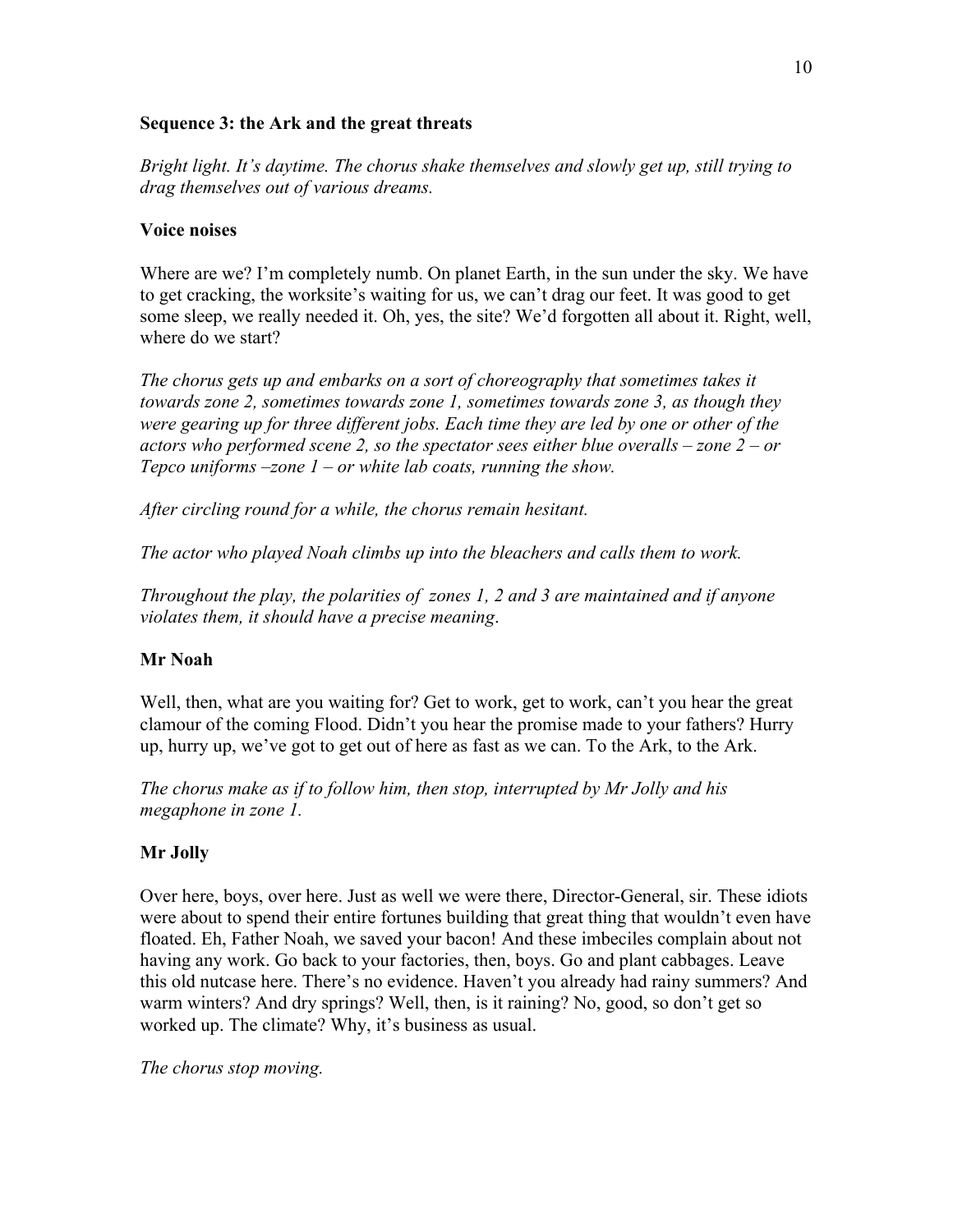### **The Chorus**

It's true, all this wood you got us to cut – it could have been used for our houses, or to warm us up. And all the time we spend here, for how long already, we're not spending planting, making things, selling, buying. We're breaking our necks clambering over the framework.

# **Mr Jolly**

And ask him to see how many of you he's going to keep alive, just so's he brings you up to speed a bit. You'll get a laugh.

### **The Chorus**

Is it big enough, this contraption of yours, Mr Noah? Are we all going to fit? Do you know anything about this type of rescue? All we're leaving behind, what's going to happen to that? And to go where, especially? We've been told you only save a pair of each species, is that true?

### **Mr Noah**

Everybody, we're going to save everybody. What good would planting have done you, since you wouldn't have reaped the harvest? Making things, since you could never have produced anything? Selling, since you could never have bought anything? The Unutterable has spoken: 'You will have no more Earth, no more solid ground, no more foundation, go, you must go, leave all, and fast'. Why get yourselves in a lather? Get to work.

# **Mr Jolly**

All that stuff, it's just Father Noah's cunning little manoeuvre to get you to toil away on his floating zoo. A dirty trick. Believe us, boys, no danger, no matter of life and death, there is no rush. An old story, old as the world, priests whipping up fear and threatening hellfire and damnation. The sufferings that lie ahead of you. Get the hell out of here, and if you need any wood for your eco-houses, help yourself, there's as much as you could want, of wood. If you want to work, the worksite's this way.

# **The Chorus**

What about us, Father Noah, what do we do? We do what they say: we split. We wreck the joint. We help ourselves and we go back home. And if there is no more home? That's business, as they say. It's true we've never had summers as wet and winters as mild, me, where I come from, my grandfather's never seen anything like it. And the statistics, what do they make of it, I've seen statistics like you wouldn't believe? What do *you* know about stats? And what do *they* know? Me, I'm outta here. Me, I'm going to wait and see. Let's get back to work. They scare the pants off me.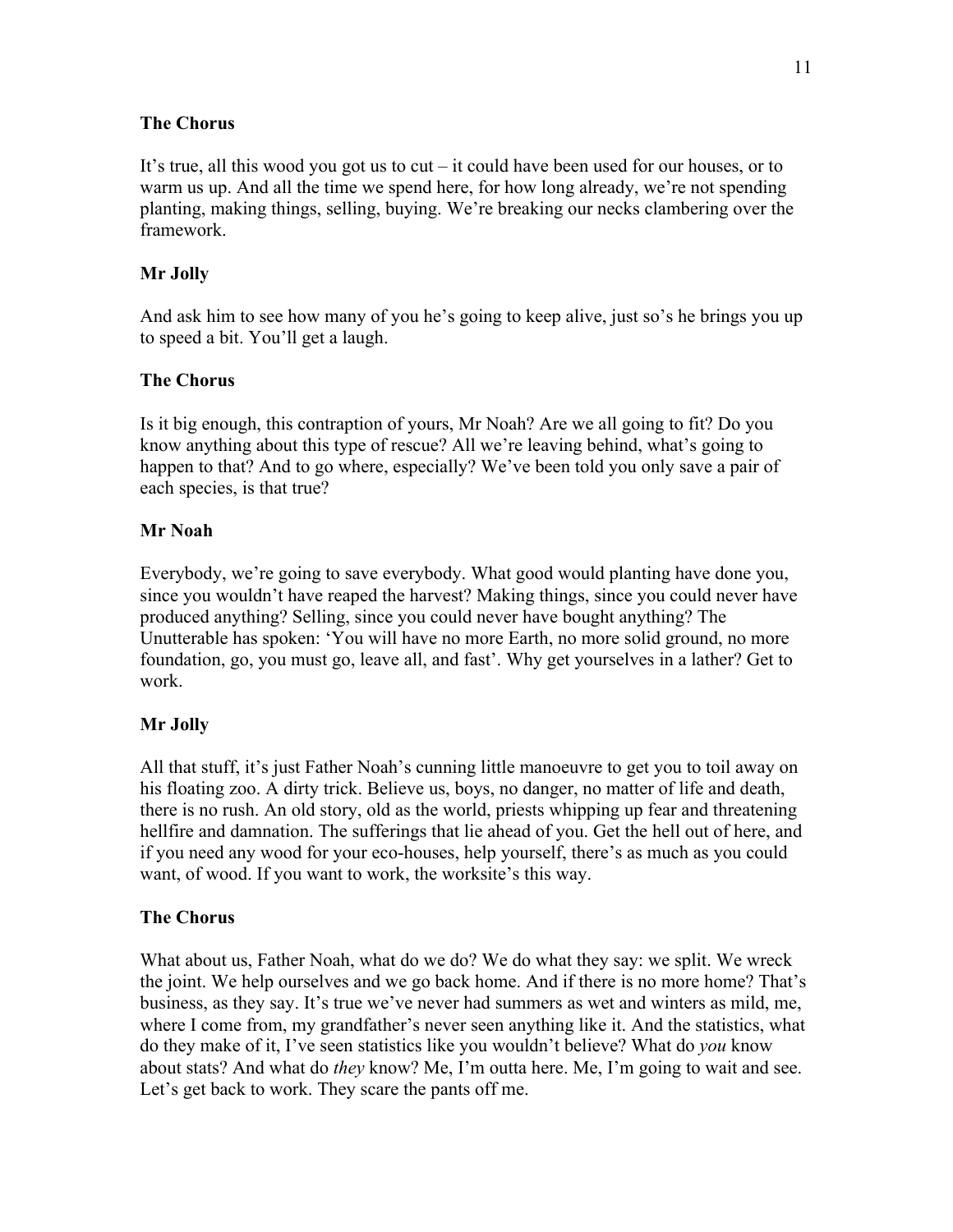*One of the actors climbs up, this time, into zone 3 and addresses the crowd as if he were making a powerpoint presentation (slides are projected on the canopy). The chorus stops moving and sits to listen to him. From zones 1 and 2 the two previous protagonists interrupt him from time to time.*

# **Clive Hamilton**

My presentation will be very short. As short as the time we have left. It's called: 'Four slides announcing the end of the world'.

### **Mr Jolly**

I'll be damned! Why hold back? Here's Philippilus the prophet. Eh, Dr Strangelove, you forgot your flag and your gong, you doddering old fool!

#### **The Chorus**

Sssshhh. Let's hear him. He's showing slides. I liked the Bible better. You've got to have curves and powerpoints, to dramatize. We really don't have anything else to get ready for what's coming? Let the man speak.

[Figure 1]

#### **Clive Hamilton**

The red line is what could have happened if we'd made a success of Copenhagen. Well, we stuffed it up and in any event it was already unlikely, we'd have had to limit our CO2 emissions by 3.7% a year right up to 2050. The dark blue line and the green one, is what would allow us to catch up to Copenhagen by taking decisions in 2015 or in 2020, but they are totally unlikely, since they assume efforts at reduction this time of 5.3% or of 9% per annum. No chance, consequently, of success. OK, so the only possible scenario is the one represented by the pale blue line and, looking at a best-case scenario, we start getting a move on in 2020 and we manage to commit ourselves to a decrease of 3%, which is unlikely but, well, if we're really scared, let's assume we manage that. Result: 4° in 2050. Looking at a best-case scenario.

#### **Mr Noah**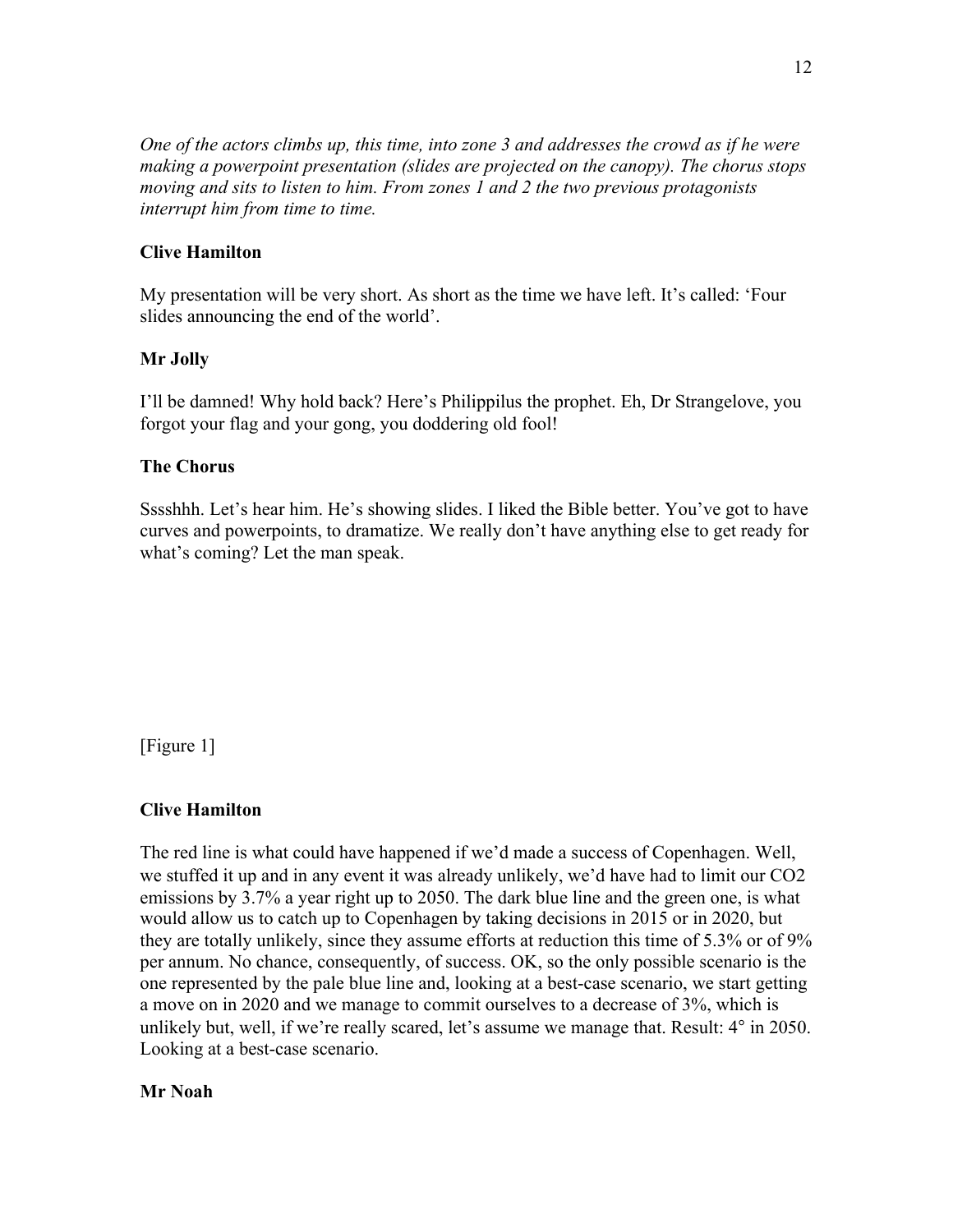You see, I told you so. The Flood, the Flood is coming. Why do you still want evidence? To the Ark, to the Ark!

# **Clive Hamilton**

I'm talking about an event that's already happened. Everything's already come to pass. The carrots are cooked. Mass has been said. In fact the indicators are all more pessimistic than this one.

# **Mr Jolly**

So, you heard him, that was his optimistic scenario! And the pessimistic one, then? 6°? The alarmist, between 7 and 8°!! Come on, why hold back?

# **Clive Hamilton**

A world at 6°, the Earth hasn't seen that for 15 million years. So humans, ciao, it was nice knowing you, we won't be seeing each other again.

# **Mr Jolly**

The guy's a monster. Cassandra! Cassandra! You know the title of his book: 'Requiem for a Species'! Talk about dramatising! It may well be the end of the world, but he hasn't forgotten his royalties. He's not stupid.

# **The Chorus**

And the species that's disappearing is us?

# **Mr Noah**

Naturally it's you. How much more evidence do you need?

# **Mr Jolly**

And the funniest thing is the subtitle: 'Why We Resist the Truth About Climate Change'.

# **Clive Hamilton and Mr Noah**

Well of course you resist the truth! Faced with messages that contradict your hopes, what do you do? Do you change your hopes? No way, you deny reality to the very end. The prophets are killed, accused of being blind, and those who kill them blind themselves. We're dying of it.

# **Clive Hamilton**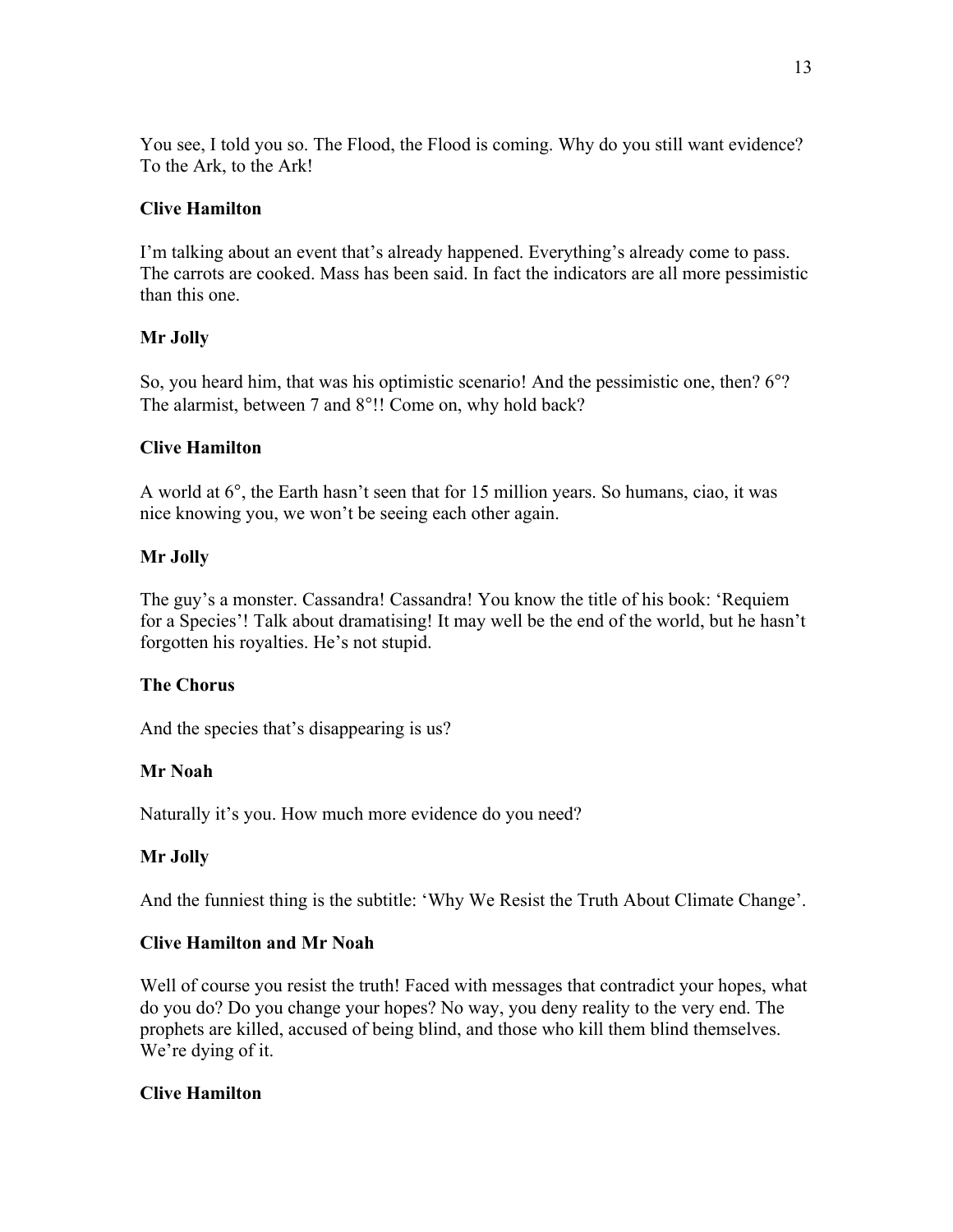Only hope can save us from the abyss, we have to have confidence in the Covenant.

*The Chorus begin going round and round in circles, wailing, as though not knowing where to turn*.

# **The Chorus**

No more hope. Beyond hope? What truth? *Hohimé, hohimé*, what's going to become of us? The fruits of the earth perish, still locked up in their buds, the herds of cattle languish, and the seeds conceived by women are no longer born. Brandishing her torch, Gaia, the most odious of goddesses, worse than the plague, has pounced on us and laid waste to the land of men.

*Two of the actors, without climbing up any of the steps, move in front of the chorus as imprecators addressing the zone that Hamilton finds himself in.*

*They perform Sophocles in a deliberately archaic way, as a 'quotation'*.

# **Oedipus**

*O splendour! O royal throne! O knowledge that has cleverly prevailed over science! What jealousy you stir up through an existence you've made others too envious of! For love of this sceptre, the city's tribute to me, which it has placed in my hand without my seeking it, Creon, that faithful man, that lifelong friend, gives himself over to secret machinations; he dreams only of supplanting me, by bribing that sort of wizard, with his webs of intrigues. That crafty charlatan, who can see only his own advantage, but who is, in his art, completely blind! For, come now, tell me, where is it, your divining power of clairvoyance? How is it that in the days when the Sphinx made its spells felt here you didn't open your mouth to deliver your fellow citizens from them? I turn up, then, I who know nothing, Oedipus the dupe, and I tackled the Sphinx. It's my wisdom that made me guess right: I had no birds to inform me!... So here I am, the one you are endeavouring to drive away? You count on finding a place beside Creon on the steps of his throne! Methinks it will cost you dearly, you and its instigator, this holy purge! You're lucky I see you so old, otherwise you'd already have learnt at your cost exactly what your judgement is worth*.

> *Another actor, staying inside the arena, replies from zone 3 merging with Clive Hamilton*.

# **Tiresias**

*Today, you think you see more clearly than I, but soon you will see nothing but darkness! There is no place in which your cry will it not drop anchor, no cliff where your voice will not awaken echos, when you've seen the breakers you've come to throw yourself at to build your hearth upon, after your happy cruise! The sorrows that still await you in huge*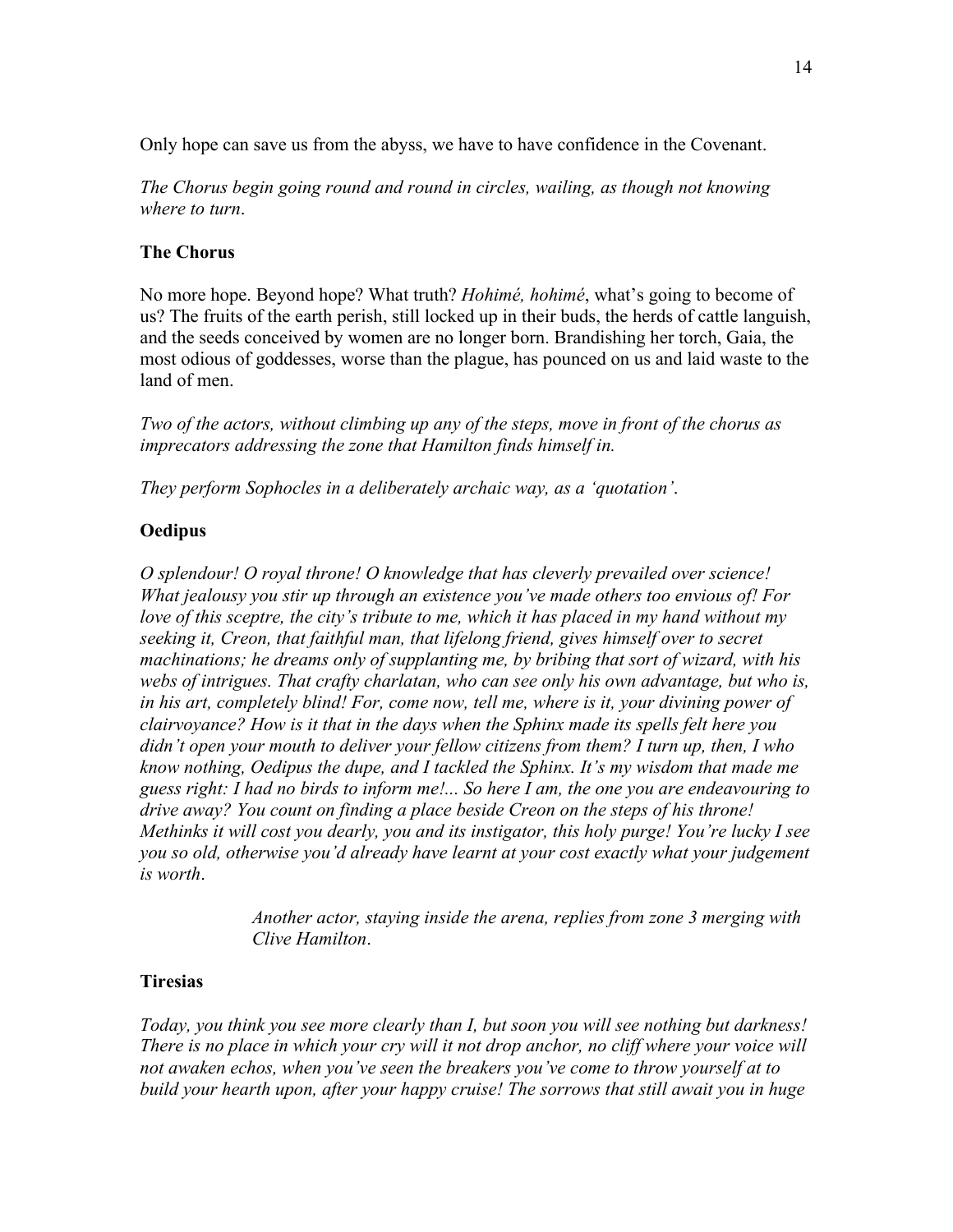*numbers, you know them not: they will give you your true rank, and even the rank of your children – After that, you can spit on the gods and on me who am speaking to you: never has a man here below been more atrociously crushed than you will be.*

# **The Chorus**

*'I hesitate, not knowing how to speak, and I remain in suspense, and I see nothing certain, either in the present, or in the past.'*

# **Clive Hamilton**

What divination was ever as precise as that? All that is your doing, and your doing entirely. Apollo, Sun with the golden bow, has nothing to do with it. It's you and you alone that you should blame.

# **The Chorus**

We did nothing bad, we fled poverty, pulled billions of human beings out of utter humiliation, made sense of all the riddles of the world, one by one, dominated the Earth and now we reign over it.

# **Clive Hamilton**

It's a strange master who can't see that he is capable of such crimes, which he carries off by fleeing – and to get the oracle to lie!

# **The Chorus**

*'Among the many splendours that the Earth has created, there is man, the wonder of the world. Spirit of the universe, he fears nothing, apart from death, Hades, which he can't escape.'*

# **Clive Hamilton and Mr Noah**

It's over, it's all over. That was the world of men.

*Long drawn-out pause.*

# **The Chorus**

Out with prophets and prophecies. We've got more than enough of them to go round and round in circles. We don't want any more predictions. No more togas and peplums. If only we could know once and for all. Stop, calm down, don't panic. We want forecasts. We want the truth.

*Darkness.*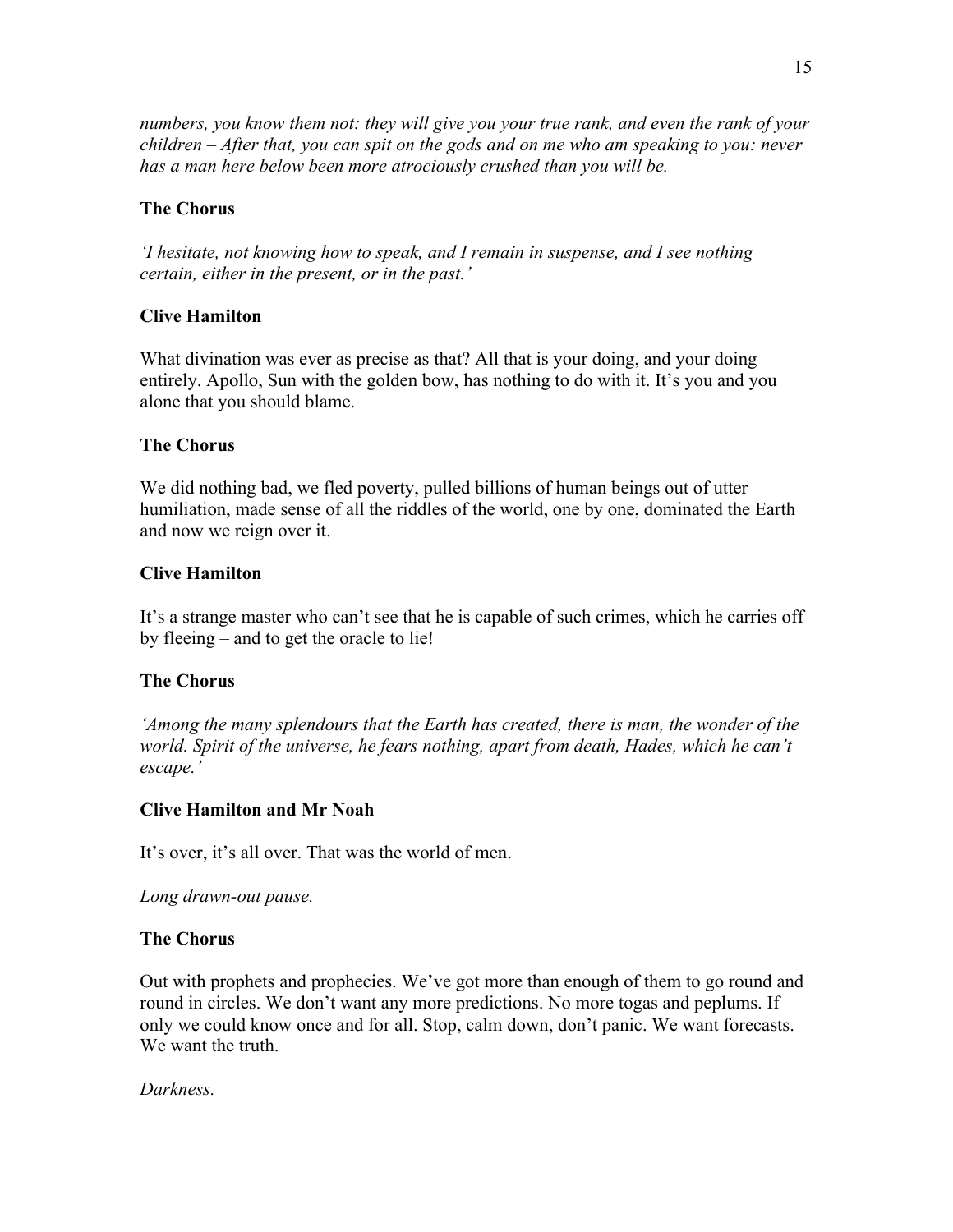#### **Sequence 4: Luntz and Lovelock**

*The lights go up on zone 1. Mr Luntz rejoins Mr Jolly. He talks with a strong Yankee accent.*

# **Mr Jolly**

I think they're beginning to get their wits back, they're finally ready to listen to the voice of reason. Ah, Mr Luntz, you're the specialist sent by the director? He told me you were a great communicator. How can I persuade them to be reasonable at last and not to believe in all this nonsense anymore?

# **Mr Lintz**

You're all going about it like bumbling idiots. First off, you have to stop talking about 'global warming', it gives them the willies, talk about 'climate change' exclusively, everyone knows the weather's up and down. It's like the inheritance tax. You recall? When I suggested you call it 'death duties', what happened? It was done away with everywhere. No one wanted it anymore. That's the power of words!

# **Mr Jolly**

Very good, excellent, but they say they're relying on science, and science, well, it's powerless to defend itself alone against all this pathos.

# **Mr Luntz**

Nothing easier: all you have to do is not let the scientific debate close on you. For the moment the voters still believe there's no concensus in the scientific community about the human origin of global warming. But if the public starts being convinced that the scientific issue is resolved, then they're really going to change their minds and consider themselves responsible in earnest. They're going to demand radical changes in the laws to do with the air, the water, energy. They'll support the projects of the Democrats and their European allies. That's socialism! *This is the end of the United States of America as we know it*. Consequently, it is of the utmost importance that you make the lack of scientific certainty the main obstacle to any governmental measure. Say every time that there are other researchers and other experts who have other views on the issue. We'll find them for you.

# **Mr Jolly**

Ah, fabulous! 'Sound science', proper, balanced science, no partisan science!

# **Mr Luntz**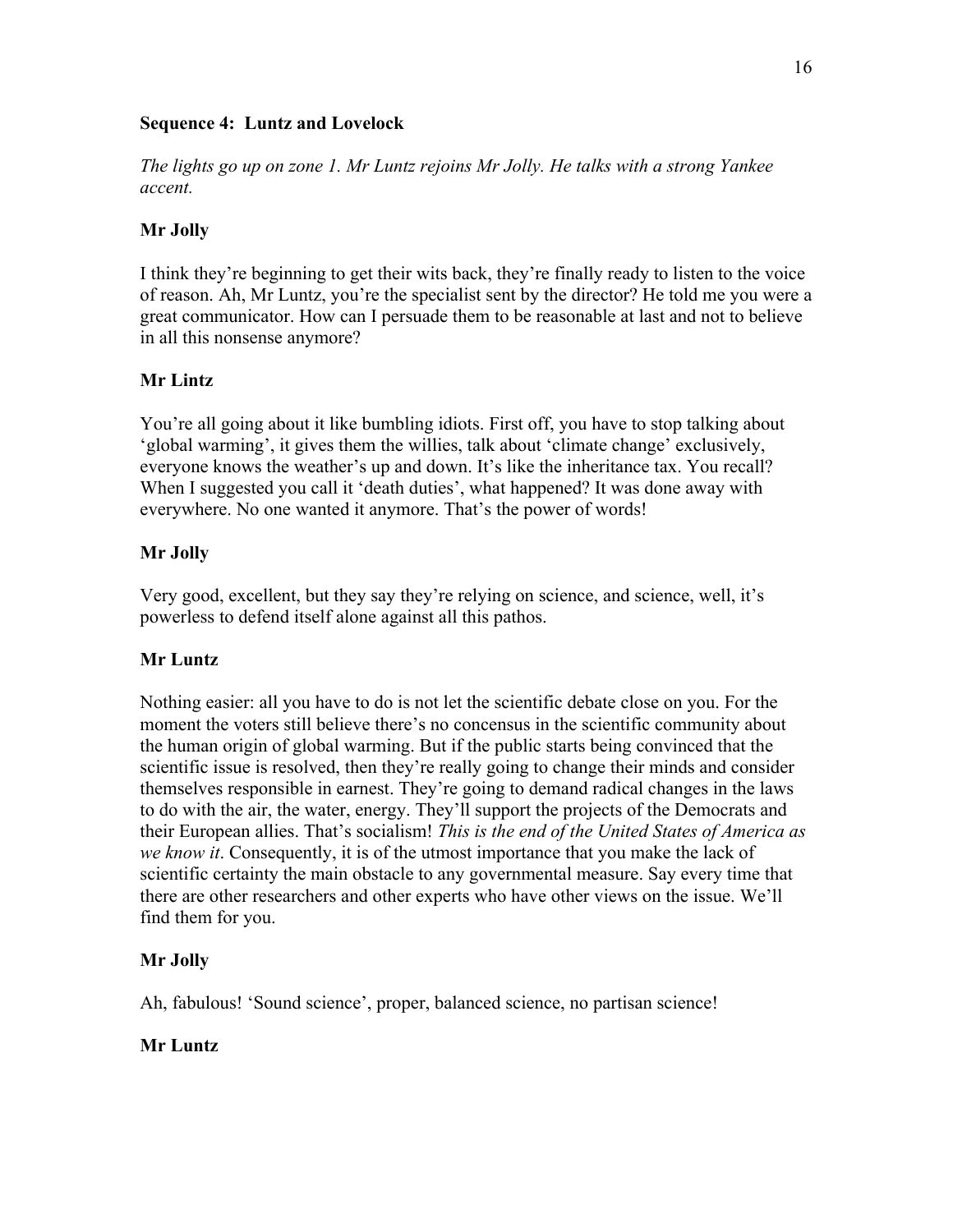If we don't react, you're done for, you'll be backed into a corner. You have to insist in good times and bad that we're not completely sure and that the other science, the Democrats', is excessive, unreasonable, absurdly costly and interventionist. In short, demand honest debates, we're in a democracy, yes or no? '*There are no great limits to growth when men and women are free to follow their dreams.'* Try it, you'll see.

*Mr Jolly turns towards the chorus.*

# **Mr Jolly**

Whenever there's a climatologist, demand that they also hear the point of view of a climate sceptic, for there to be an honest, reasoned debate. We owe you balanced information, that's the key, ba-a-al-anced.

# **Mr Luntz**

Ladies and gentlemen, Sound Science! Sound Science! Fair and balanced. 'The United States has not won two world wars just so humanity can cultivate organic vegetables in complete security!' Let's follow our dreams. Let's follow our dreams.

# **The Chorus**

If there is still a debate going on, it's because they're not sure, and that's rather reassuring. Myself, I think it's rather worrying that they still don't know for sure. It's true we've had enough of all the deprivation we have to endure; they want to take everything away from us, one day it's tobacco, next it's cars. Meat, even meat, they want to take meat away from us. And now air travel, because of the CO2. If we listened to them, we'd still be in the stone age. We need a democratic debate. They're right. Forward, forward.

# **Mr Jolly**

Get to work, this way, to the power station. We need energy. Nuclear energy.

#### **Mr Noah**

And my Ark, what about my Ark? Can't you hear the waters rising? Yet you do nothing. The call of the Almighty? Give me, give us, give yourselves a chance still.

*Just as the chorus is about to set out to work in zone 1, a new scene is set up, but not in zone 2 as you might expect after Mr Noah's appeal, but in zone 3, around the actor who played Dr Lovelock who is now sitting opposite a journalist in talk-show fashion. The chorus, like the audience, begin playing the crowd and applaud and laugh when the teleprompter requires. You could shift members of the audience and get them to sit around the journalist.*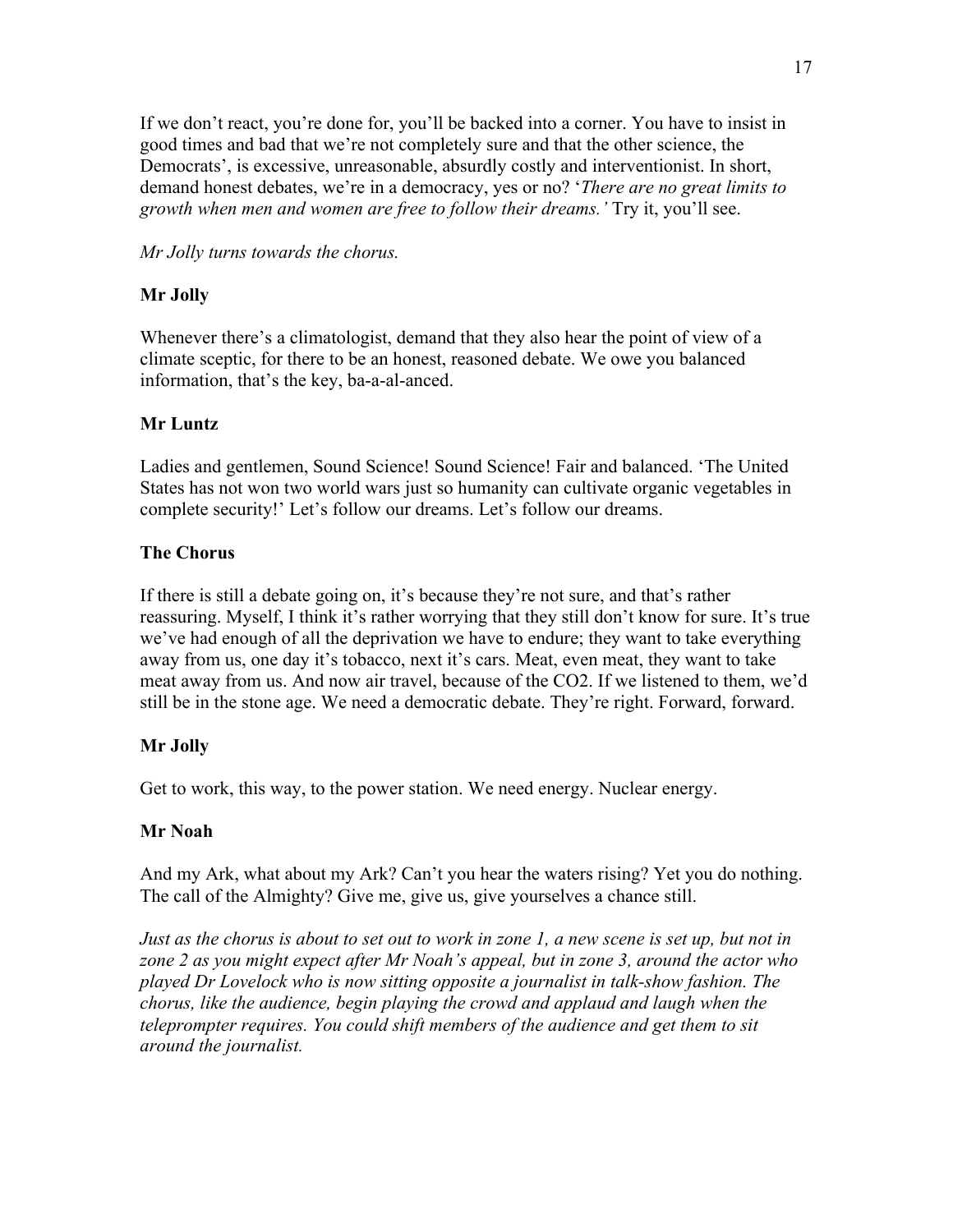*The journalist is very witty. Lovelock a charming old gentleman in understated British style. The whole thing follows the frantic pace of talk shows and sound bites.*

### http://www.youtube.com/watch?v=sRQ-NqaYFzs&feature=related

### **Journalist**

Please join me in welcoming Dr Lovelock, who has just written 'The Vanishing Face of Gaia – A Final Warning' *(applause).* Dr Lovelock, how did you come to this theory?

### **Dr Lovelock**

Oh, it goes back a long way, to when I was in California, at the Jet Propulsion Lab, in the mid-60s, the name was suggested to me by the great writer Bill Golding, a Nobel Prize laureate, the author, you know...

#### **Journalist**

Of 'Lord of the Flies', kids lost on a desert island, another hair-raising tale...

### **Dr Lovelock**

Exactly, 'Lord of the Flies', we were from the same village, at the pub we talked about my concerns, he was a physicist originally, I was telling him that the Earth was a living organism, and he said to me 'we need to give her a name that's right for her', and he's the one who suggested Gaia.

#### **Journalist**

Was it the beginning of the night at the pub or getting towards the end? *(laughter)*

#### **Dr Lovelock**

Ah! You'll come to the wrong conclusion!

#### **Journalist**

So, according to your theory, catastrophe is inevitable, we've had it.

#### **Dr Lovelock**

It's not a theory, no, it's the result of observations, the Earth has gotten along by itself very well, but now we're heading for a much warmer period such as it hasn't known for, let's say, 55 million years. It's rather extremely robust, the data.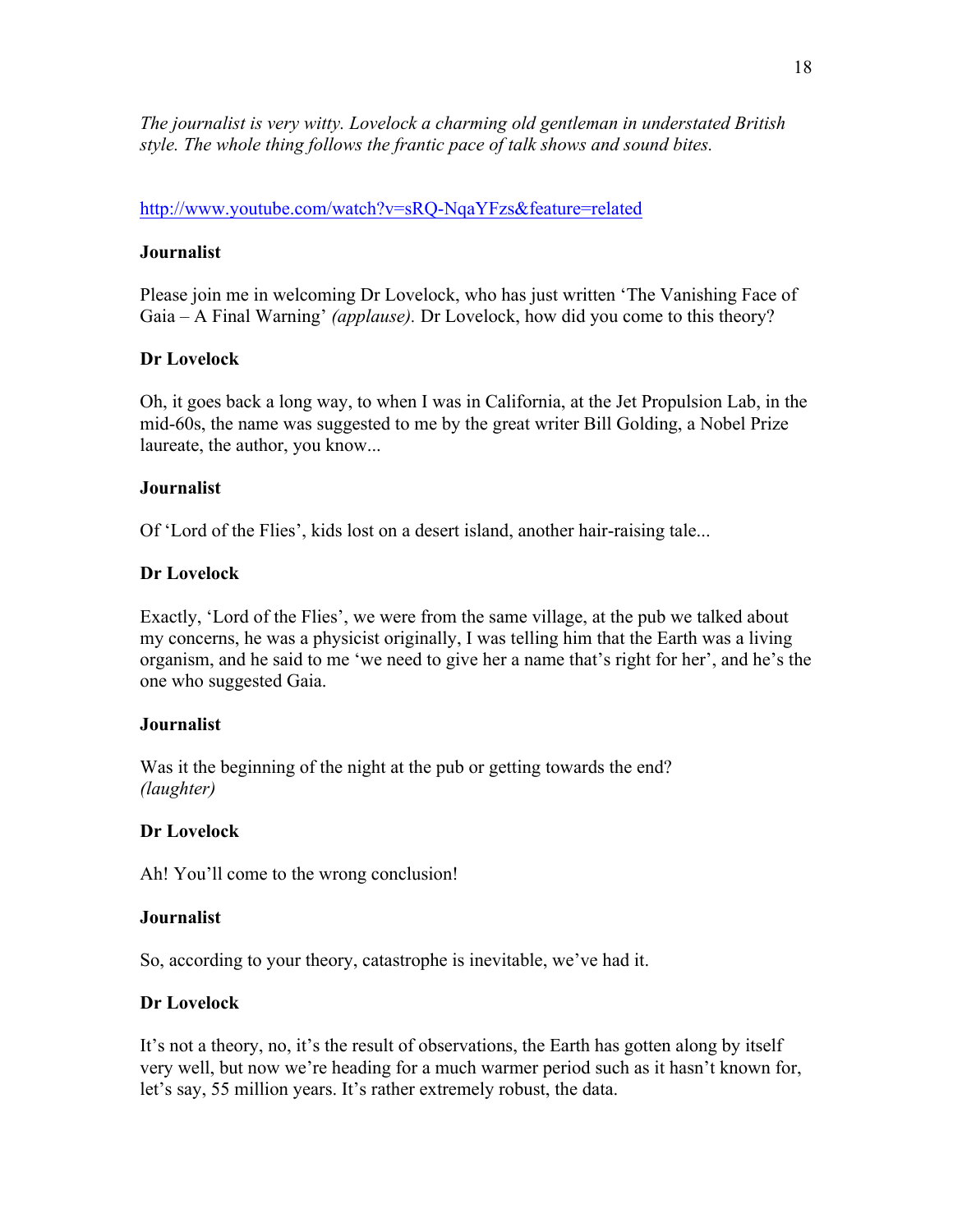### **Journalist**

Human beings aren't all going to disappear, though?

### **Dr Lovelock**

Oh my God no, no, not at all.

### **Journalist**

But a good number even so, not just a few, it won't be a picnic apparently, according to you.

### **Dr Lovelock**

I fear not, no, seven out of eight will be wiped out, in all probability, yes.

### **Journalist**

Ah, seven out of eight...

Everywhere, or just in certain parts of the world?

#### **Dr Lovelock**

Oh, let's say Canada, Siberia, Kamchatka and Tierra del Fuego will most likely be spared. Well, at first, afterwards they'll be invaded by refugees they won't be able to feed. It's already happened several times that life has come and gone up there, over 55 million years.

#### **Journalist**

And all that's our fault, according to you?

#### **Dr Lovelock**

Oh no, no, not really, it's a bit like if you hae a loaded gun and you accidentally pull the trigger, pow! it does some damage, you can't help it, it's only afterwards that you see what's happened. It wasn't our intention, we just wrecked the system.

#### **Journalist**

It's reversible, at least?

# **Dr Lovelock**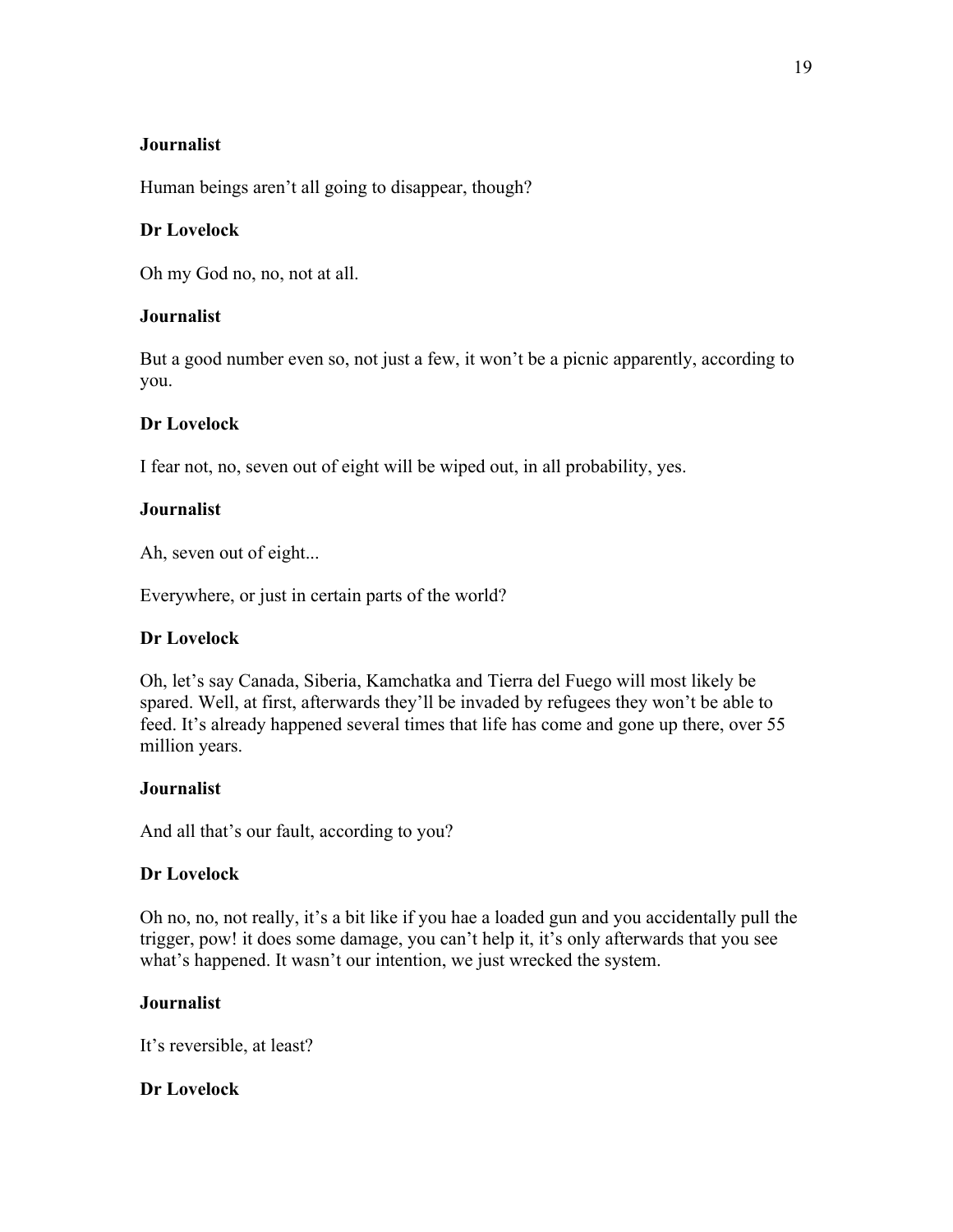No. Absolutely not. That's the crux of the problem. Once Gaia begins sliding into a new state, there's nothing more to be done. All political men believe that if we're nice, if we sort the rubbish for recycling, if we change our lightbulbs, if we do 'sustainable development', etcetera, things will work out, but, no, not at all.

# **Journalist**

Can we slow down the downhill slide at least?

### **Dr Lovelock**

I'd like to be able to say we can, but no, we can't.

#### **Journalist**

Wow. We're in for some fascinating times! *(autocued laughter)*

### **Dr Lovelock**

It's not so terrible. There'll be some good moments.

#### **Journalist**

The politicians can't hear what you're saying?

#### **Dr Lovelock**

Not just the politicians, but the scientists too. They're not free to say what I'm saying. If they start saying things that are too alarmist, they won't get any more grants for their research. No one in this business dares talk freely.

#### **Journalist**

But what about you, who's financing you, then?

#### **Dr Lovelock**

I am! I finance myself all on my own, with my books, I also invent things, little things, like the electron detector which enabled us to prove what Rachel Carson had predicted about pollution through pesticides. I'm totally free.

# **Journalist**

Can nuclear energy help us?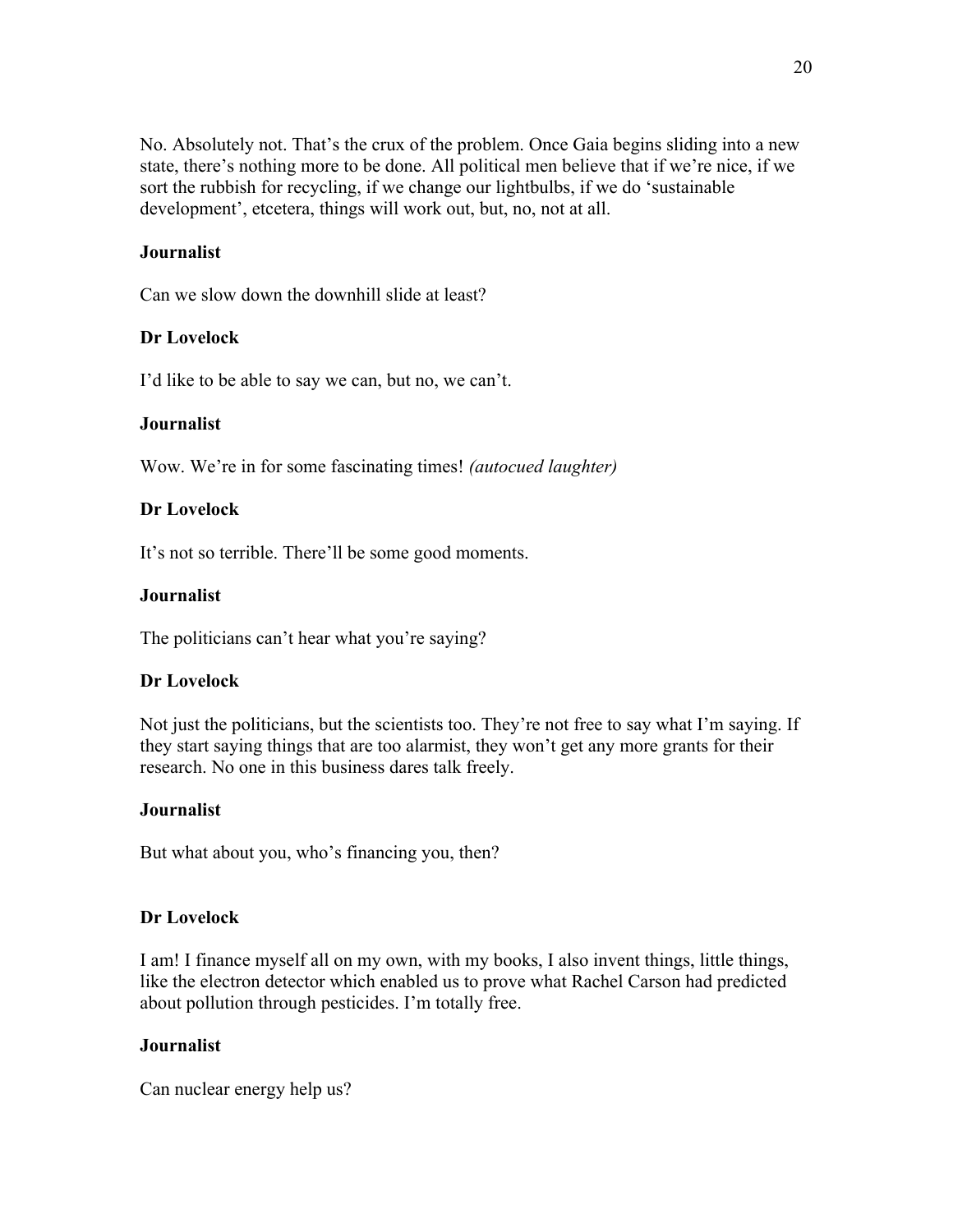#### **Dr Lovelock**

Ah yes, a bit. In any case, it's better than renewable energy, that's a joke. But then we'd have to invest massively, one nuclear power station a month pretty much over ten years.

### **Journalist**

But the pollution, the radiation?

### **Dr Lovelock**

That's absolutely nothing beside what lies in store for us. Nuclear energy is safe. To say it's dangerous, well, that's a total farce for the benefit of children.

### **Journalist**

So, the ecologists can't be too fond of you?

### **Dr Lovelock**

No not really. *(autocued laughter)*

#### **Journalist**

They say Richard Branson has promised you a seat on the next tourist trip into space he has planned?

#### **Dr Lovelock**

Yes, I'd chalked up a lot of miles. *(laughter)* He wrote to me to offer me a seat on the rocket. I said 'OK'.

#### **Journalist**

That's not a bad bonus. *(laughter)*

#### **Dr Lovelock**

Even if I die up there, at my age it doesn't matter, and I'd like very much to gaze on the face of Gaia, one last time, for real, from on high.

#### **Journalist**

Ah yes, I get you, before we all disappear... Is there the remotest chance that you've got it wrong?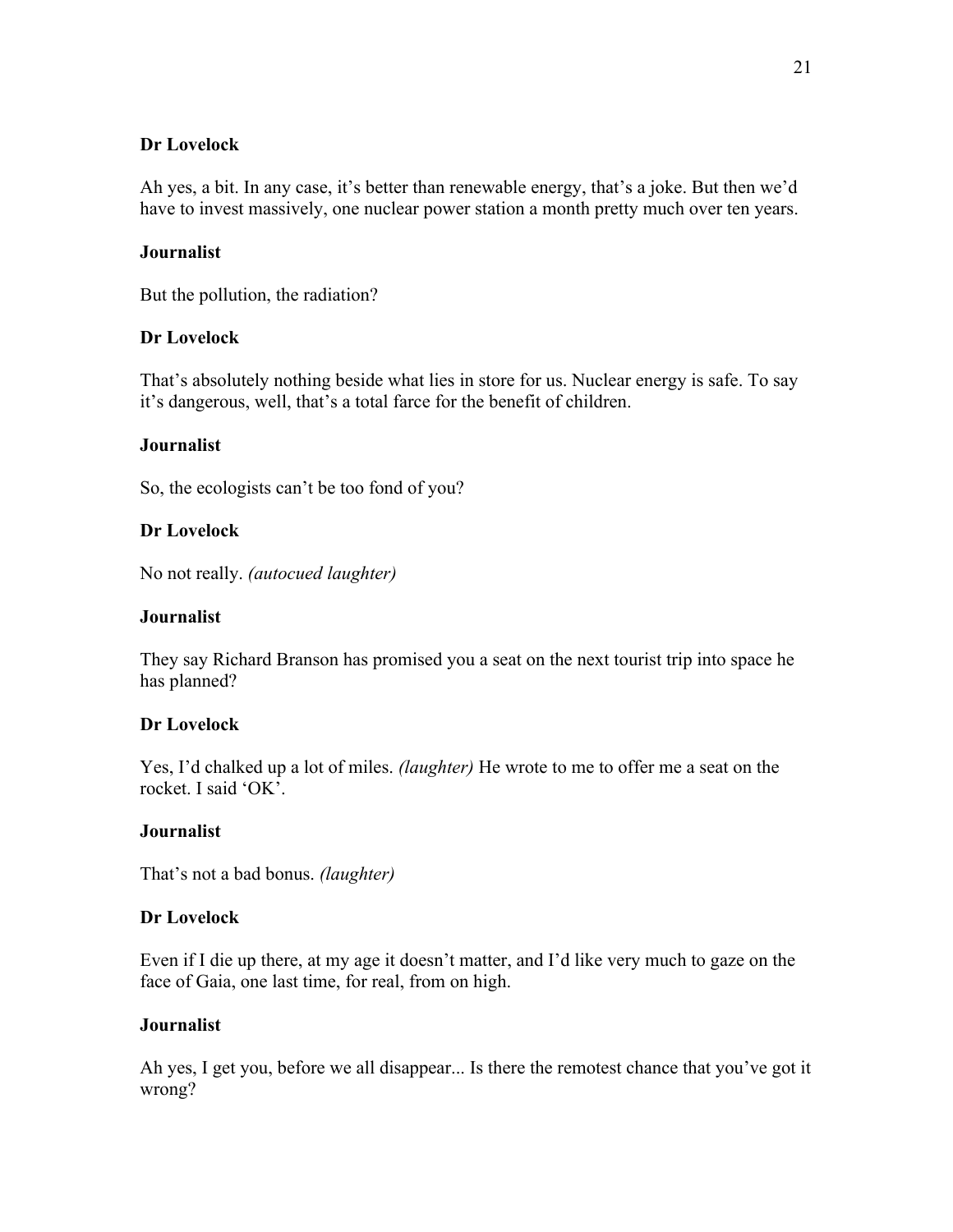### **Dr Lovelock**

Of course, I'm a scientist, science can always get it wrong.

### **Journalist**

That was Dr Lovelock for 'The Vanishing Face of Gaia: A Final Warning', Give Dr Lovelock a hand. *(applause)*

*Flood of various advertisements. The audience go back to their seats. Everyone is plunged into profound silence.*

*Mr Noah, in tears, covers himself with a bag and sits*.

# **Mr Noah**

He said seven out of eight? He really said that?

*The chorus stop and stand around him without knowing what to say to him, whether he should be pitied or shaken.*

*Mr Jolly, full of gusto, proclaims loudly.*

# **Mr Jolly**

Nuclear power, as you clearly see, is the only solution, and it's safe, one nuclear plant a month over ten years. Get to work. The future's opening wide before us.

*Darkness.*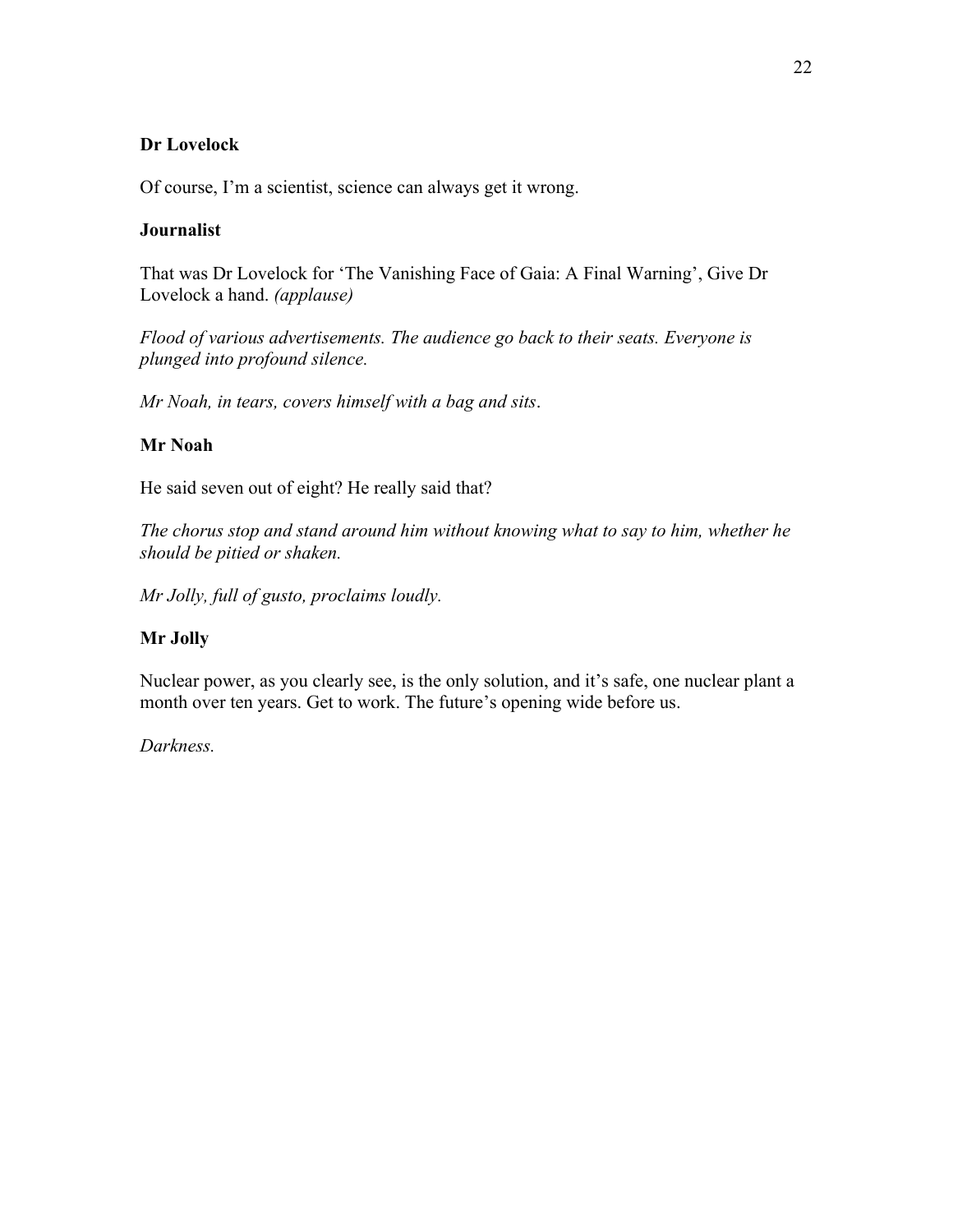#### **Sequence 5: PP and the wreck of the Ark**

*This scene could be performed as a sort of comic interlude, or even as a clown act, playing on the circus form, but it must end in disaster.*

### **The Chorus**

Either they don't know, or they know but they aren't sure. And that's a good thing because at the same time we can bring the precautionary principle into play. Play, but who wants to play the precautionary principle, you don't play a principle! Yes you do, I do, wait, I'll play PP, poppy, grandpa, we'll make 'em laugh. What is it you find so funny in this story : we're all goners? Exactly, exactly.

*One of the actors breaks away from the chorus to play PP.*

# **PP**

If you don't mind, ladies and gentlemen, and if you'd just like to lend me an ear, I'm about to tell you exactly how it is. Hey! Lighting, send the text.

*(The text of the French Constitution is brought up on the screen)*

'The absence of certainty, taking account of the scientific and technological knowledge of the moment, ought not to delay the adoption of effective and appropriate measures aimed at preventing a risk of serious and irreversible damage to the environment at an economically acceptable cost.'

# **PP**

The Precautionary Principle, familiarly known as PP, *Pépé*, Grandpa, signifies, one, that action does not follow knowledge, two, that, consequently, in the absence of absolute certainty, I said absolute, it is a good idea to act, in spite of everything, by facing one's responsabilities, three, that if we don't act, we will never know, four, that Father Noah is thereby perfectly right, in the absence of absolute certainty, to build that thing, that he has shown admirable...

#### **Mr Noah**

No, no, not a bit of it, it's the Almighty, I followed, I listened, I understood, I passed on to you, it's not a matter of precaution at all. It's a Convenant, a matter of a Convenant. A rainbow, a whole scene you would have cut. There is no more Earth, the ground has just run out.

# **Mr Jolly**

Can't you see you're being taken for a ride?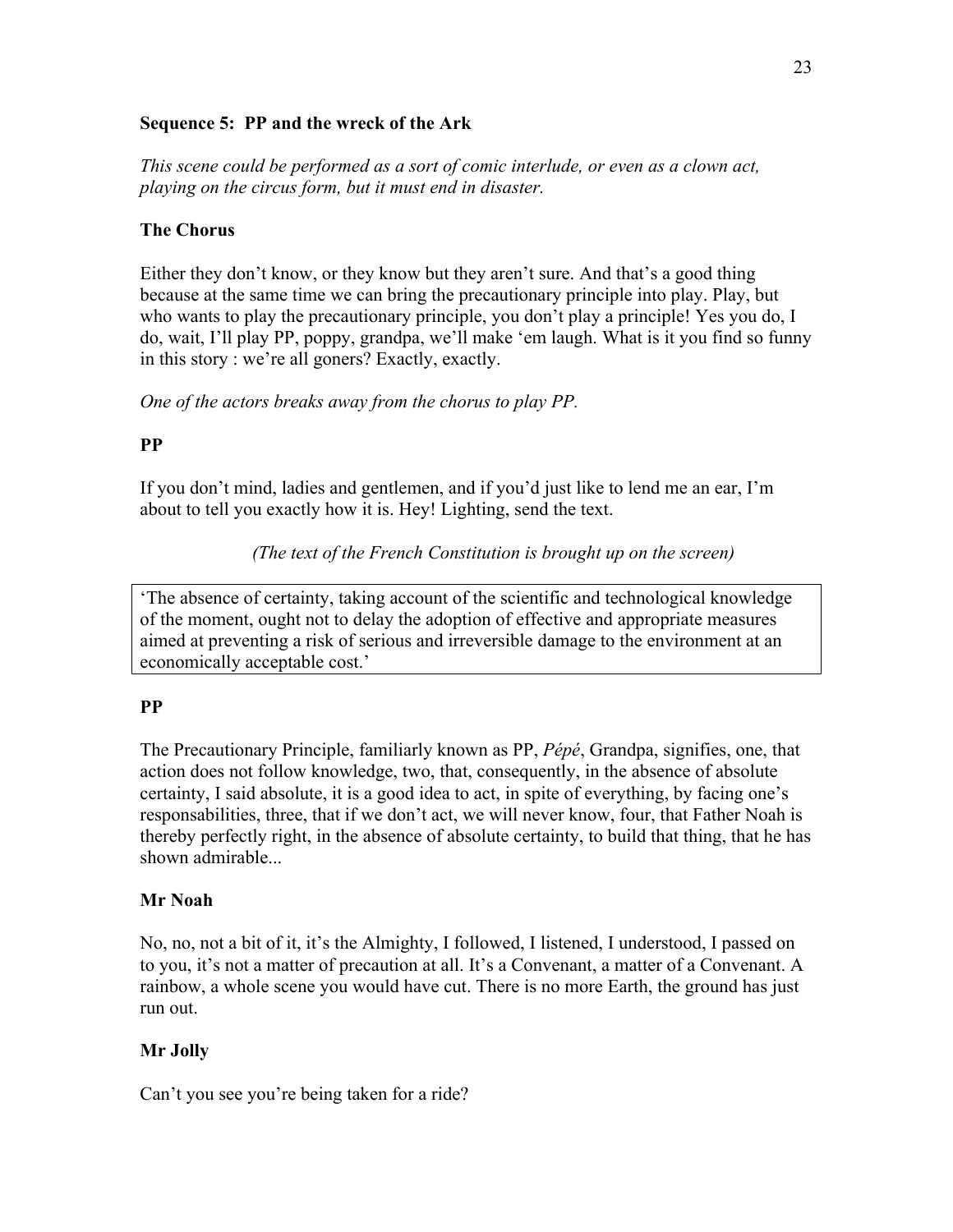# **PP**

No, no, Mr Noah isn't taking you for a ride – at least not yet. It's a good thing what he's getting you to do. You've acted without being sure, that's a good thing, you've 'applied the precautionary principle' to perfection, you've taken the risk... and now you are going to finish this great contraption, launch it on the seas and find out at last what the story is with this whole dire threat business.

# **Mr Jolly**

Shut him up. Down with PP! I'll tell you what the story is: the PP is the end of all possible action. If you heed it, it'll mean guaranteed idleness, it'll mean the absence of all risk, you won't do a thing anymore, you'll wait till you're sure, you'll be scared of everything... A mouse, a baby mouse will scare you. Don't be such wimps, for heck's sake. Man up!

# **PP**

Excuse me Mr Jolly, but I fear you're making a mistake. I've just told you the exact opposite. This build is a very good thing. They're taking the risk that it all serves no purpose and that's a very good thing. You'll see what happens. Don't listen to this character. Do I honestly look like a lazy oaf? Aren't I full of verve, full of daring? Do I look like a coward? Look me in the eye. I am energy itself. Not at all fearful, quite the opposite. I act. I experiment. I stride ahead with a firm step. It's just that I don't wait till I'm sure before taking measures, that's all.

# **Mr Jolly**

You have to be able to take risks. Pascal. 'We are embarked'. Blaise Pascal. It translates to 'we're off to a flying start'.You have to forge ahead. Come what may. When we're gone, the world can go to rack and ruin! Bring on the Flood!

# **The Chorus**

The Flood! *He's* telling *us* about the Flood, now. So, the Flood's coming in earnest? No, no, that's just it, we're not off to a flying start at all; you made us stop everything, the Ark's on hold. Get to work, get to work. Let's get back to the building work. Quick. Quick. You're either embarked or you're not embarked. We're embarked. We're dashing off. We're getting a move on. We're going home. No, we're not, we're leaving. We're sunk.

# **Mr Jolly**

It's Pascal's fault. You have to wait till you're sure before you act, of course. And at the same time, be able to take risks, it's quite simple.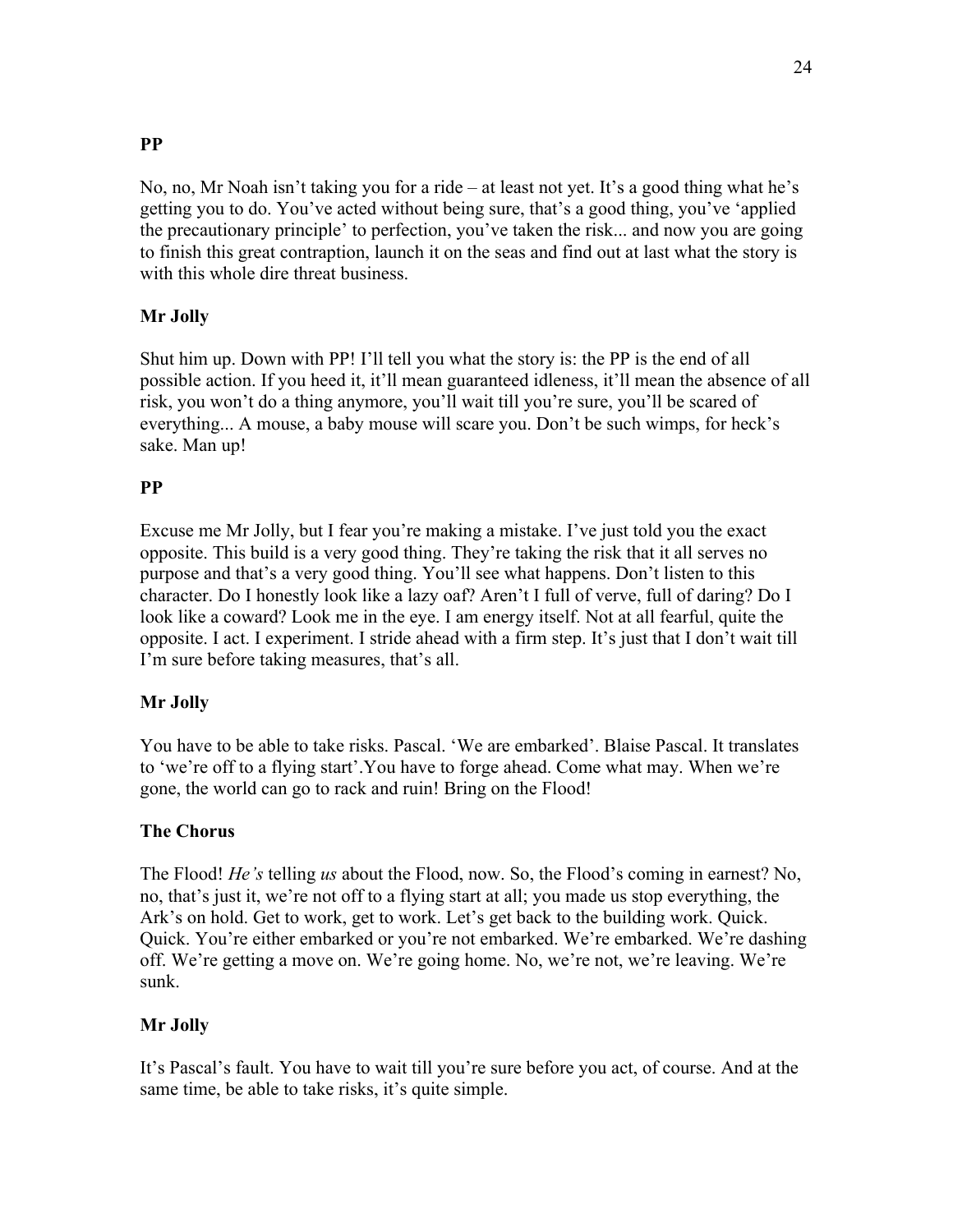# **PP**

You see, the same people who want you to take risks are the ones who wait till they're sure, absolutely sure, before they take radical measures. What's one more contradiction to them!

# **The Chorus**

It's very simple, I've got it: if there's the slightest risk, we stop everything. On the contrary, you've got nothing, you have to run risks without worrying about anything. Do you want to know before acting or act without knowing in advance? I'm lost. Nothing ventured, nothing gained. Mr PP, Mr PP, would you like to start again? See what happens when you let principles amble about on stage.

# **PP**

Seriously, ladies and gentlemen, did you wait till you absolutely knew, with total certainty, to get married? No, obviously. Ah, I see some who sigh with regret. To have children? No, oh dear, no, never. To open a shop? No, of course not. And yet you did it. You see why action does not require absolute certainty beforehand. Mr Noah is not quite sure and yet he acts. It's the same thing.

# **Mr Noah**

No it's not, it's not remotely similar. Quite the opposite, I'm sure. I have faith. I believe profoundly in His promise. God, the Almighty told me.

# **Mr Jolly**

Can someone tell me why this PP was written into the French Constitution? It's a total piece of fraud. The entire Academy of the Sciences petitioned against it. Nothing for it, those gutless deputies voted it in anyway. It should be erased from the Constitution. Chirac is a criminal. No precaution. We're not sissies. Let's forge ahead. Let's innovate. Let's make progress without fear.

# **PP**

If I'm written in big letters into the Constitution ladies and gentlemen, you who wrote it, it's for a host of excellent reasons. France, yes France, needs me, to get over a serious disease, the disease of absolute certainty – the absolute certainty that would supposedly lead to confident action without precaution. 'Without precaution', please note the absurdity of such a position. Mr Noah, of course, once he's freed from his archaic and infantile beliefs, is an excellent example to follow.

# **Mr Noah**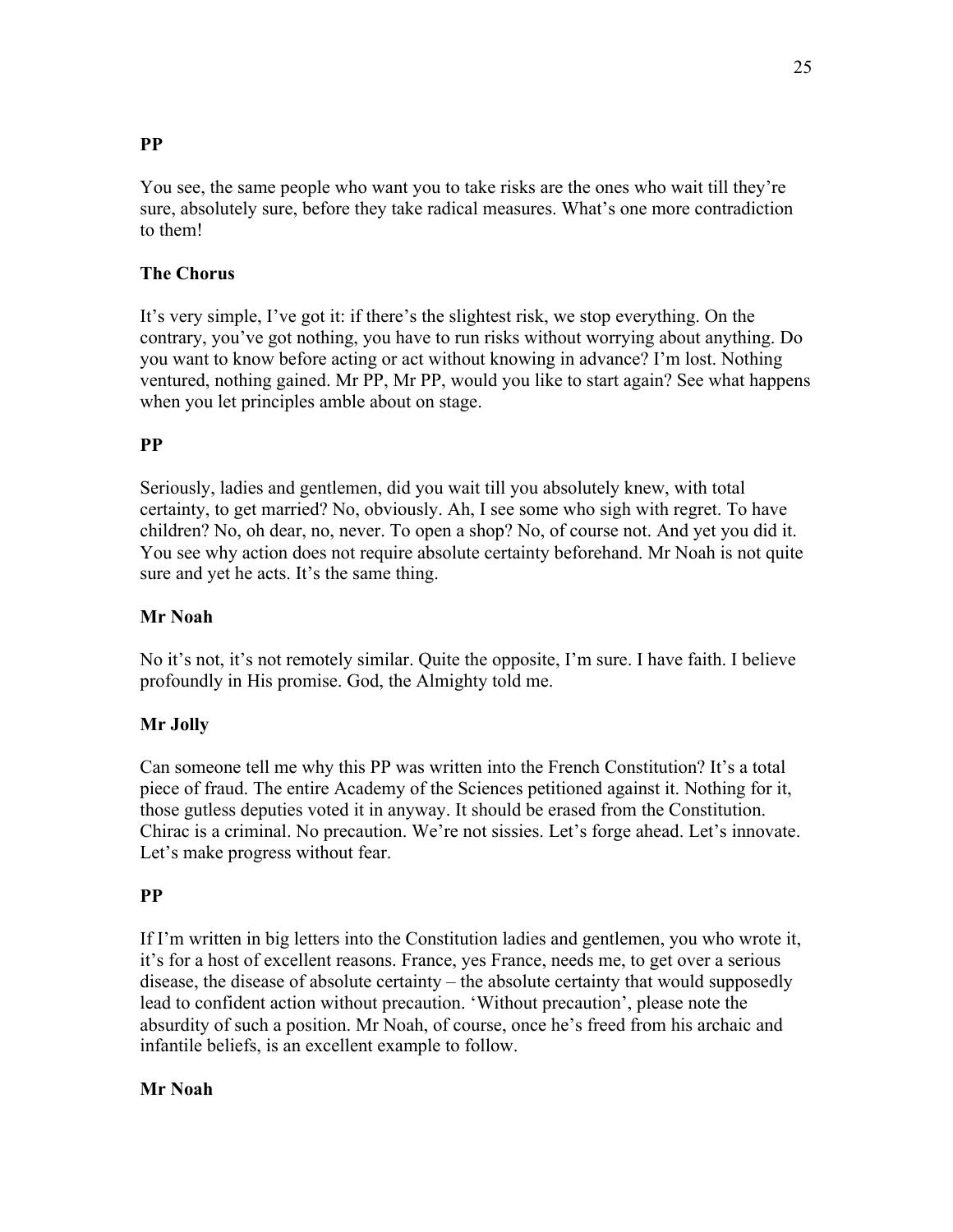Don't look at me. That wasn't around in my day. It was never a question of taking precautions, I assure you.

# **PP**

For, just think ladies and gentlemen, if you don't have absolute certainty, with such a theory, what do you do, eh, tell me that, what do you do?

# **The Chorus**

Nothing, we haven't done anything since the beginning, that's just it, we've been waiting forever for the building work to start again. We're constantly interrupted. And on top of that we don't know what's most urgent. Or even if it's still worth the trouble. Unless we make nuclear power stations.

# **PP**

Exactly. You do nothing. He's the one, that clown there, who's the lazy oaf.

# *Pointing to Mr Jolly.*

When you know you act. And when you don't know? Well, you don't act! And that's what's so scandalous. That's where this madman is leading you. They want absolute certainty on this particular subject only, for everything else it's a case of 'whatever will be will be'. Result: total inertia the absence of certain knowledge. *They* are the immobilists, the reactionaries, the...

# **The Chorus**

We're wasting our time with this interlude. How do you make this PP pipe down? He's starting to bug us. For a principle of uncertainty, he seems a bit too sure of himself.

#### **PP**

You want to make me pipe down? But I'm nowhere near finished. The true risk-taker, is me. To act with precaution means... And what's more Ulrich Beck said... And if Chirac wanted... And if the French Constitution... aaagh.

# *Exit PP*

*An actor breaks away from the chorus to play the worksite foreman, he walks over to Mr Noah.*

# **The Foreman**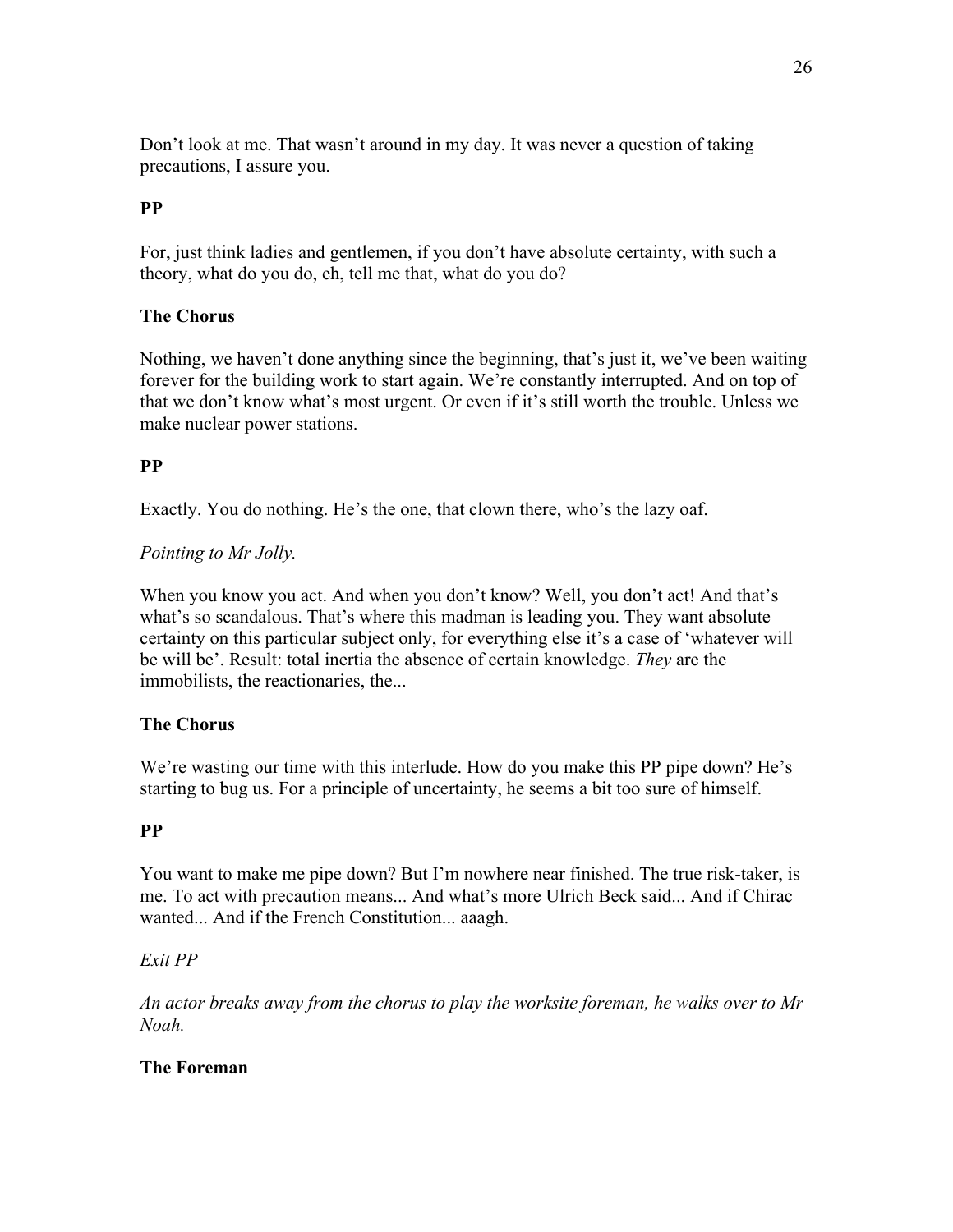Mr Noah, Mr Noah, this is no good at all, our calculations were wrong, we need to scale everything up much higher, much, much higher. I don't think you quite realise, it's millions of species we have to take in, we need to multiply the dimensions of our contraption by two hundred at least. And I've got loads of other problems: the wolves want to enter as a pack, the elephants as a troop, not one of them as a couple, two is too narrow, too small, except for the doves which are lovely. We'll never get there, it's going to make a hell of a racket, and they all need immense spaces, luxury suites, just for the elephants immense territories where they can stretch their legs. It's not a zoo, at all. And for the plants, there are dozens of climates, of different biotopes, we'll never get there, we're going to need an incredibly complicated aircon system, we're going to emit CO2 to the max, it's a true conundrum. And just in diesel oil alone, we're going to need two or three tankers for refuelling. It's off to a very, very bad start, our concern. And on top of all that, they can sense the threat, they're gathering together to discuss what to do, they're making a hell of a racket, it's quite disturbing. I'm not going back there.

*On the screen a vast assemblage of creatures: various /riotous noises.*

*Right till the end of the scene the noise of the animals becomes more and more deafening.*

# **Mr Jolly**

Freeze them all. Take their DNA. Keep only the eggs. Only the seeds. No need to keep them alive. They can be thawed out later. In liquid nitrogen. An Ark of liquid nitrogen, that's quite enough. And while you're at it, freeze Father Noah and this whole bunch of imbeciles. They'll take up less space and bawl less.

*On the canopy screen, crazier and crazier plans for the Ark are brought up*.

# **The Foreman**

You see? If we follow the projections, Mr Noah, we'd need such a big structure that we'd never have enough wood, enough dowels, and wooden flooring, and caulking, we're heading straight for failure; or else we'd need to do a very strict culling; make terrible choices; and time presses; and uncertainty grows.

# **Mr Noah**

O Unutterable, how to save your Creation? I'm not an architect, or a conservationist, or an ecologist, enlighten me? How to save this multitude?

# **The Chorus**

*Various cries add to the growling of the creatures.*

Is there enough room, yes or no? Everyone or no one. All or nothing. We are united.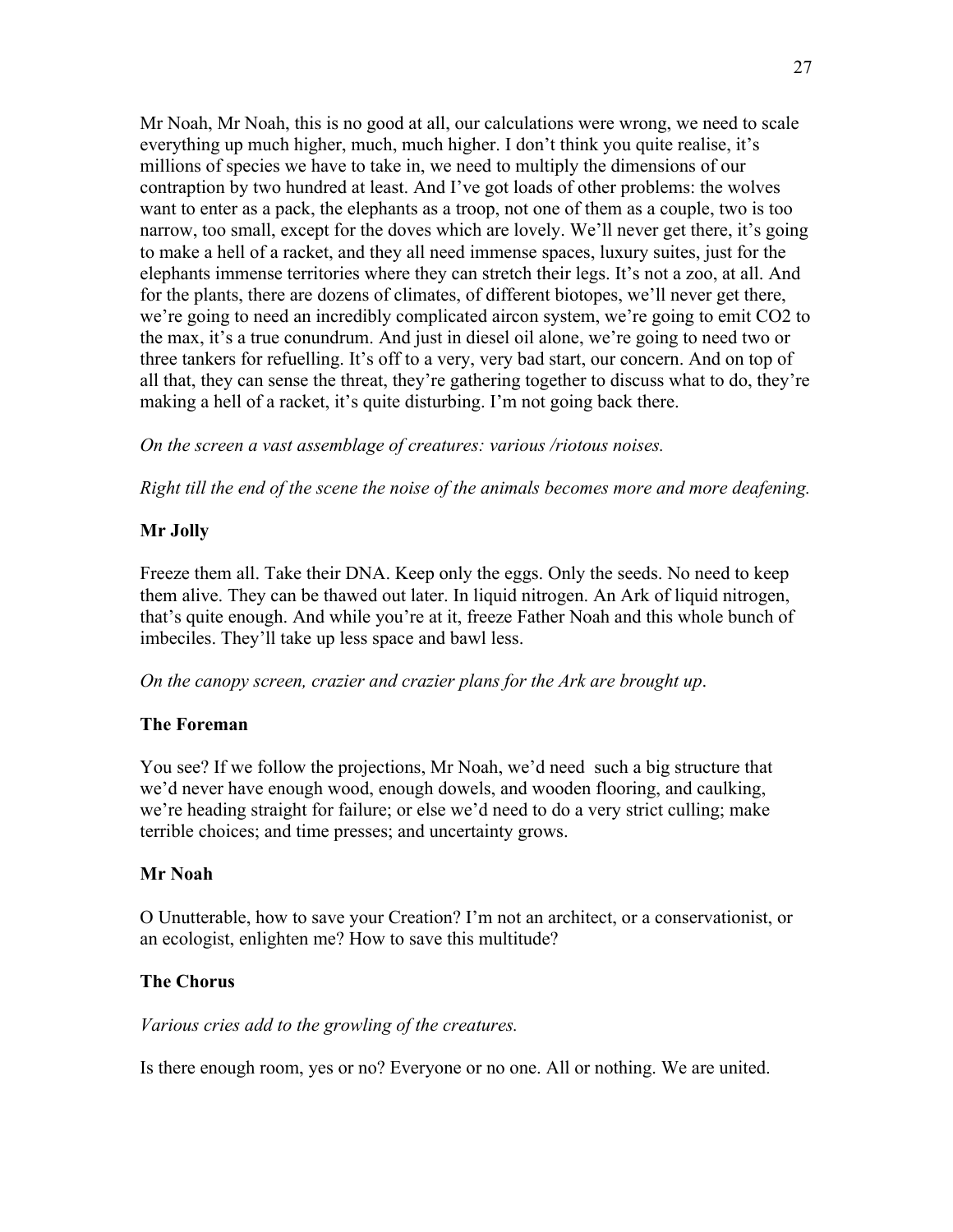#### **Mr Noah**

I'm not up to scale. I'm not up to it. We can't flee. We'd have to get the entire globe in there. We don't have the budget. It will never hold up.

*Dr Lovelock pops up again abd addresses the foreman*.

### **Dr Lovelock**

But I told him, from the beginning, that it was far too small, Father Noah's build, that it would never float, that he lacked ambition, you have to think big, in this business.

### **The Foreman**

Big? Bigger? How do you mean, bigger than his Ark?

### **Dr Lovelock**

Sure! The risk is far bigger. Your cockleshell would not have stood up to it.

#### **The Foreman**

Our cockleshell? The Ark! But it was God, the Almighty himself who dictated the measurements, well, that's what we believed...

#### **Dr Lovelock**

You must have misunderstood. And saving couples, that's far too limited. You've understood nothing. It's not the world that has to be put in a nutshell, you're the nutshell that will find yourself crushed by the world. And the world will take its revenge on you, get rid of you, to save itself.

#### **The Foreman**

But that's just it, the end of the world, that's what's foretold, it is in fact why we have to embark.

#### **Dr Lovelock**

The world's not coming to an end, not at all, there's a misunderstood prophecy for you: *you* are, all of you, me – well, not me, I'm too old, luckily.

#### **The Foreman**

So, it's even more serious than he let on. It's imminent. But if we stop everything, how can we save, how can we save Creation?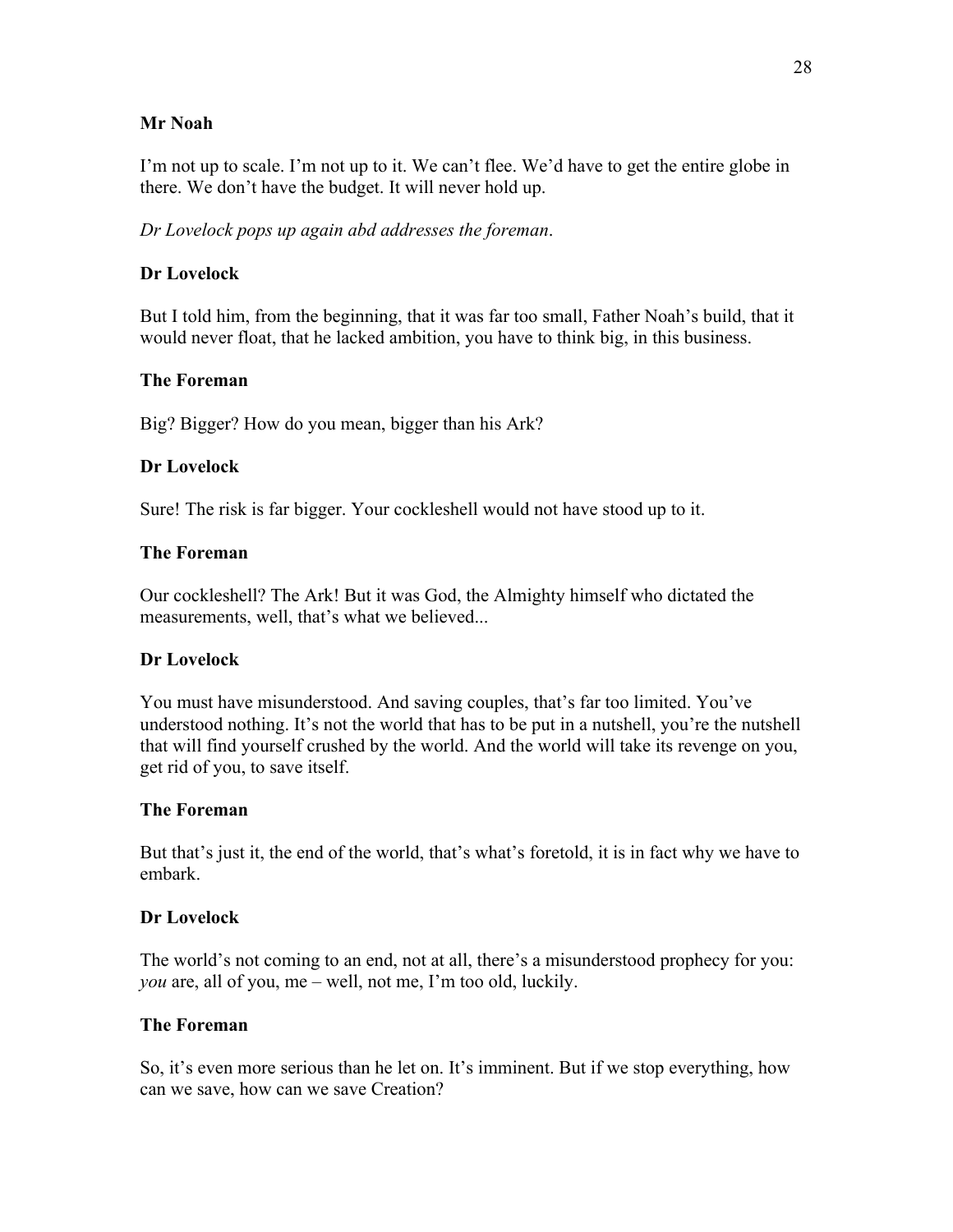### **Dr Lovelock**

I'm talking about natrure, not Creation. Don't worry, Gaia will manage all right on her own.

*The blue planet is shown on the canopy screen and fills the whole space*.

# **The Foreman**

It's so big. It's so beautiful.

# **Mr Jolly**

Don't get carried away, those are moist, fluid envelopes, clouds, the seas, chaotic phenomena, we can't forecast anything, or calculate, or seriously model, just show us the solid envelopes instead, Ge, the earth of geologists, black, somber, brown. The earth that resists all ranting. The calculable. The Measurable. The solid earth of established facts.

### **Dr Lovelock**

Hmmn, geologists with their solid envelopes – they've never understood a thing about life, about moist, fluid envelopes, their Earth is as sterile as Mars or Venus, without a single feedback loop, nothing but brute, brutal rock hurtling ahead without being aware of anything.

#### **The Foreman**

So *she* is the Flood? Her? It's Gaia?

# **Dr Lovelock**

But of course, that's the only dimension that counts. You have to think big after all. Never too hot, never too cold. And you wanted to put airconditioning on the Ark! But there's your airconditionaing. It's already there. The only thing being asked of you is not to wreck the one installed by Mother Nature.

*(On the ceiling the Daisyworld model is deployed, white, black, grey splotches increase and decrease in time without the screen ever being all black or all white. We stay for a moment watching this alternation and balancing of positive and negative loops.)*

#### **The Foreman**

I don't understand this business of airconditioning. Mr Noah didn't say anything about it to me. Is that the real Ark? The size of the Earth? I didn't see it like that at all. And what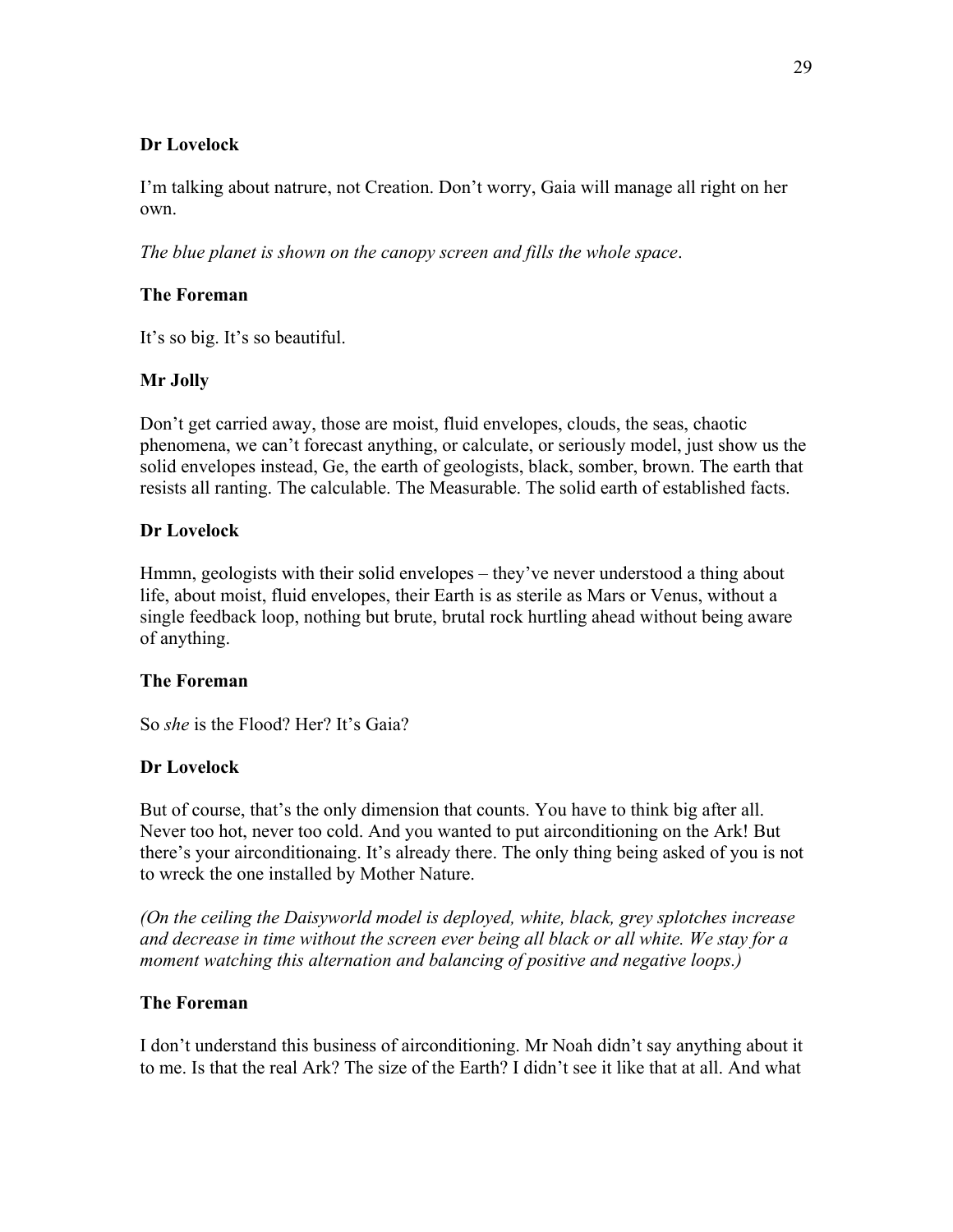does it float on? It's empty all around. Where will the dove come from? How are we going to run aground on Mount Ararat?

*(In a very calm tone; while he's talking we see the Daisyworld model start becoming unsettled little by little, the temperature rises and changes its equlilibrium point.)*

### **Dr Lovelock**

*You* are the Flood that's coming, the Deluge, haven't you got that yet? You and the multitude of your children. Noah wanted to hold the world on his Ark, whereas she, Gaia, here, who can't hold out if we weigh her down with billions of people. *You* are the great disturbers, deregulators. You've succeeded beyond all hope. 'Your descendants will be as numerous as grains of sand. I will make of you a people more numerous than the stars in heaven. Go forth and multiply.' And now, no more sand, no more heaven. Nice promise he made, the Almighty. What are you going to do with them all now? Drown them?

#### **The Foreman**

Drown them? Of course not. The opposite. What, all? A few, how many?

#### **The Chorus**

I thought it was a matter of saving us, not sinking us. They're going to drown as like cats. Can you confirm whether I'm on the waiting list, whether I'm going to be able to get onboard? What list? The one for the Ark. There is no more Ark. We're embarked, horribly embarked. And they want to throw us overboard. There is no board anymore. They want to write us off. If we squeeze in maybe we'll get there, no? Pile in? Trim down?

#### **The Foreman**

Of course we can't save all of them. We don't know what to do anymore, what's right or wrong. How many would *you* save?

#### **Dr Lovelock**

More than your Mr Noah in any event. How many living did he leave? A dozen in his Ark? No, no, me, I'm more optimistic, a lot more optimistic, let's say a hundred million.

#### **The Foreman**

The others, consequently, all those people there...

*Makes a 'krrk' gesture as if cutting his throat.*

#### **Dr Lovelock**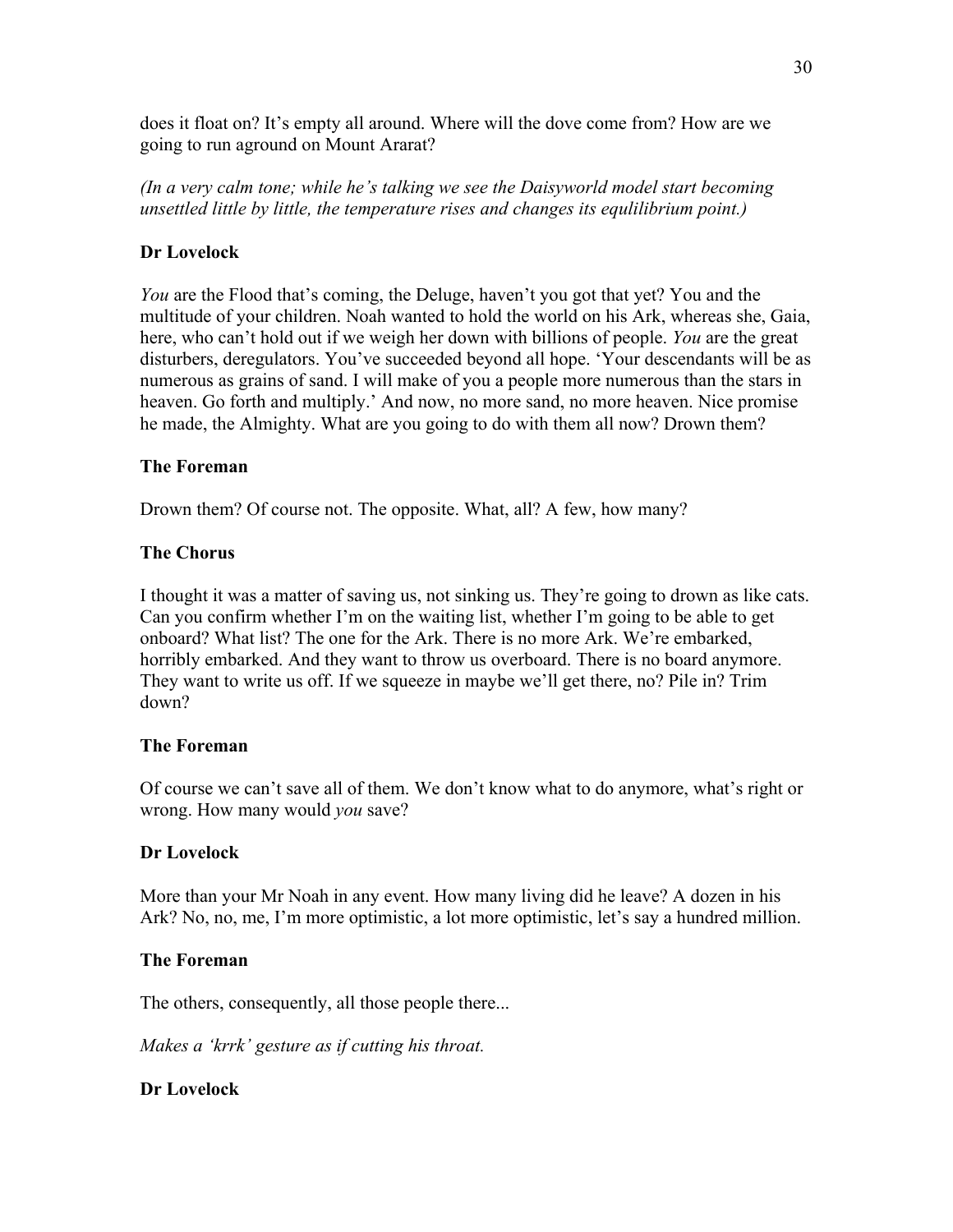Yes, it's inevitable.

#### **Mr Jolly**

Listen to the two of them: 'Ah you, how many would you kill, ah, oh, me, I'd only keep a few'. And we're the climate sceptics that are treated like dangerous criminals, negationists!

#### **The Foreman**

And... meanwhile? Gaia? So, she's the Unutterable? She's the Covenanter, the Promiser? She's the one who tells me in my dreams, without my ever being able to remember word for word, word for word, what She asks us to do?

#### **Dr Lovelock**

No, Gaia is that – mindless – globe there, floating over the waters, something positive, nothing but positive. Facts, nothing but facts. Just linked together, that's all, tethered by loops. Nothing more. It's very simple you know. It lives, that's all.

#### **The Foreman**

So, there are no Creators?

#### **Dr Lovelock**

But She doesn't hold it against you, rest assured. No resentment. It's not a person, not a character, not really a goddess. Too much positive feedback, not enough negative feedback; that's all. Nothing to do with all that God, the Almighty business, unfortunately for Father Noah. No one is taking revenge, no one holds anything against anyone, it's a thermostat issue. I'm ninety years old, I don't hold it against you, I just warned you, do what you will, She will always come out on top, She'll just shudder a bit and, oops! no more civilisation. Humans, there'll always be enough of them. But to tread the boards doing comedy, no, that's *curtains*.

#### **Mr Jolly**

Why don't you put up altars to her, to Gaia, while you're at it! Why not make human sacrifices to her to appease her anger, to put an end to her vengeance. A little billion to start with, and after that, if your heart so desires, you'll soon get into the habit, the other five billion.

#### **The Foreman**

No, no, no sacrifice, no human sacrifice anyway, at any cost!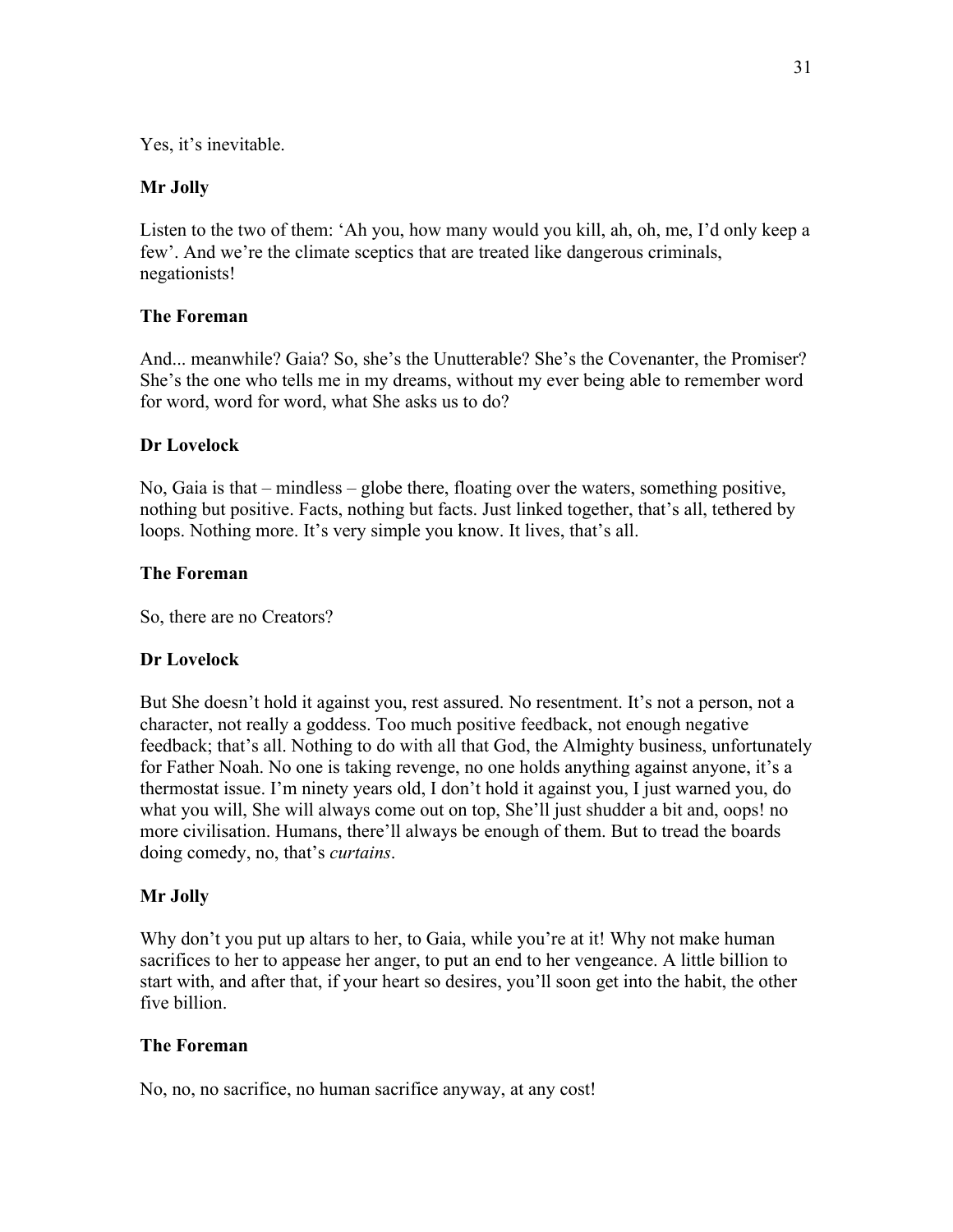# **Mr Jolly**

And what does he say the Flood is, your Father Noah, if not a sacrifice offered to a vengeful God?

#### **The Chorus**

It's just an airconditioning system, feedback loops that we've upset a bit. If I've got this right, She has nothing against us, nothing personal anyway, I don't think sacrifices and altars... I really, really hope that there is no evidence of any of this. But if we pile in, all the same, make ourselves very small, lilliputian, we'll get there all the same no?

#### **Dr Lovelock**

You shouldn't have played sorcerer's apprentices.

*The noise of the Flood and the cries of the animals become deafening.*

*Darkness.*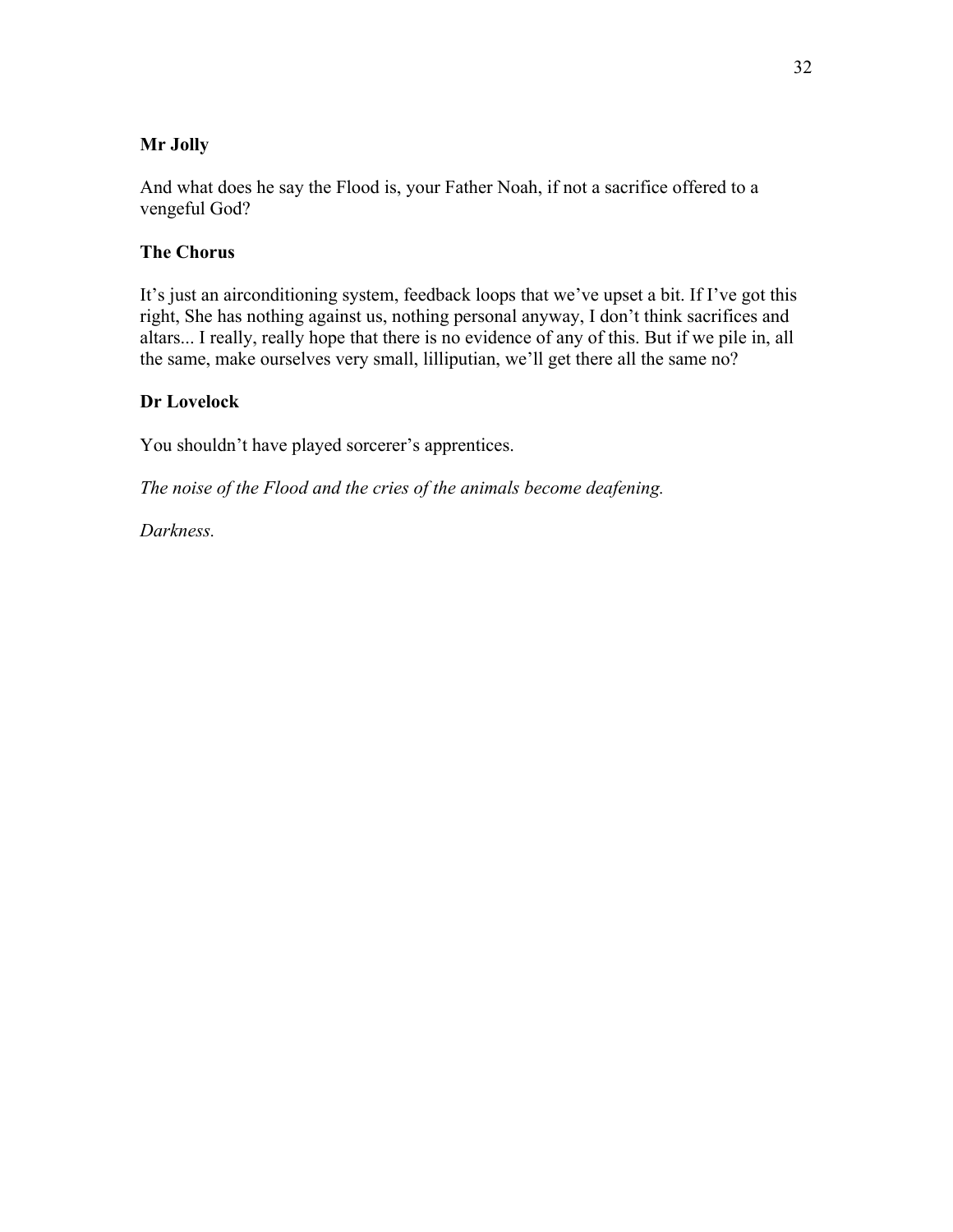#### **Sequence 6: Viktor and Mary**

*From this point on three very distinctive voices stand out from the chorus, the ones that played Mr Jolly, Mr Noah and Dr Lovelock, but without turning into simple silhouettes as in previous scenes. They are called Hamid, Christof and Lynn respectively.* 'The Chorus' *refers to the other actors.*

# **Hamid (who played Mr Jolly)**

I've had enough of being told the same old story about the sorcerer's apprentice.

# **Lynn (who played the Foreman)**

Except when it's told differently.

# **The Chorus**

What story? The one about Frankenstein, of course. Everybody knows that one. No, they don't, we don't know it. One more horror film, having got this far, that can't hurt us.

# **Christof (who played Noah)**

Yes, we may as well go the whole hog in this business, and be done with it.

# **Hamid**

Well then, wheel in Frankenstein!

*Horror film music. Gothic atmosphere in the style of Shelley. The actors change to play the rest of the scene*.

# **The Chorus**

Huh? Are you Frankenstein?

# **Viktor**

Yes, I am, of course, Dr Viktor Frankenstein, citizen of Geneva, founding member and president of the association of reformed innovators, C.A., *Creators Anonymous*. In other words, sobered up. You look surprised?

# **The Chorus**

Err, well, to tell you the truth, I imagined you... well, I mean. We were thinking of something else.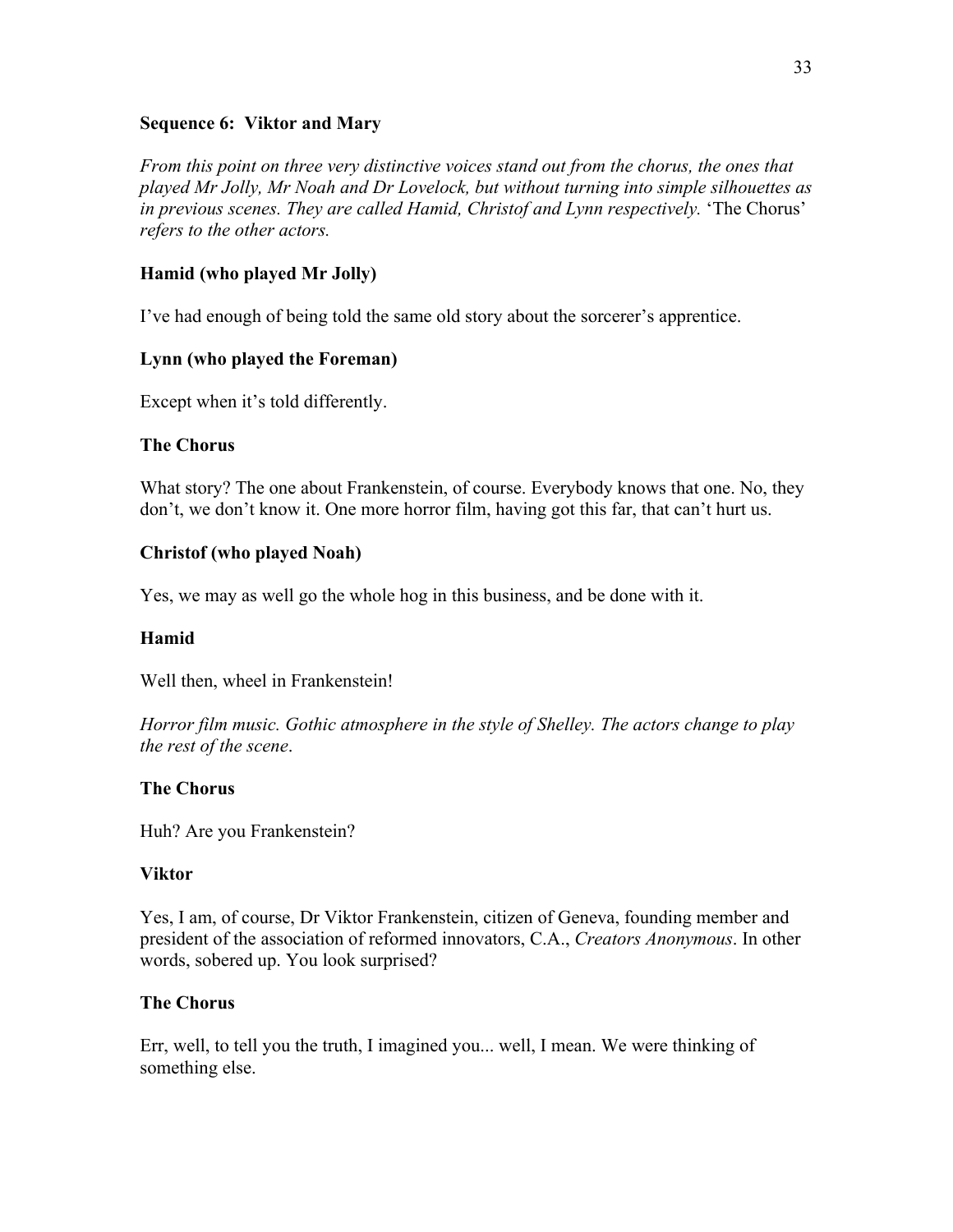#### **Viktor**

It took time, but we got there, I'm properly reformed, you know. You mustn't hold anything against me anymore. There wasn't an act I didn't commit. I paid. I did my time. I almost froze to death in the Arctic, in the ice fields of the North Pole, but I ended up killing the creature that I know, I know, I should never have brought into the world. I sort of drowned it in the waters of a new flood. More precisely, it ended up killing itself. It's a complicated story. But there is a statutory limitation. You didn't send for me to put me on trial again, in front of all these fine people, I hope? I've already said everything. There must be no, no, no more innovating, nor more pushing boundaries, no more wanting to get beyond Hercule's columns. Hubris is finished, finished. Prometheus is behind the times. But I've said everything already. I apologised in every possible way. I'll never do the sorcerer's apprentice bit again. I'll never again play God. I promise, I swear.

### **The Chorus**

I think we're a bit lost, Doctor. What exactly are you referring to? Actually, to be honest, we were expecting the other Frankenstein.

#### **Viktor**

What other Frankenstein?

#### **The Chorus**

You know the... well...

*Gestures designating a monster criss-crossed with scars.*

#### **Viktor**

There is no other. My father is dead, my brother William too, alas, murdered by her, that creature, that is, indirectly by me. There's only one Frankenstein now, Viktor, that's me. Eternal witness offered to humanity in expiation by way of saying: no more innovating. That you have to be careful of your own creations. Think before you act. Take precautions. *Mea culpa, mea maxima culpa*. That's what you wanted to hear, wasn't it?

#### **The Chorus**

Not exactly, no. Actually, we didn't really know.

#### **Viktor**

Downsize, you have to downsize. Withdraw on tiptoe. I won't do it anymore. I promise I won't do it anymore. No more laboratory, I've destroyed everything, burnt it. No more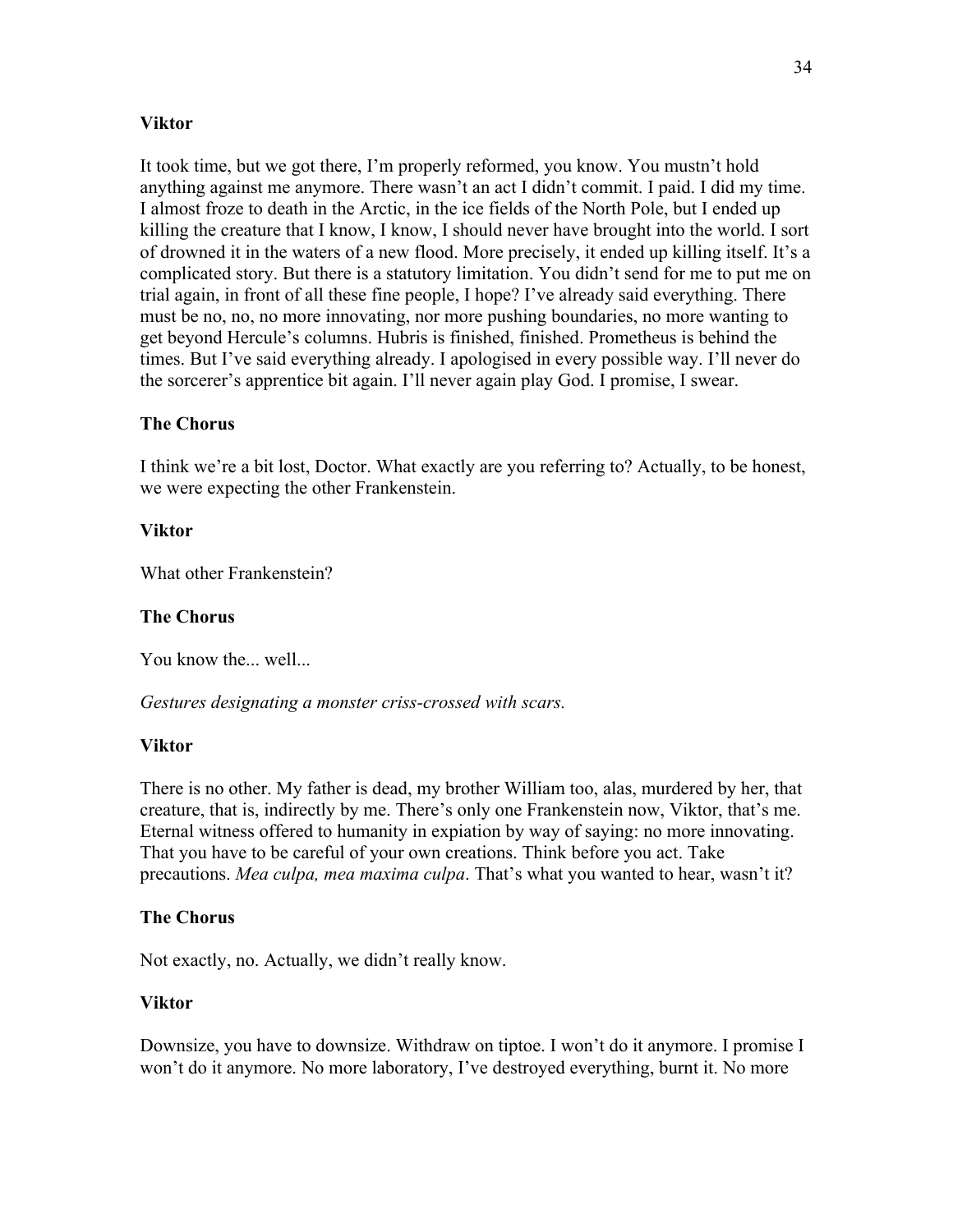patents. No more genetic engineering. Let's cultivate our garden. Switzerland, nothing but natural produce. A bit of green, you know? I've gone green. That's it.

### **The Chorus**

He's going to make me cry. What he says is frightening. He's right, he's right. We really shouldn't have. What have we done? Let's withdraw. For a start, let's begin by not having children; no more rich children anyway. We have to reduce our footprint. Turn out the lights. Curse Prometheus. All that CO2 you give off when you breathe, it's horrible. Let's not breathe anymore. Nature, nothing but nature.

*Everyone is crying, the lights go out one after the other, the circus is plunged into darkness; it's all moaing and groaning.*

*Enter a little lady with an umbrella, Miss Marple style, played by Lynn.*

# **Mary Shelley**

Allow me, allow me. I'm Mary Shelley, the author of the book, 'Frankenstein, or the Modern Prometheus'. I think I sort of have the right to appear on stage, all the more so as, you know, if we wrote so much that summer, Percy Shelley and Byron – yes, Lord Byron himself, it was in 1815 in the Alps, we formed a sort of commune, very 70s, don't you think? they were great geniuses you know – it's because it rained, see, it rained all summer, impossible to do even the shortest ramble, and you know why? Because an Indonesian volcano, the Tambora, had erupted; we didn't know that at the time, of course, but it's not unrelated to your topic, it seems to me?

I'm not sure Viktor told you the story all that accurately.

# **The Chorus**

The author ought to know a bit about it in actual fact. An author, at least, controls his creatures.

# **Mary Shelley**

I see you have quite convenient means today. May I get you to witness something

*She grabs a remote control and sends Edison's film of Frankenstein to the screen.*

*First projected on the screen, the silent film is replayed by actors from the chorus in the fashion of Mnouchkine in* Fol Espoir*: it's the scene in which Viktor, initially enthusiastic about his success, sees that he's created a monster and flees the laboratory, shutting the door behind him and double-locking it and running out of his laboratory in pelting rain. The stage directions should of course recall the flight of Oedipus*.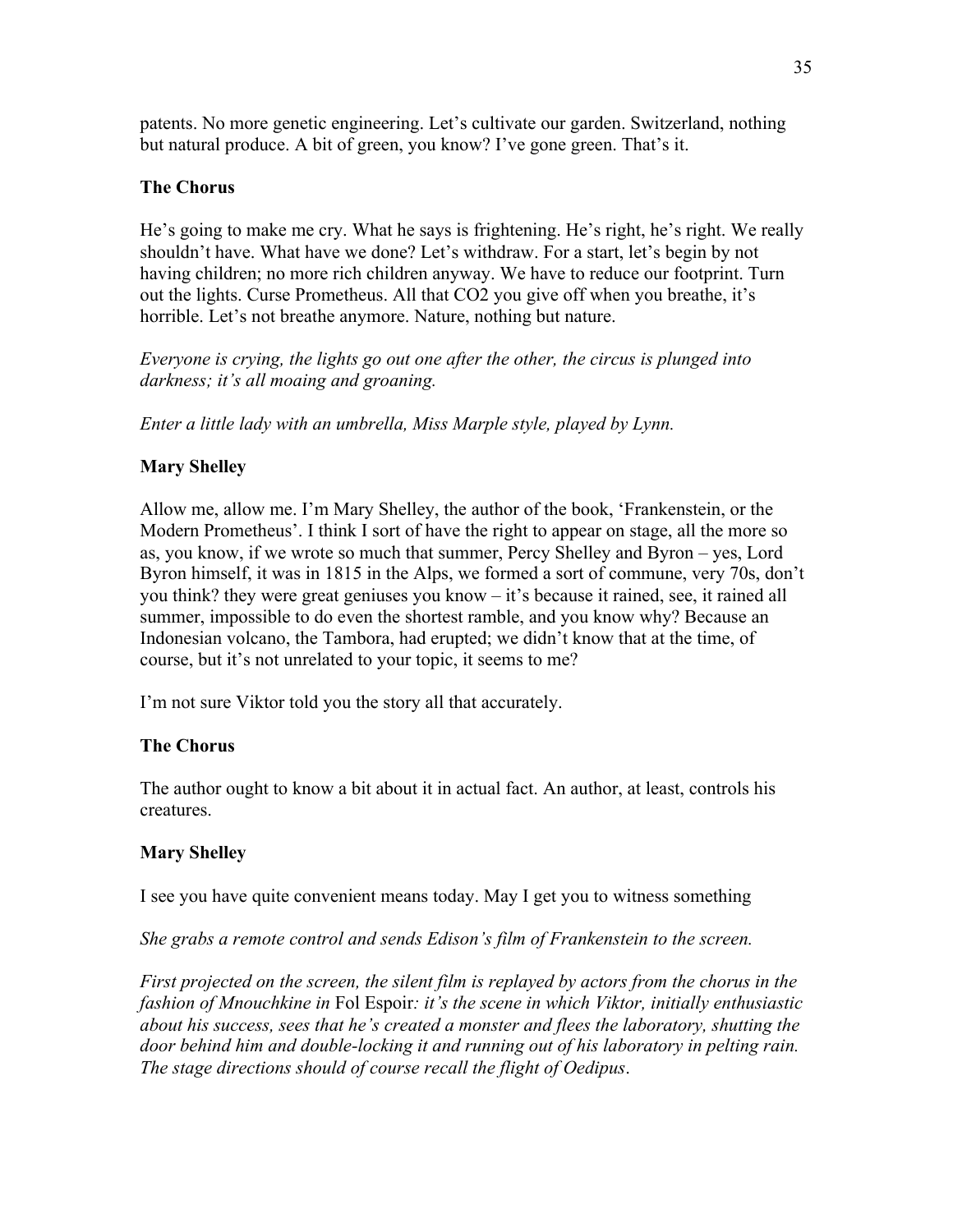### **Mary Shelley**

Dear Viktor, do you remember?

### **Viktor**

Mary, O Mary, you the author of my life, my progenitor, why do you torture me with such a recollection? I know very well that I shouldn't have. But Mary, I've expiated, I've paid. I've put all that in good order. I've put things right. I've made up for it. I've cleaned the place up. Down to the tiniest little bone. I incinerated it myself. Well almost. Why do you all keep tormenting me? I told you I'd never play the sorcerer's apprentice again. I'm finished with experiments – for good. 'Crossbreed and multiply', no! 'Decrease and escape', I've understood the lesson perfectly, believe me. Once bitten, twice shy, etcetera, etcetera, etcetera.

### **Mary Shelley**

I'm not torturing you Viktor. I'm trying to refresh your memory.

### **Viktor**

But I remember all too well, I've suffered enough. Doesn't a person have the right on this earth to expiate and be forgiven?

#### **Mary Shelley**

For sins committed and confessed, yes, not for those one has not committed or not confessed.

#### **Viktor**

I confessed everything.

*During this whole sequence, stage left, the Creature, stage right, gradually appears (on the screen or played by an actor) as if it were listening to what they are saying.*

*Viktor and the Creature spot each other, flee each other, catch up to each other again, all in silent film manner with exaggerated gestures.*

*At the end of the performance, The Creature grabs Viktor and holds him tight; if it is only appearing on the screen – in the Boris Karlov manner – we will hear everything it says as voice off.*

# **The Creature**

Confessed everything?! Then why, why did you abandon me, you wretch?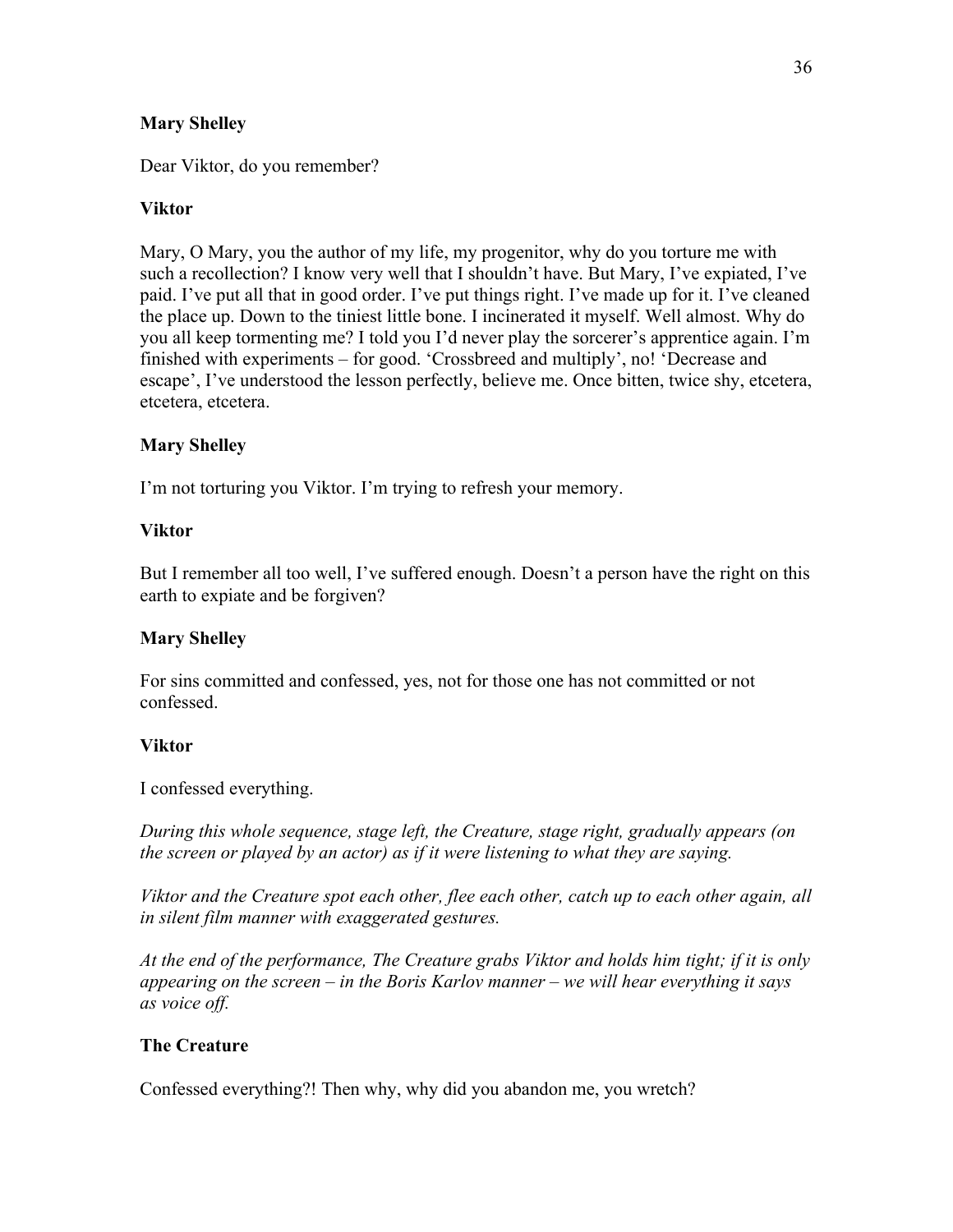#### **Viktor**

Demon, monster vomited out of my imagination, creature from hell, let go of me, go back to the nothingness you should never have emerged from.

### **The Creature**

You're the doubly demonic monster who pulled me out of nothingness only to then flee shamefully. Ah, you thought you'd locked me up for ever in your alchimist's lair. But I got out, to take my revenge on you, and that's when I became worse, infinitely worse.

### **Viktor**

You were already odious, vile, monstruous. Anybody would have fled in the face of such horror.

### **The Creature**

Since you took yourself for God, why didn't you do what God would have done?

#### **Viktor**

Even God fled in the face of His Creation, he washed everything in the waters of the Flood. I did what He did, you horrible rough draft of an aborted experiment. The only thing I could do was try to drown you.

#### **The Creature**

Why run away, then? If you didn't know the secrets of Creation, why did you plunge into your laboratory only to give up after the initial results? I was born good, Viktor. It was only after being abandoned by you, yes, that I became loathesome. I'm the one who killed your brother William; on your wedding day, it was also I who murdered your wife; All over the Earth I've left a trail of blood caused by my jealousy at seeing them happy and beautiful, all these human beings.

#### **Viktor**

How dare you say you were born good? The opposite–horrible. Crazy, hideous, scarred, made of pieces and bits hastily stitched together.

#### **The Creature**

And whose fault is that? I was like anything that is born, anything that begins, anything that wails in the appalling pangs of childbirth. You ran away, Viktor, you ran away.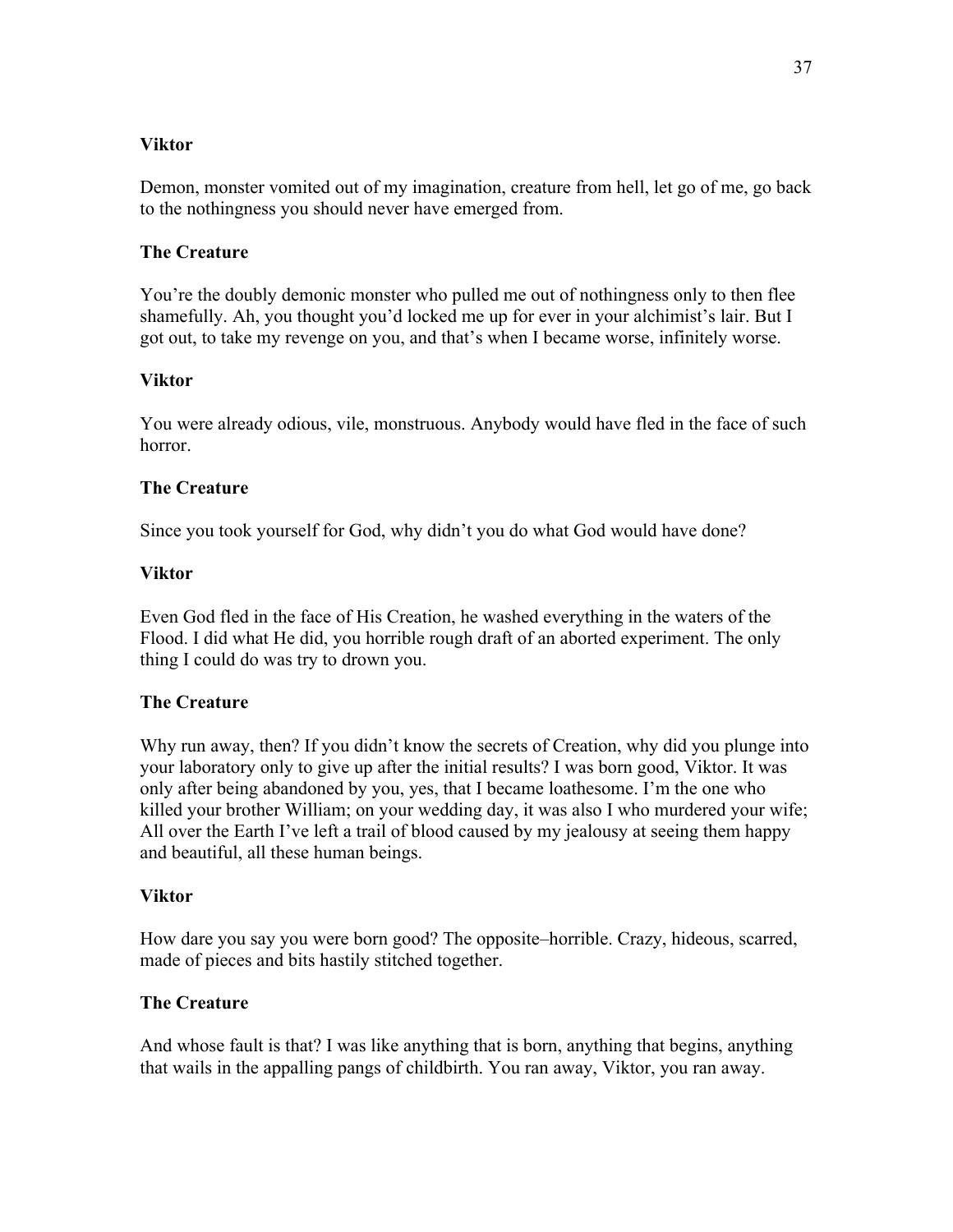# **Viktor**

I did not run away. I ran away?

# **The Creature**

To atone for your crime, and for me to forgive you, there is just one thing I ask of you on bended knee, give me a companion, a monster in my own image, as badly designed as I am maybe, but someone I can at least gaze on with my eyes without her pushing me away, like the rest, screaming in terror.

# **Viktor**

What! You want me to add to my folly in having made you, the folly of doubling you and – O atrocious thought – letting you reproduce! I'll destroy you, on the contrary. I'll plunge you into the waters of the Flood.

# **The Creature**

What creature woudln't avenge themselves for such abandonment? O, I'll kill the lot of them, those that you love.

*The Creature runs away. Viktor falls into the arms of Mary Shelley, who has herself slumped a bit.*

# **Viktor**

*Pulling himself together this time without tears, more assured and more grave, less of a wet rag.*

Mary, Mary, if I hadn't run away, if you hadn't made me run away that sinister night, what should I have done? Should I have, did you want me to abort that monster I'd made with my own hands? For me to imitate the God of revenge?

# **Mary Shelley**

What God are you talking about? I'm lost now too. Poor sinners who no longer know what crimes we've committed. *You're* telling *me* about smothering one's own creatures in the cradle... Alas, alas. If only mine had survived. My little Hogg, how I would have loved you. Poor Clara, poor William, they were so delicate, and wrinkled, and ugly... so ugly. How I loved them. Who said anything about abortion? There are enough dead, already.

# **Viktor**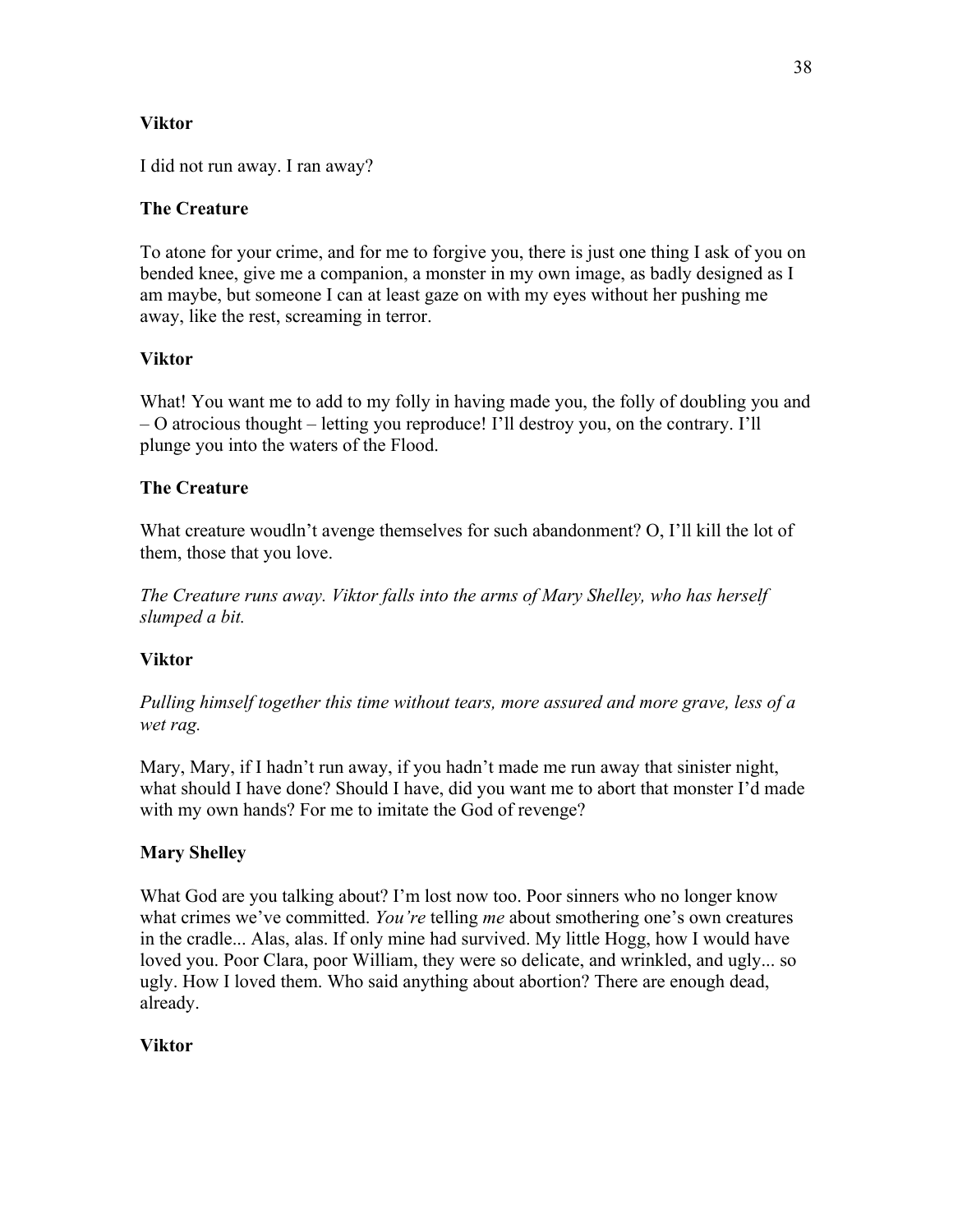Why didn't I understand, why don't you make me see? So, my tears of contrition were feined? O Mary, Mary, so aptly-named. That was the secret, then? Mary, what if we started the whole thing again from the beginning, from the laboratory scene.

### **Mary Shelley**

I don't even know what I made you do anymore. This Flood sent to Earth to drown all creation, on the pretext that is sinful, what an abomination. You did, indeed, imitate that particular God, to the bitter end. I was wrong to blame you.

### **Viktor**

No, Mary. I didn't imitate him since I ran away. It's not creating that is the crime, it's abandoning one's Creation.

### **Mary Shelley**

But why then drown it? Never does a God abandon his creatures, no matter how sinful they've become. You're not a sorcerer's apprentice. Neither am I.

*From the wings.*

### **The Creature**

Cursed be he who, in confessing a venial sin, hides another, this one mortal.

# **Viktor**

*Addressing the Creature who has vanished into the wings.*

Come back, then, Creature, come back demon derived from my over-inventive imagination. No, alas, no, not inventive enough, not consistent enough, not obstinate, patient, loving enough, come back, let me remind you, console you, fashion your face anew...

#### **Mary Shelley**

Too late. The genie's out of the bottle.

#### **Viktor**

We must abandon everything, even abandonment.

#### *Darkness*

*The chorus reforms. Long pause.*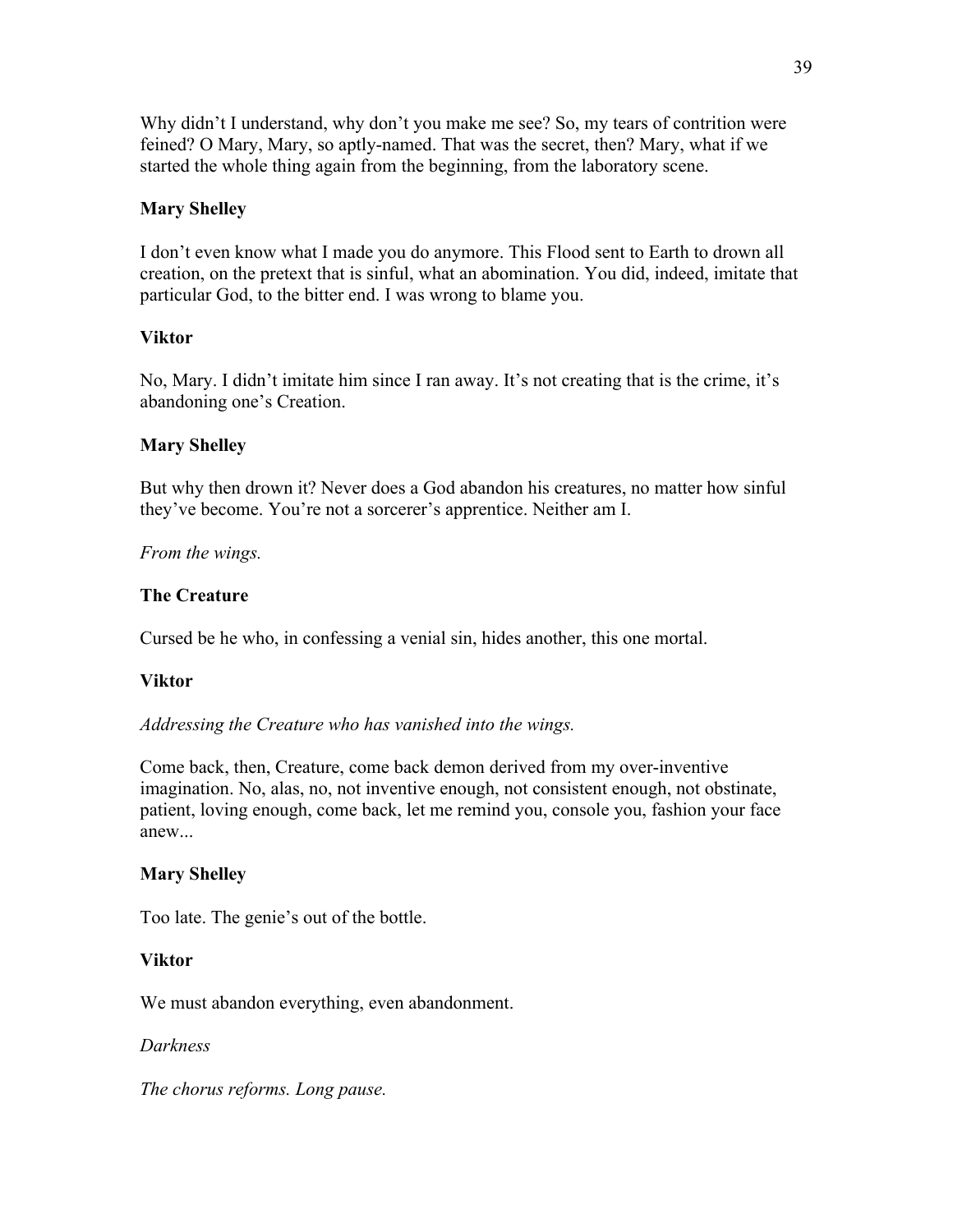# **Hamid**

We did need to do that scene again, actually. We are neither sorcerers, nor apprentices, nor gods.

# **Christof**

What a novice He was, this God served by Mr Noah, like some cack-handed inventor who'd toss his drafts in the bin in a rage, one after the other. How pitiful the Flood is, and the Ark, which was too small and the ocean, which you had to bury yourself in in order to be able to float –there is no more shore, no more beyond to escape to.

# **Lynn**

There is no Creator God at all, everything has to be started again, everything has to be gone back over. Even what it is to create.

### **The Chorus**

There is no more outside, is there? We're heading nowhere, that's it. No more building work, then. No way out.

### **Christof**

Yes there is, of course there is, it would be too awful otherwise.

# **Hamid**

We have to get through this.

#### **The Chorus**

So what are we going to do? You didn't hear: we're starting everything again. We're taking everything in hand again.

#### *Darkness*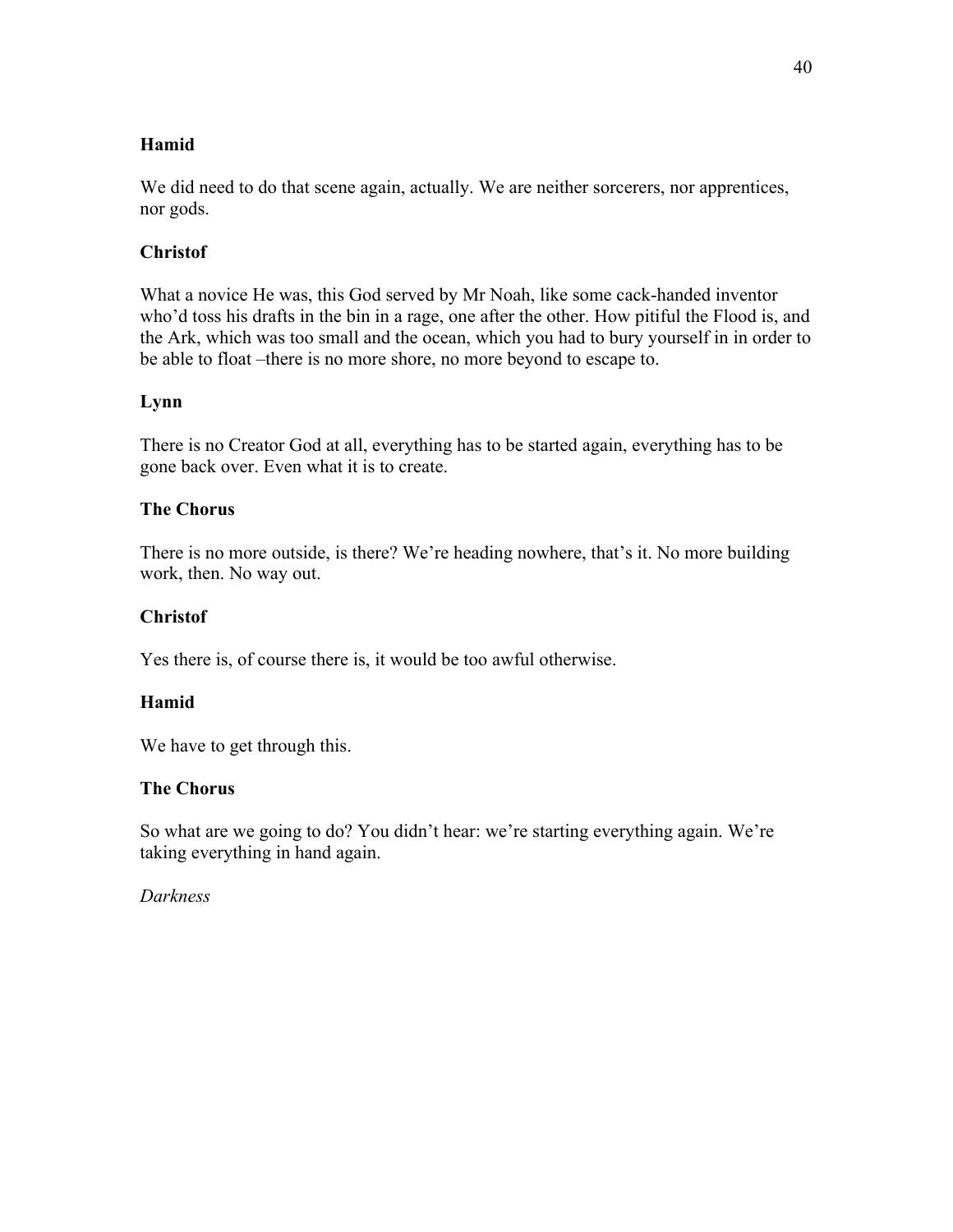#### **Sequence 7: Theatrum Mondi**

*This scene will be difficult to perform without hi-tech tools since it's a matter of turning the circus into a vast control room a bit like the operations room in* Dr Strangelove*. The whole thing should be performed frenetically and the quality of the images should constantly vary. The scene could be greatly prolonged depending on the quality of the data.*

*All the actors put on white lab coats.*

# **Hamid**

Let's start again. We need established facts. Enough history, enough metaphors, enough monsters. Facts, nothing but facts.

# **Christof**

Which we produce ourselves, so we can finally see how they're made.

# **Hamid**

Exactly: verifiable, inspectable, falsifiable, unfalsifiable. Data, nothing but data.

# **Lynn**

That's all very well but you'll soon see that it's not all that easy. You spoke of monsters, Hamid – well, you're in for a fright.

# **Hamid**

I'm not afraid of anything, I'm perfectly ready to look reality in the face. I want to look reality in the face.

# **Christof**

Where do we start?

# **Hamid**

With the globe, obviously, we want global data.

# **Christof**

But we need to get away, then, it's too cramped here. We can't get the globe in here, surely?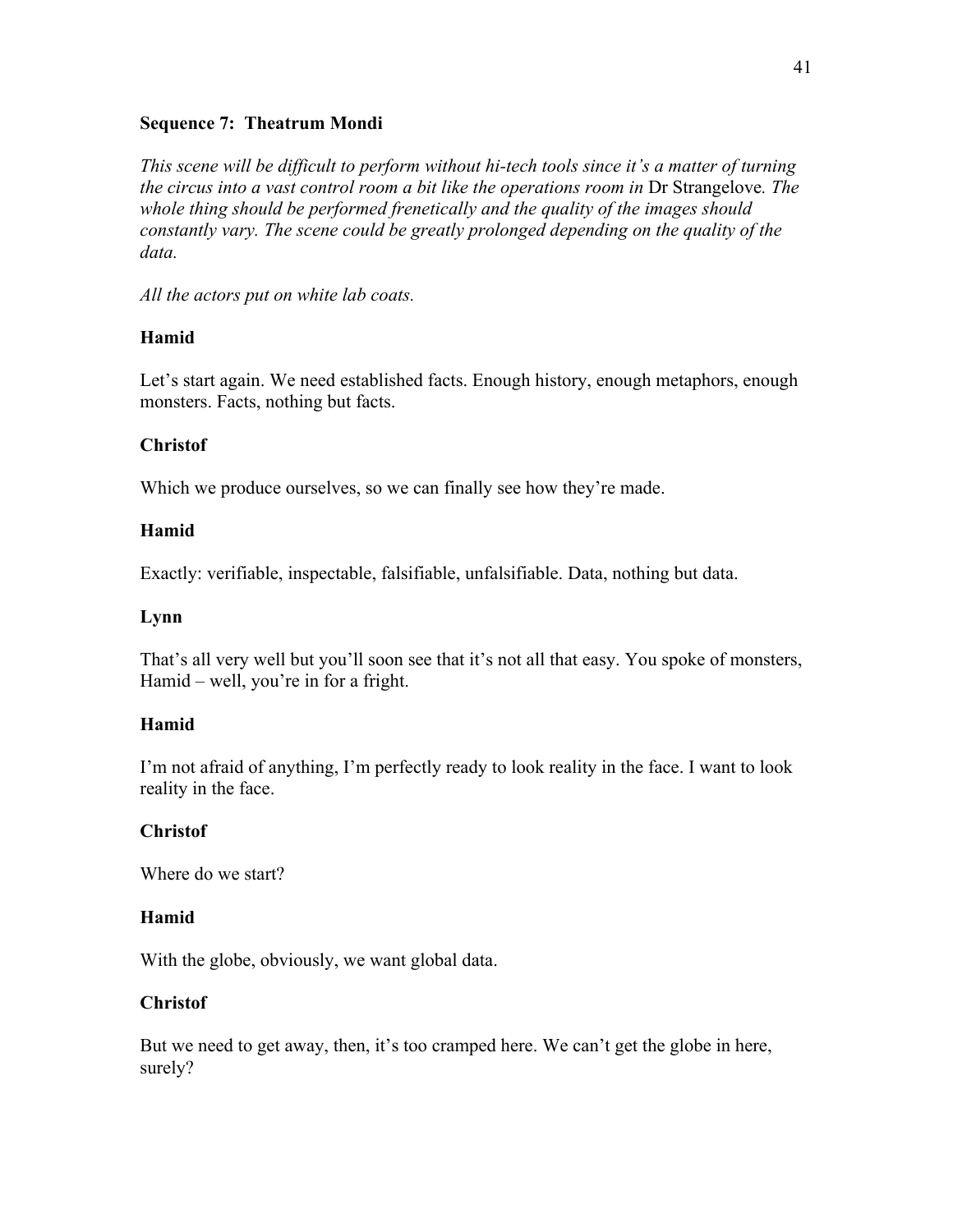# **Lynn**

Yes, we can, this circus is a very good size, we just have to make a few alterations. The globe will fit in here very well. You'll see, we just need to learn how to transform the Earth into data, into terabytes of data.

Firstly, we have to ask all the weather bureaus of the world to get their data to us. We need giant screens, big mainframe computers too, good graphics palettes, powerful visualisation instruments, satellites.

# **Christof**

# *Consulting a list in the same style of acting specified in Sequence 5 with Noah.*

That makes, let's see, we'd need fifteen satellites, one hundred moored weather buoys, six hundred drifting buoys, three thousand planes, seven thousand three hundred boats (on condition that they all have the same forms to fill out), nine hundred stations equipped with radiosondes (those are for atmosphereic measurements), eleven thousand land-based stations, dedicated networks, and several very, very big mainframe computers. That would equal seventy-five million items for each twelve-hour period. With that we should be able to hold up. But it won't be at all cheap. And it will never fit into this room.

# **Lynn**

Yes it will, the world isn't any bigger, the orb of the known world. Do you want to get data or not?

*Addressing the chorus who are ready for fun anywhere they turn.*

For the world to get in here, we have to go out and look for it all over. You, you'll go and investigate. Us, we'll stay in this nice, calm, quiet, airconditioned room and make a giant immobile eye that will look the world in the face.

# **Hamid**

Get to work, get to work.

*On the screen, historic forms of weather bureaus and old 'computing centres' appear.* 

*Richardson's computing center as imagined by Schuiten.*

*The chorus vanish into the wings, scattering in all directions.* 

*A short-lived character bursts on the scene.*

# **Theatre Director**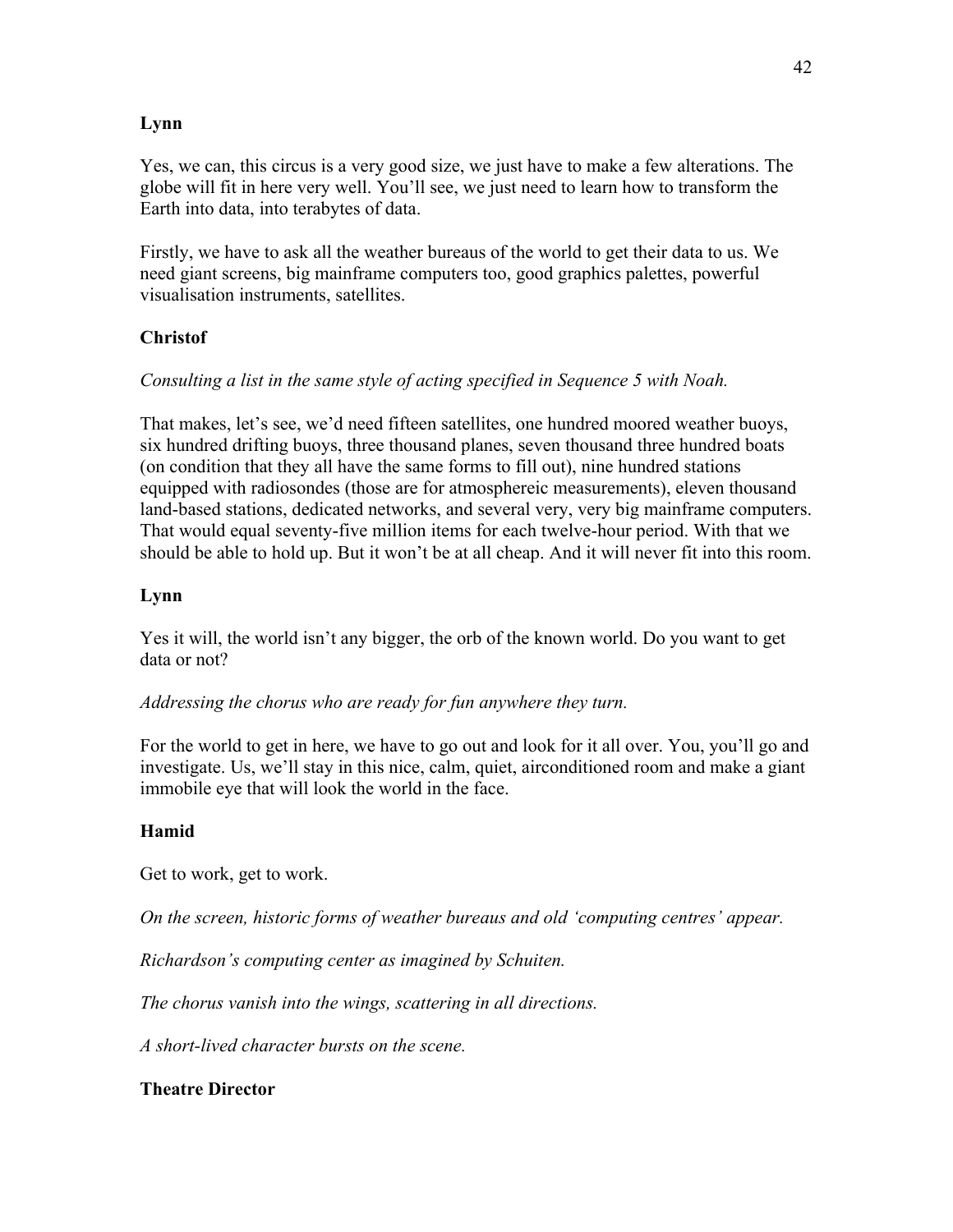What is this mess? Where do you people think you are? This is a theatre, this is a play you're supposed to be performing. We're not in a laboratory. You've already cost me an arm and a leg. The audience isn't here to learn something, they want to be entertained. Get all those white lab coats off for me and pick up the storyline – if you're still capable of finding the story for me.

### **Lynn**

We're on the right track. Ask the audience if they wouldn't like to find out how the fate they've been saddled with works out.

### **Hamid**

Without science, there is no play, no drama, no stakes – all that stems from the sciences. Is the climate getting warmer or not in your view?

### **Theatre Director**

How do I know?

#### **Lynn**

Well, exactly. You know nothing without them, without us. The plot, can only lie there. We have to go through that narrow door.

# **Christof**

Anyway, the audience isn't expecting anything precise on our part. They've lost all hope of escaping, there is no more Ark. So let them at least know where they are. That interests them a bit at the end of the day.

#### **Hamid**

They want facts, that's for sure, not opinions.

#### **Lynn**

We're putting the world on stage – that's not theatre? Let's get on with our work. We've been interrupted enough. The real worksite is this one. Let the theatre of the world enter.

#### **Theatre Director**

But I warned you: no didactic theatre. Read the contract again.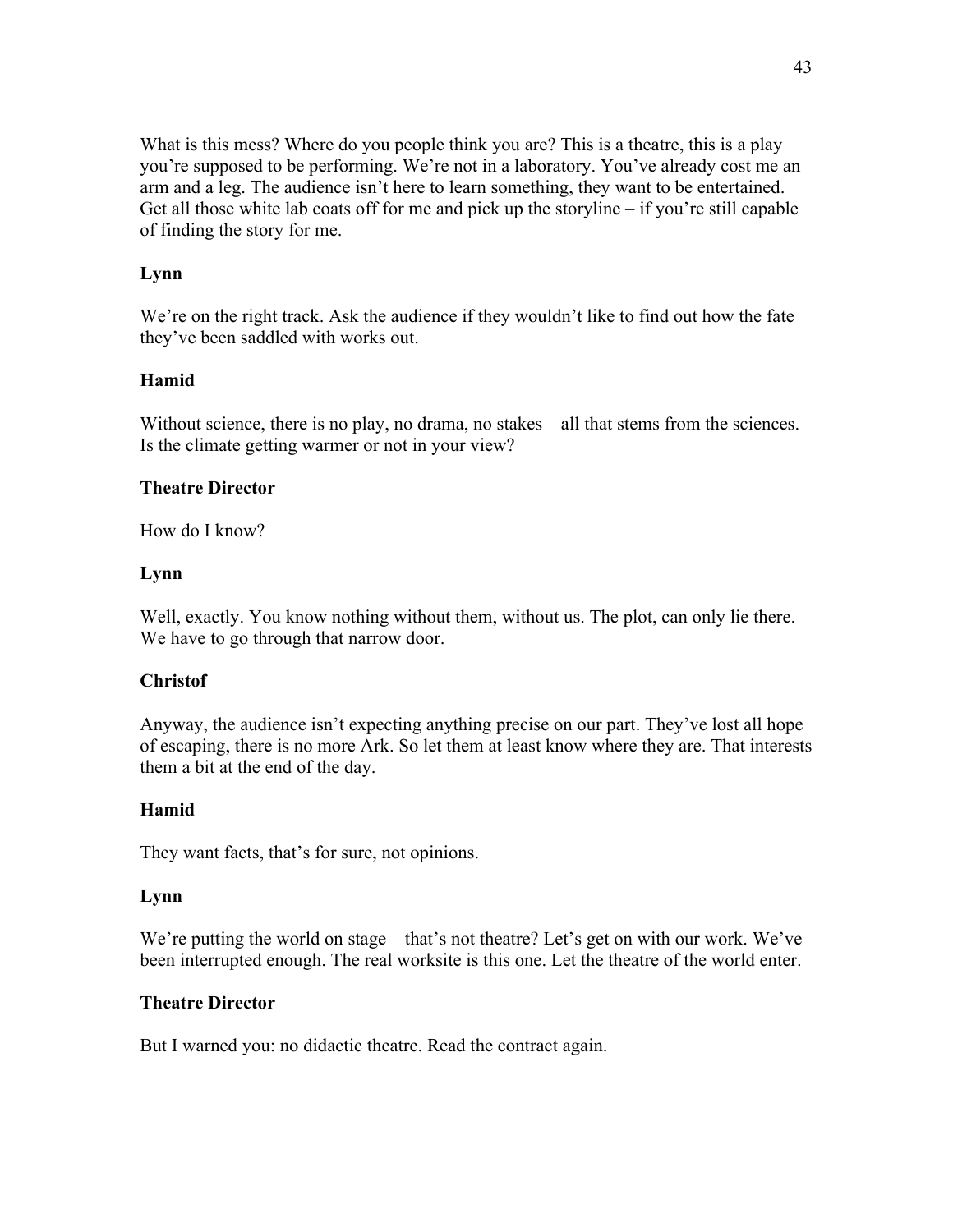*Exit the theatre director, shoved outside by the three stooges and jostled on his way out by the chorus on their way back in.*

*Bustling return of the chorus streaming in from all directions.*

# **The Chorus**

The data aren't easy to get. They've changed the calibration of the thermometres, we can't make comparisons. China refuses to share its data on the pretext that it's fighting against capitalism. The stations are located in cities where it's too warm, and that changes everything. There are twelve models of radiosondes that aren't compatible. The boats take days to send their reports in, so we can't incorporate them.

*They all sit down at the table, you can hear morse code, radio calls, log reports quoted over the air.* 

*Noise of teleprinters, fax machines, modems. They type up data by hand using keyboards. Noise of punch cards.*

# **Lynn**

Let's try and see what it amounts to all the same.

In the dark, everyone holds their breath. A map of the globe appears on the screen but it *is full of holes, almost impossible to recognise, made of enormous pixels.*

# **The Chorus**

You can't see much. It's full of holes. Yawning gaps. If that's the world, it isn't a pretty sight. The weather girl on tele does a lot better than that and she's a lot more accurate with it.

# **Lynn**

Obviously with the data you've collected... I acknowledge that's it's not a very pretty sight.

# **Christof**

Can't we increase the resolution a bit?

*The image becomes even more blurred.*

# **Hamid**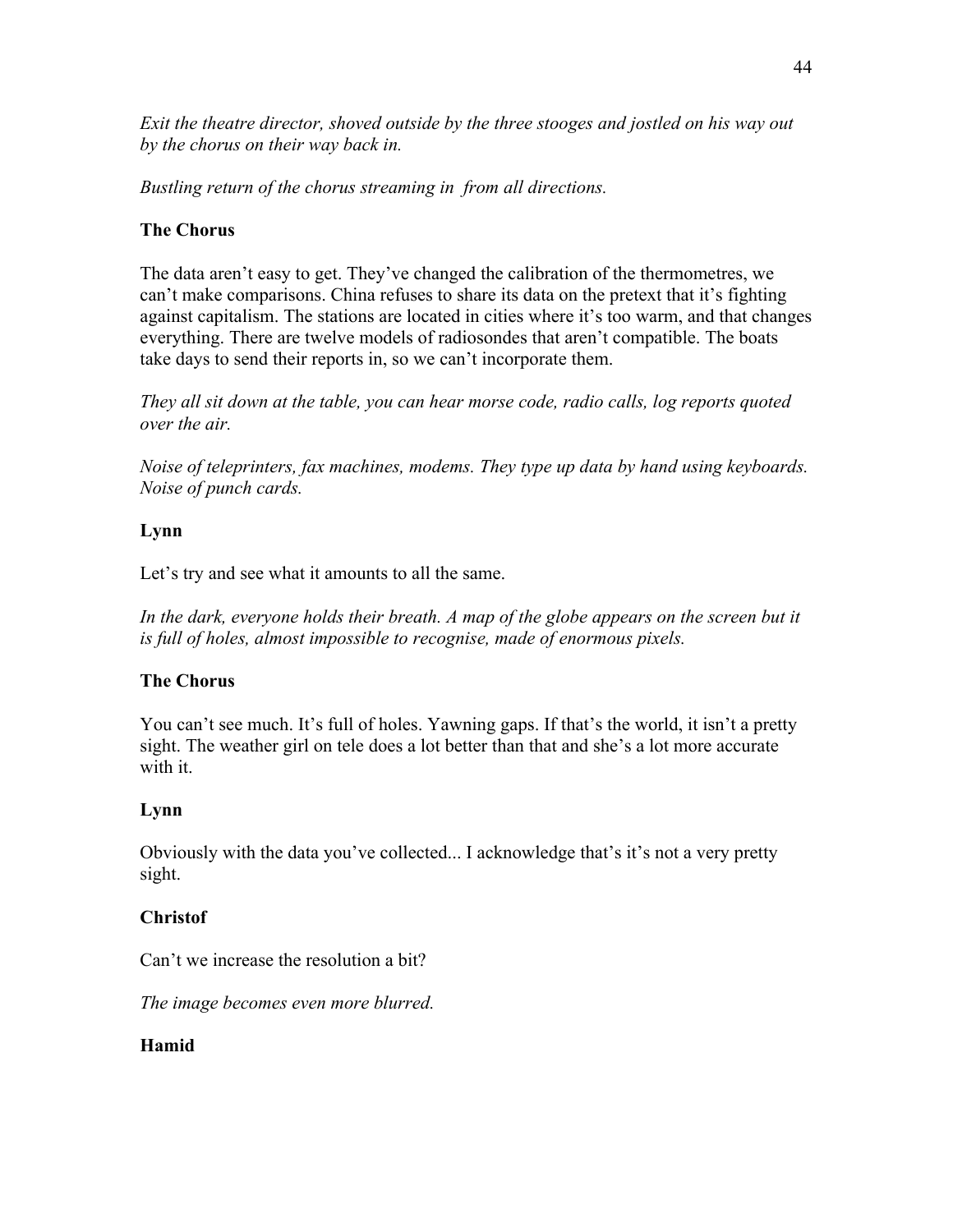I told you we couldn't know anything precise. It's not like geology, or cartography. The atmosphere and the oceans are far too complex. Earth and fire, that's still doable, water and air, pffft, they go all over the place. If you were hoping to convince us once and for all, it's backfired.

# **Lynn**

We need more stations, more data points, more standardisations, more international institutions, more cooperation, more meetings, more forms.

# **Hamid**

You think bureaucrats and congresses will give us confidence? Me, I'm like St Thomas, Lynn, I want to see things directly.

# **Christof**

He didn't see all that directly either, yet he believed without touching.

# **Lynn**

It's not a matter of belief! You just need to have confidence in the institutions we've put in place.

# **Hamid**

The institutions! So, then, science is like the Catholic Church, a heavenly climate bureaucracy... The World Weather Watch, the GARP, the GATE, the FFGE, the NWP, the Global Historical Climatology Network, the MCDW... bureaus and more bureaus, meetings and more meetings, resolutions and more resolutions.

# **Lynn**

Of course we need bureaus and records. Without infrastructure, there's no visible globe. Without those things you wouldn't even know the temperature in this room.

# **Christof**

I take bets, I take measurements.

*Stage direction: the chorus spread out with thermometers and barometers to the various corners of the room, under the seats, between spectators, and call out the results while one of them writes them down at the table. They get the data wrong, and have to go through everything again. It's a bit like an election night.*

# **Lynn**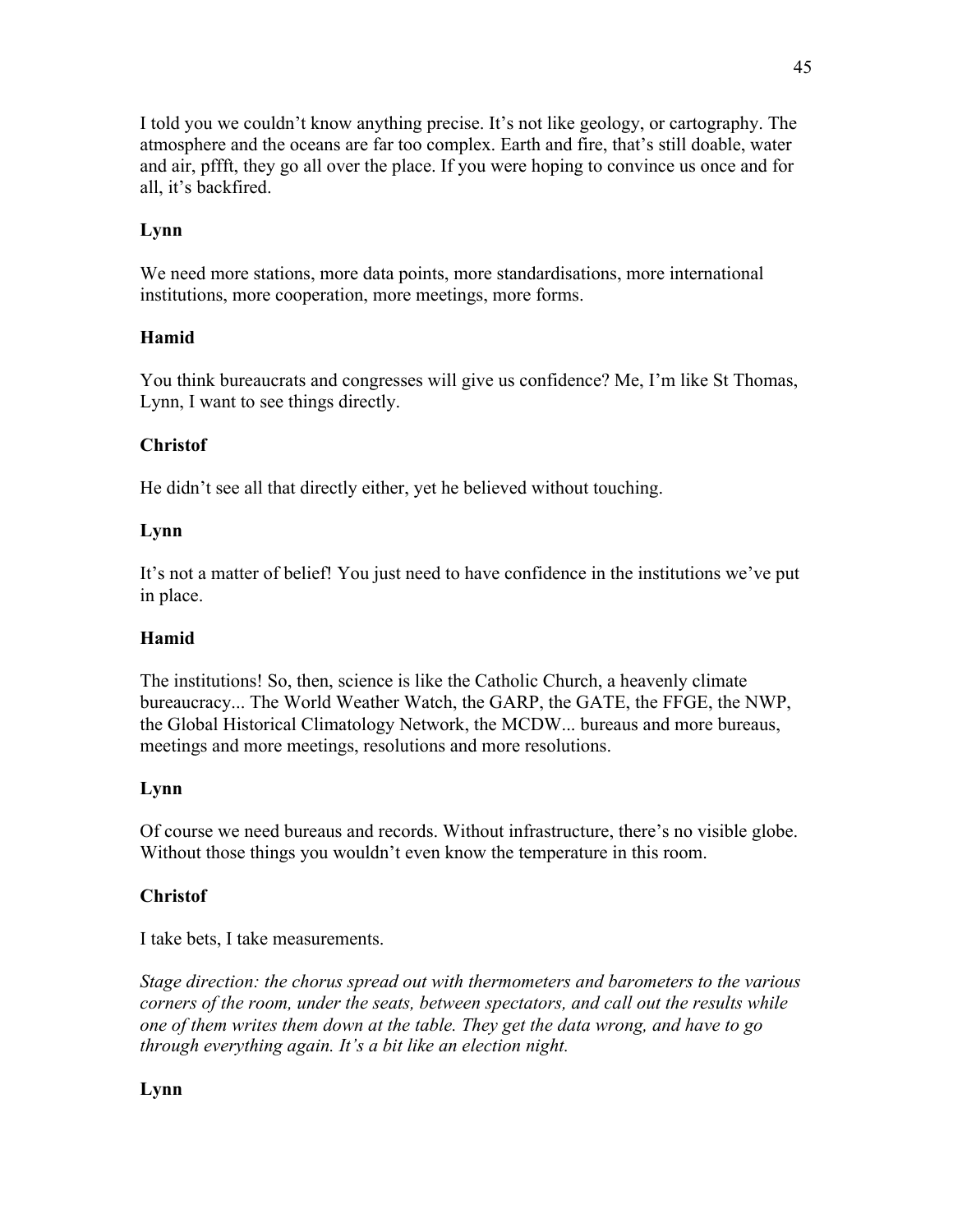It's the only way of bringing the world to them. Here in the theatre we're changing the scale. We have to divide up, calibrate, standardise, collect, refine, interpolate, verify.

# **Hamid**

Too many middlemen, far too many middlemen. We'd need scrutineers all over the place.

# **Lynn**

Anyway things are looking up, the resolution's getting higher, the pixels are getting smaller, the stations moving closer, the satellite coverage is improving. Look.

*In the darkness a new moving image of station coverage appears and it is in fact more precise. The images are drawn from the cartography of the tools of knowledge.*

# **The Chorus**

We still can't work out a thing.. It's like a fly's eye, only the fly's blind. What exactly is happening? This stuff is just data sources. But the storyline, the crux of the plot, where's that?

# **Lynn**

Obviously you can't see anything. You need a model to interpret the data.

# **Hamid**

And what'd'you know, more middlemen.

# **Lynn**

Without a model we'd never be able to correct the data.

# **Hamid**

Go on, correct, interpolate, cook and recook – that'll really increase confidence!

# **Lynn**

We'll show models without data, just to see what that produces.

*The canopy then fills with visualisations of abstract simulations and this time all the points on the grid are filled. We see different forms of scenarios scroll past.*

# **Christof**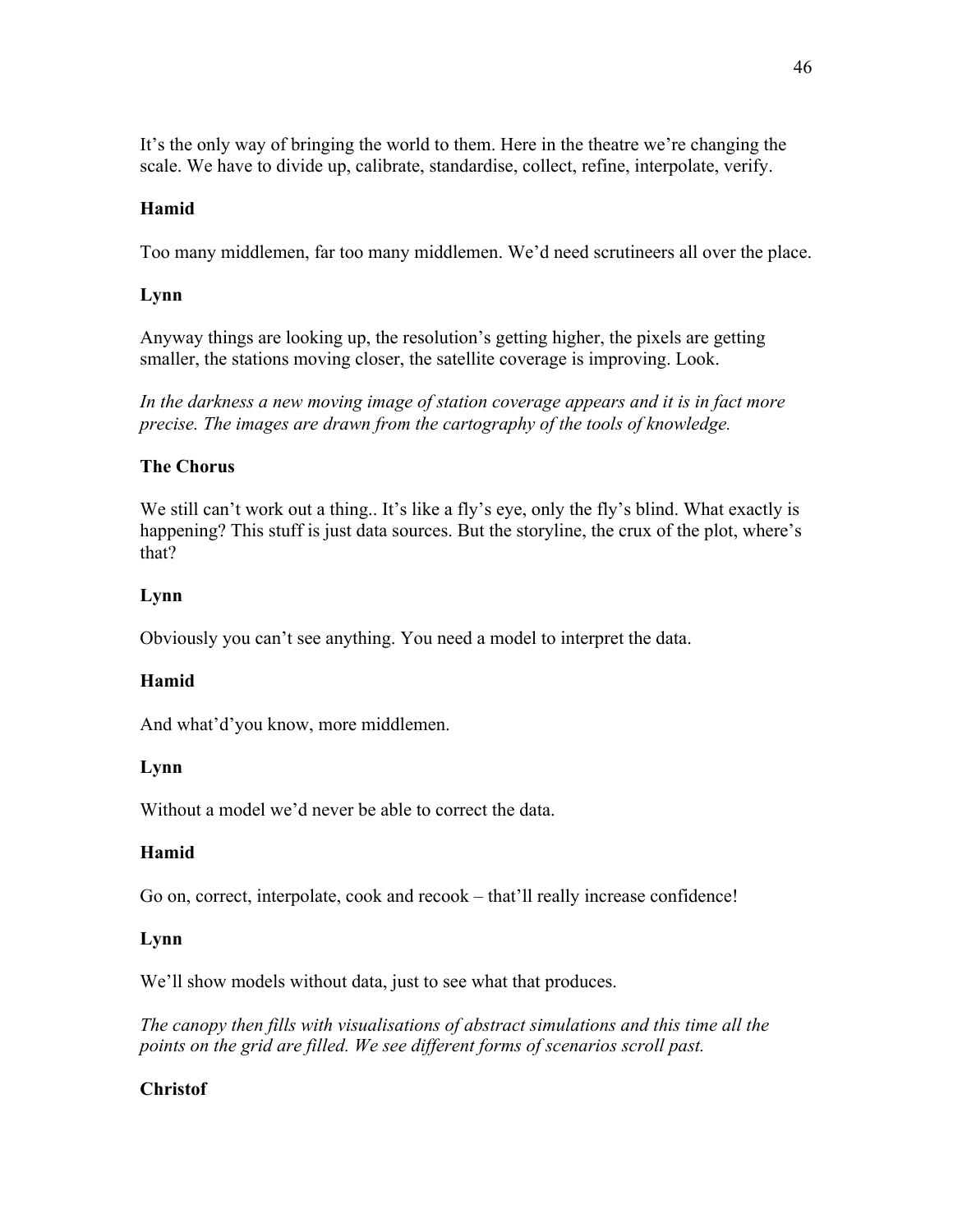That's better, that's much better, the resolution is excellent, this time.

# **Lynn**

Yes, but it's purely theoretical, it's what ought to happen if we understood anything, if we were capable of coming up with true laws of physics, if we could derive all the equations. That is not the reality.

# **Christof**

Pity, you could see something. You felt like you could, anyway.

# **Hamid**

Would you mind feeding some data into your model? Just a small dose from time to time.

# **Lynn**

Just the right ones, well the most firmly established, the ones that have been corrected thanks precisely to models. All we can do is simulate. There's no way of doing anything else; afterwards we inject properly recalibrated observations and we see where that leads us, in fifty or a hundred years.

*New projections, this time moving images in colour, the models gradually absorbing data.*

# **Hamid**

Yet another snake biting its tail, going round and round in circles: the data are based on the models which are based on the data.

# **Lynn**

Exactly. That's why it's so reliable: we don't use any data that hasn't been redesigned by the models and no model that hasn't been calibrated by the data.

# **Hamid**

What you're building is a house of cards.

# **Lynn**

A puzzle, it's a puzzle made up of tens of thousands of pieces accumulated over close to a hundred and fifty years by tens of thousands of interpreters. The more you cook, as you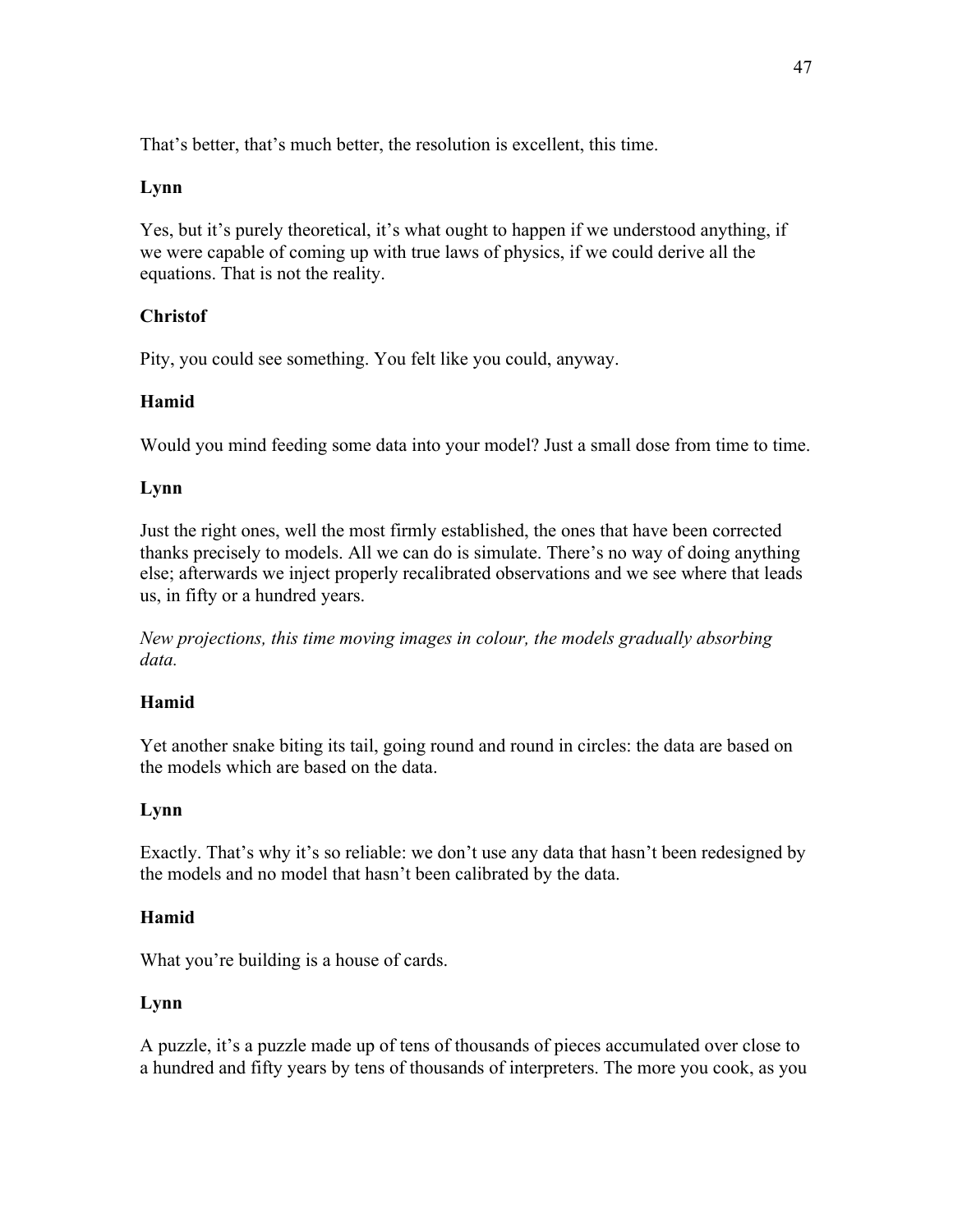put it, that more certain it is. That's it, we make comparisons with human action, up above, and without human action, down below.

*The resolutions become more and more precise*.

# **Christof**

A sort of subtle textual analysis, immense, magnificent, on a planetary scale – I mean, it changes the scale of the planet. Mr Noah would've liked this Ark of calculations. It's really quite beautiful, isn't it?

# **Hamid**

But is it true, is everything there?

# **Lynn**

It's plausible. It's slowly, gradually, patiently, institutionally, probably verifiable. Point to point, Hamid. It's woven together little by little.

# **Hamid**

But it's not really and truly true.

# **Lynn**

It's like a rug woven with the silk of fifty thousand spiders of which each thread is four times stronger than steel.

# **Hamid**

That's exactly what I said: not really and truly true.

# **The Chorus**

But the storyline, we want to see the crux of the plot now that you've woven this immense tapestry. Is it getting warmer or not? Is it our fault or not? How long have we got? We really would like to take everything in hand again, but we'd like to know what to take.

# **Lynn**

Wait, we still have to configure. And to do so, we need to cook because real calculations are not doable: we'd need a computer as big as the Earth for hundreds of years, to calculate a single time step of a single day. We're not God, there is no God. Clouds have an effect on the temperature of plants, plants on respiration, wind on dust, dust on clouds,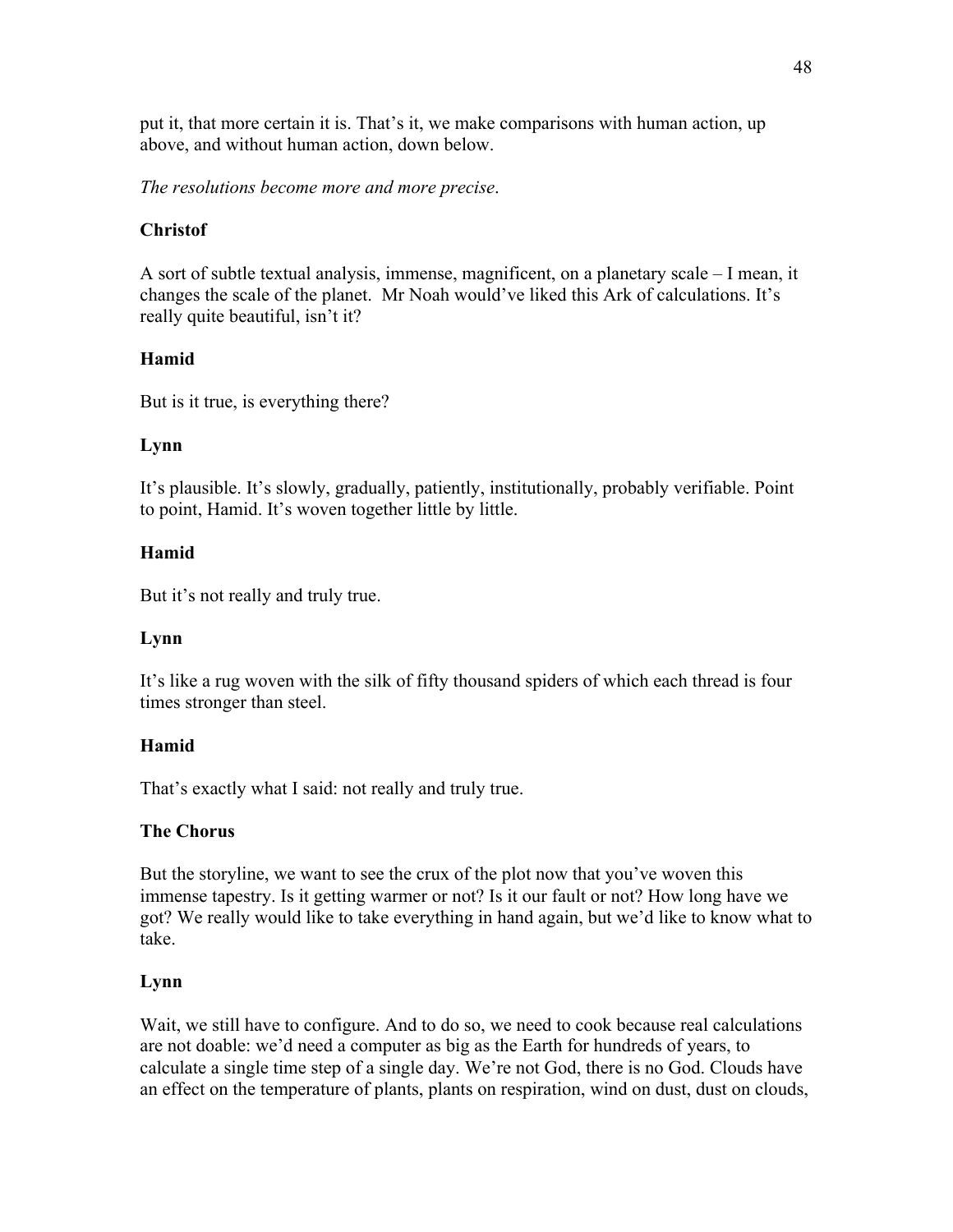industry on dust, and so on. The only way of getting on top of all that is for there to be not one image, but dozens of simulations. That's the whole beauty of the exercise: not an image, not a model, but dozens and dozens of variations.

*A stream of configured models, together with different hypotheses each time, are shown on the screen.*

[Paul Edwards powerpoint]

# **Hamid**

Stop this fairground wheel, I want one, one only, you're making my head spin, let it be the truth, the image of the truth that I can stare in the face.

# **Lynn**

Here 's the thing: it's a matter of dramatising, we can't do any more than that.

# **Hamid**

But it's the hockey stick graph, the most disputed graph there is.

# **Lynn**

But also the most robust, thanks to the dispute and all the associated discussions. This is where you're at, this is where we're at. A maximum of certainties for a maximum of risks.

# **Christof**

*Ecce Homo.*

# **Hamid**

We'll never know any more than that about it? We're supposed to bet all on this?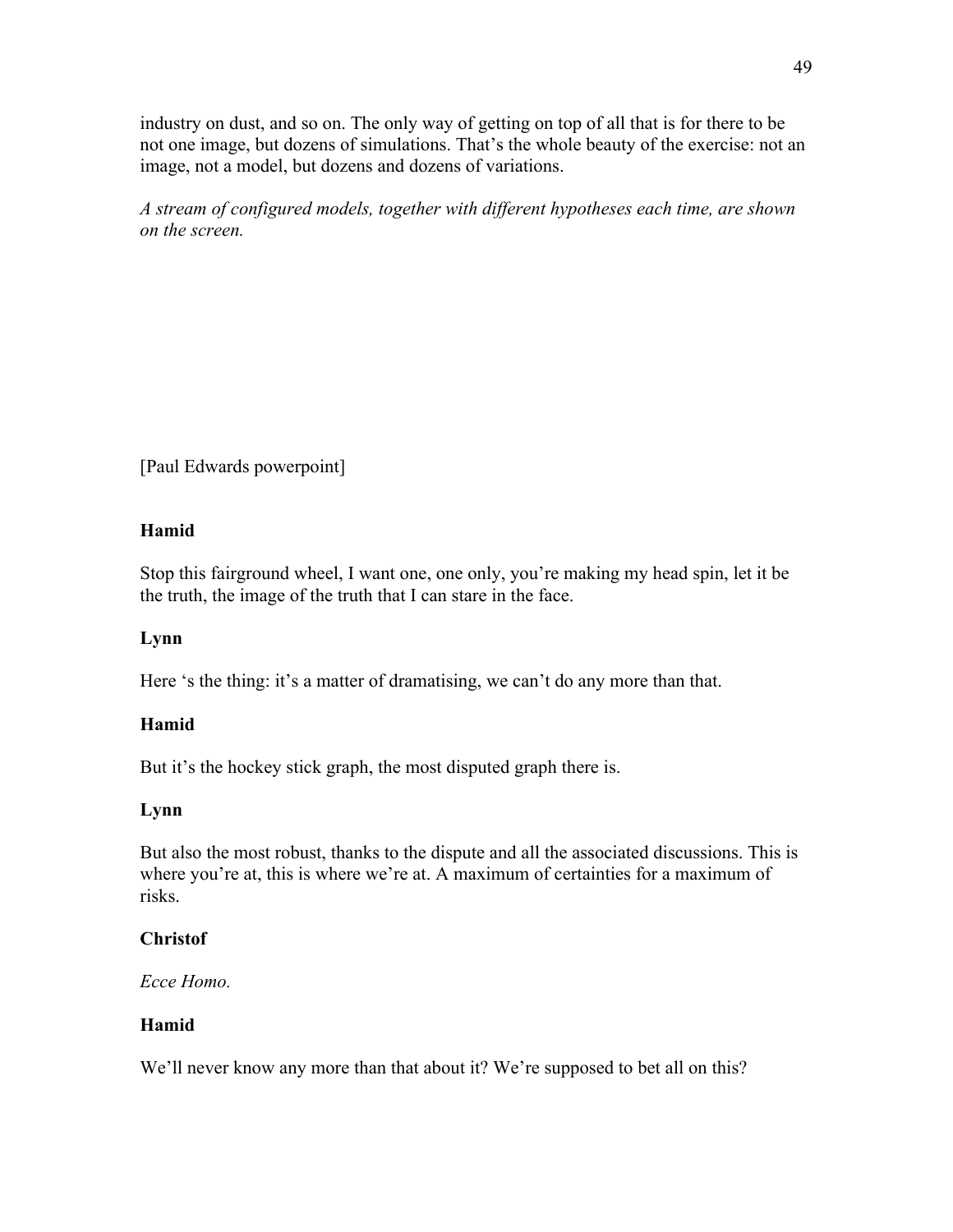# **Lynn**

Maybe we will never know anything more precise, since we've totally immersed ourselves in experimentation and we've already disturbed the situation so much that we can no longer compare it to any series of historical data...

# **Hamid**

No landmarks then?

# **Christof**

That's what Mr Noah used to say: if it wasn't such a thorny subject, you'd already have changed your life based on indices a thousand times more tenuous.

# **The Chorus**

Mr PP said the same thing. So, we have to change our lives then?

# **Hamid**

We're embarked, horribly embarked.

*Darkness*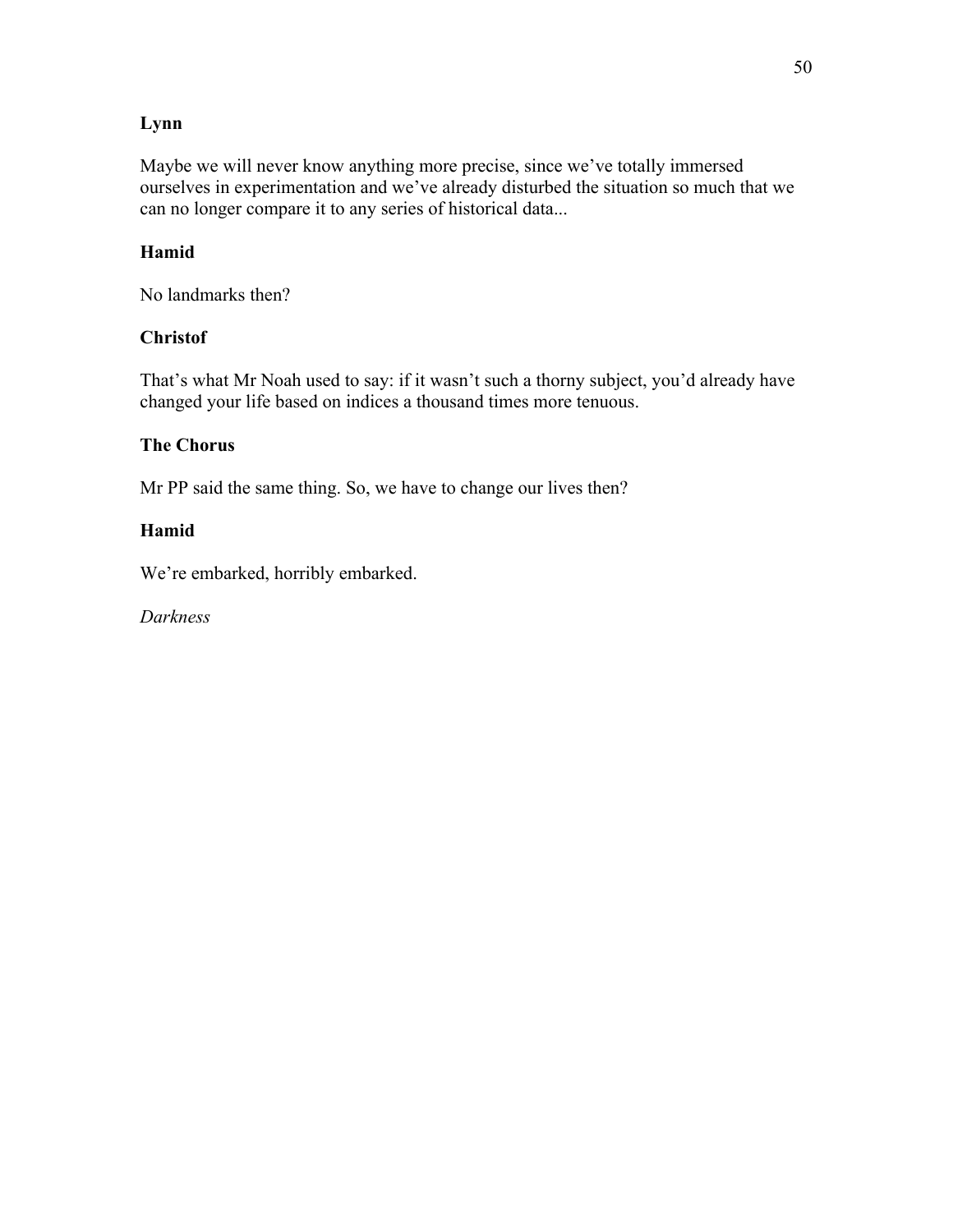#### **Sequence 8: Atlas, Atlas**

*We are back in the same dreamy situation as in sequence 1: it is once again night, under the starry vault.*

In the middle of the arena, there is nothing more now but a globe of the kind you find in *schools.*

*We hear Shelley's poem, the globe turns and the globe of the vault too.*

# **A Voice in the Chorus**

The **everlasting** universe of things Flows through the mind, and rolls its rapid waves, Now dark, now glittering, now reflecting gloom Now lending splendor, where from secret springs The source of human thought its tribute brings Of waters, with a sound but half its own, Such as a feeble brook will oft assume In the wild woods, among the mountains lone, Where waterfalls around it leap **forever**, Where woods and winds contend, and a vast river Over its rocks **ceaselessly** bursts and raves.

#### **Lynn**

'The everlasting universe of things'... All that was before, long ago, in days gone by, in the time of poets, when you could count on immutable nature, on ever-abundant springs, on the regular return of the seasons, on the eternal ice fields of the eternal poles. It's all over now, reliable nature is a thing of the past. The Great Pan is dead.

#### **Hamid**

Nature is always there, indifferent to our worries and to our woes, unwilling consoler, vast amorphous worksite, it's not a matter of poetry, Lynn, but of engineers and scientists.

#### **Lynn**

If only nature had remained indifferent, but she no longer is, Hamid, we're weighing her down, apparently we're completely incapable of making a difference. Neither the poets nor the scientists foresaw that.

#### **The Chorus**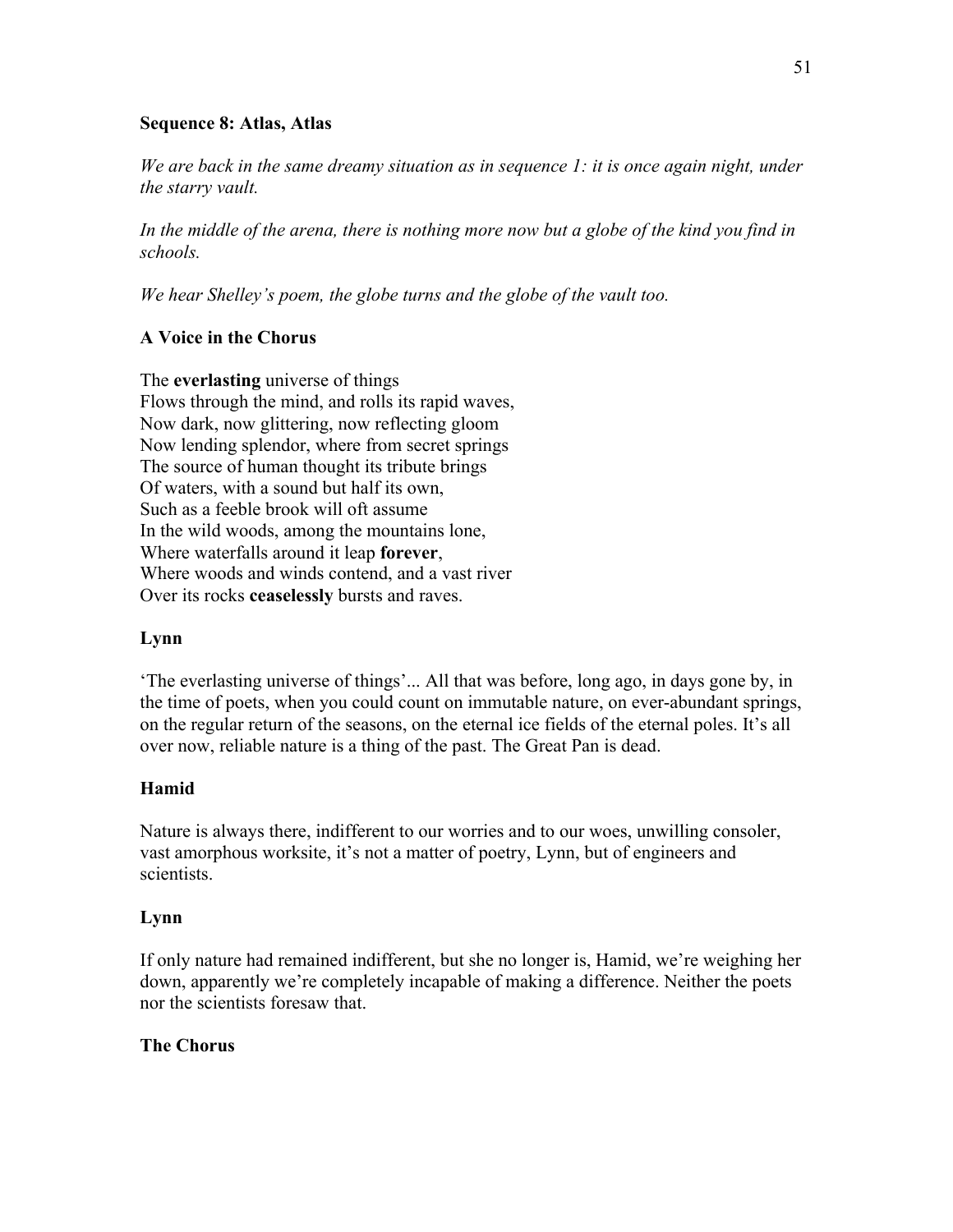'Anthropogenic origin of glonbal warming'; 'Anthropogenic origin of global warming'? How can we possibly weigh the Earth down to that extent? That's what we can't quite believe. Aren't we dwarves, cheese-mites, microbes? We're just puffs of air, we pass. All that stuff is just fairytales. It's for our great, great grandchildren, not for us. It can't concern us, it's just too big for us.

# **Christof**

It's true that there's a real problem of size here. You can see we're not drawn to scale, not equal to the task. That they can't lumber us with the way everything's gone haywire. They can't get us to shoulder all that.

*Lynn goes to the globe and spins it*.

# **Lynn**

40 terawatts – that's the energy released by the Earth, the loyal, the earthy Earth, and us, all of us together, is already 13 terawatts. All of us together, of course, with our animals, our plants, our factories, not just you Hamid, not you, Christof, not you there either, all of you silently gathered together in thsi place. Yes, Christof, we are drawn to scale. We finally measure up. We didn't, it's true. Not in the days of the poets and the engineers. Now, yes.

*The canopy shrinks as though the theatre had become a stifling circle*.

# **Hamid**

The slightest volcanic eruption wreaks more havoc than we do. It's too implausible. The tiniest meteor.

# **Lynn**

Volcanos, it's true, do damage, but they aren't erupting 24/7, 365 days a year. We are! That's what changes all the calculations. As if we were a slow meteor, distributed, silent, but drawn to scale, completely to scale, and almost as powerful as the tectonic plates – that's what we're culp.. capable of.

# **Hamid**

We'd finally emerged from a world that was suffocating within limits that were merely human, and now you want to make us go back there again. We've moved on from ancient times; 'man is not the measure of all things'.

# **Lynn**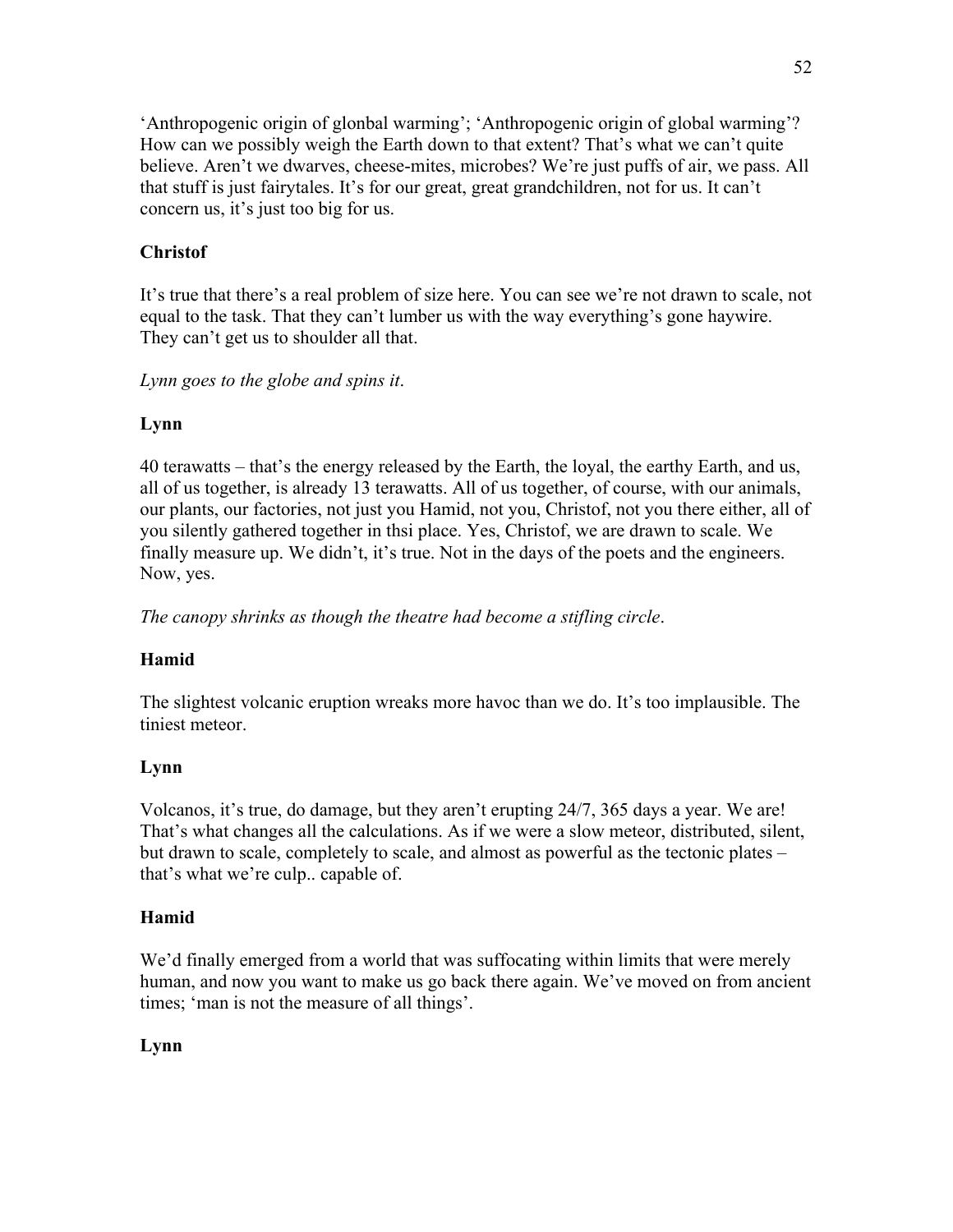It's the end and the beginning, at once. Man's little circle has expanded and now covers the great circle of life.

*All around the stage apparatus the Ouroborus appears, curling around the spectators.*

# **Christof**

Locked down without a hereafter? Look at us, here, all together, and, up above, all that immensity, galaxy after galaxy, and around us, the indefinitely extended circle of the horizon. We've got room, plenty of room, and infinite space.

*The canopy expands so that the theatre is quite tiny*.

# **Lynn**

We *had* room. We *have had* room. Starting from the Moon and going beyond towards the stars, there may well be space, indifferent space to make poets dream and the engineers of NASA do sums, but below the Moon, no. Into that infinite space we will no longer go, you know very well, no Ark, no space station will take us there – we'd die, up there, anyway. We've come back down below the Moon. Just like before. The universe is a thing of the past.

# **The Chorus**

'Anthropenic origin of global warming'. Why can't they just say 'human origin' and be done with it? The evidence that we're responsible isn't quite in yet, happily. It may well be the sun. Do *you* feel responsible?

# **Hamid**

That's enough of all this human business. Anthropocentrism is so yesterday, it's finished, that's what we've left behind.

# **Lynn**

That's what we've gone back to. After the holocene, the anthropocene, *I* didn't come up with the name.

# *On the canopy the following message is displayed*:

During the 34<sup>th</sup> international geological congress meeting in Brisbane, Australia, in August 2012, the special committee tasked with deciding the name of geological eras will in all probability adopt the term 'anthropocene' to refer to the current era, over the course of whicn human activity has dominated all other, natural, geological forces.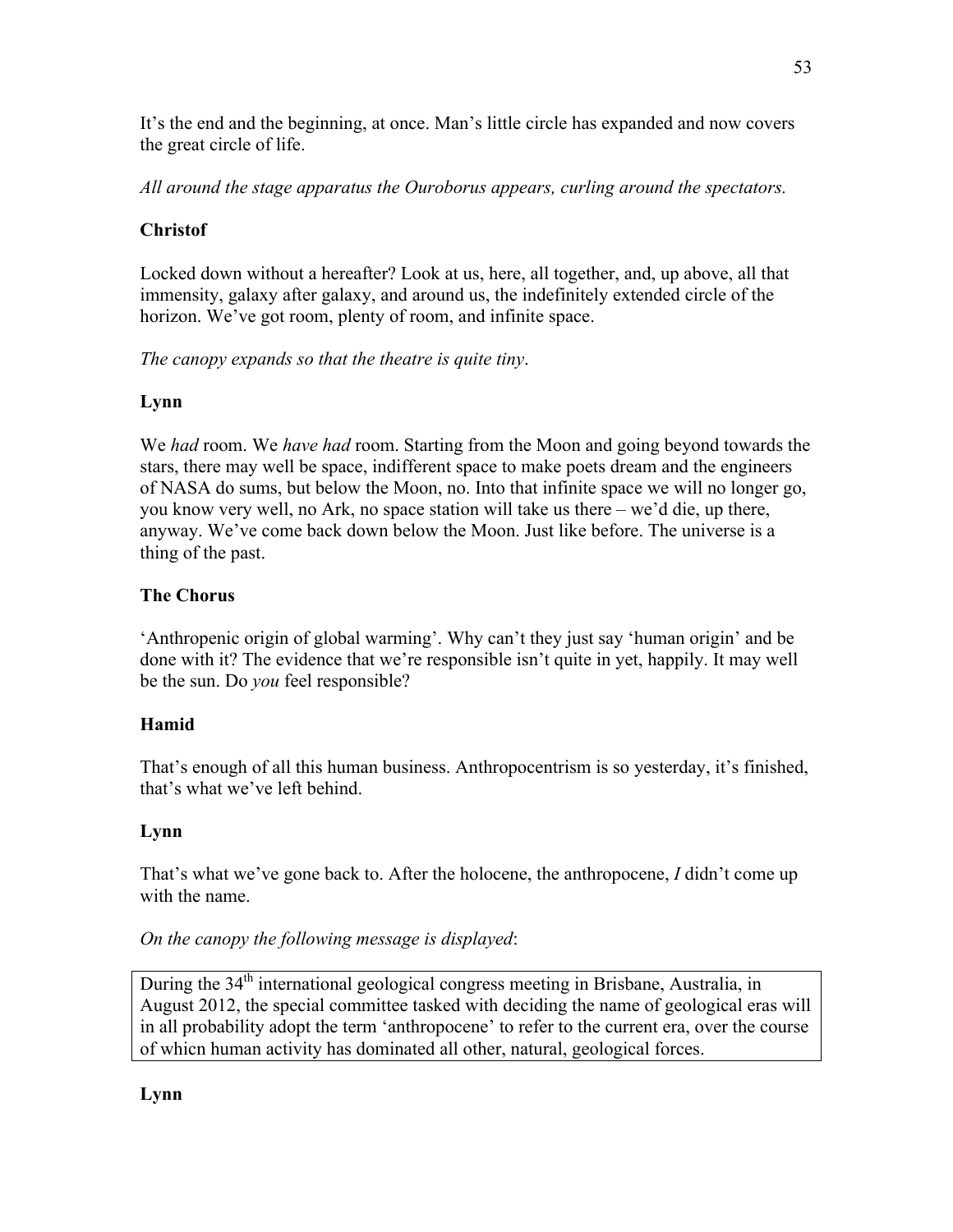'Man is the lack of measure of all things', of all earthly things.

# **Hamid**

God I hate this stifling little circle, this navel-gazing, this crushing soul-searching *in camera*, all these stuffy figures of anthropomorphism. Air, give me air, I'm suffocating. Let's get away from human limitations.

### **The Chorus**

Anthropocene, anthropophagous, he thinks he's superman now, tectonic man! Either that or Atlas, the mythical giant. That puts us in our place a bit, that does! We've had the age of dinosaurs and the interglacial age. Now it's the age of geological humans. So human beings are going to disappear? We're dwarves, yes, yet we carry giants on our shoulders... I'm a lilliputian Atlas...

### **Lynn**

You said it a moment ago, Hamid, 'man is the lack of measure of all things'. Well, then, here we are, no? We're finally the measure of all things, here below. We've got there. Once, people said it without believing it, now, it's for real.

#### **Hamid**

We still have to measure up.

#### **Christof**

Here we are, standing on the shore, and we're waiting for the ferryman who will carry us on his back, to the other side.

*The globe appears on the canopy and seems to crush the spectators as well as the actors who have turned into minuscule Atlases.*

#### **The Chorus**

We're going to sink. Help. It's the Flood. I'm drowning.

*The figure of St Christopher the cosmos-bearer then appears.*

#### **Hamid**

We'll never get out of this.

#### **Lynn**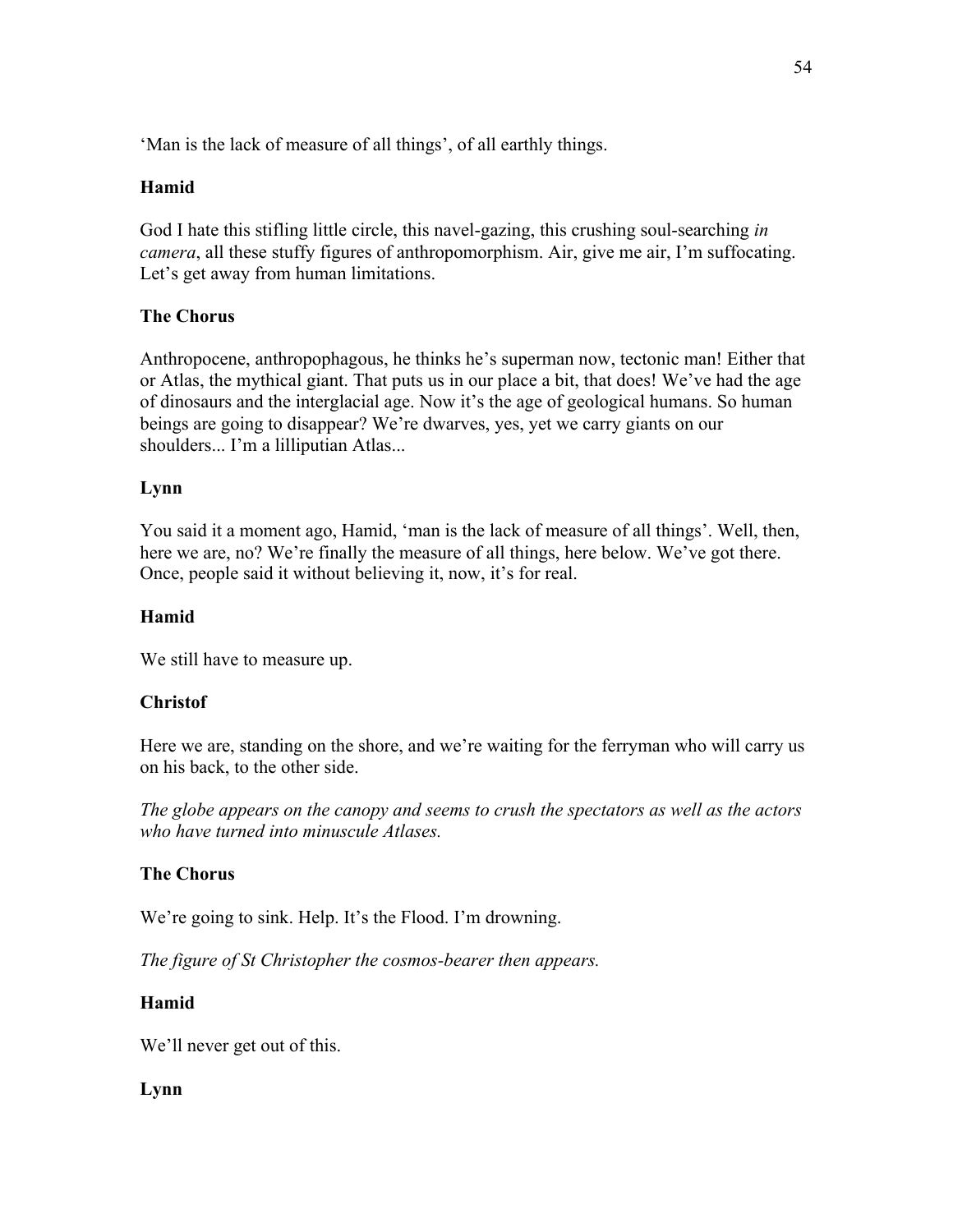Hold on tight. We're already out of it.

### **Christof**

Is that the face of Gaia over there?

# **Lynn**

Her disfigured face...

# **Christof**

... Beneath the deformed face of the human.

# **Hamid**

Hold on, you have to fight the current. Get to work, get to work.

### *Darkness.*

*The chorus gather together in the middle of the arena*.

# **The Chorus**

It's weird: the very moment they're saying that the human is over, they're making him play the lead role. Yes, what a funny role they're making us play on stage in the theatre, the Globe theatre.